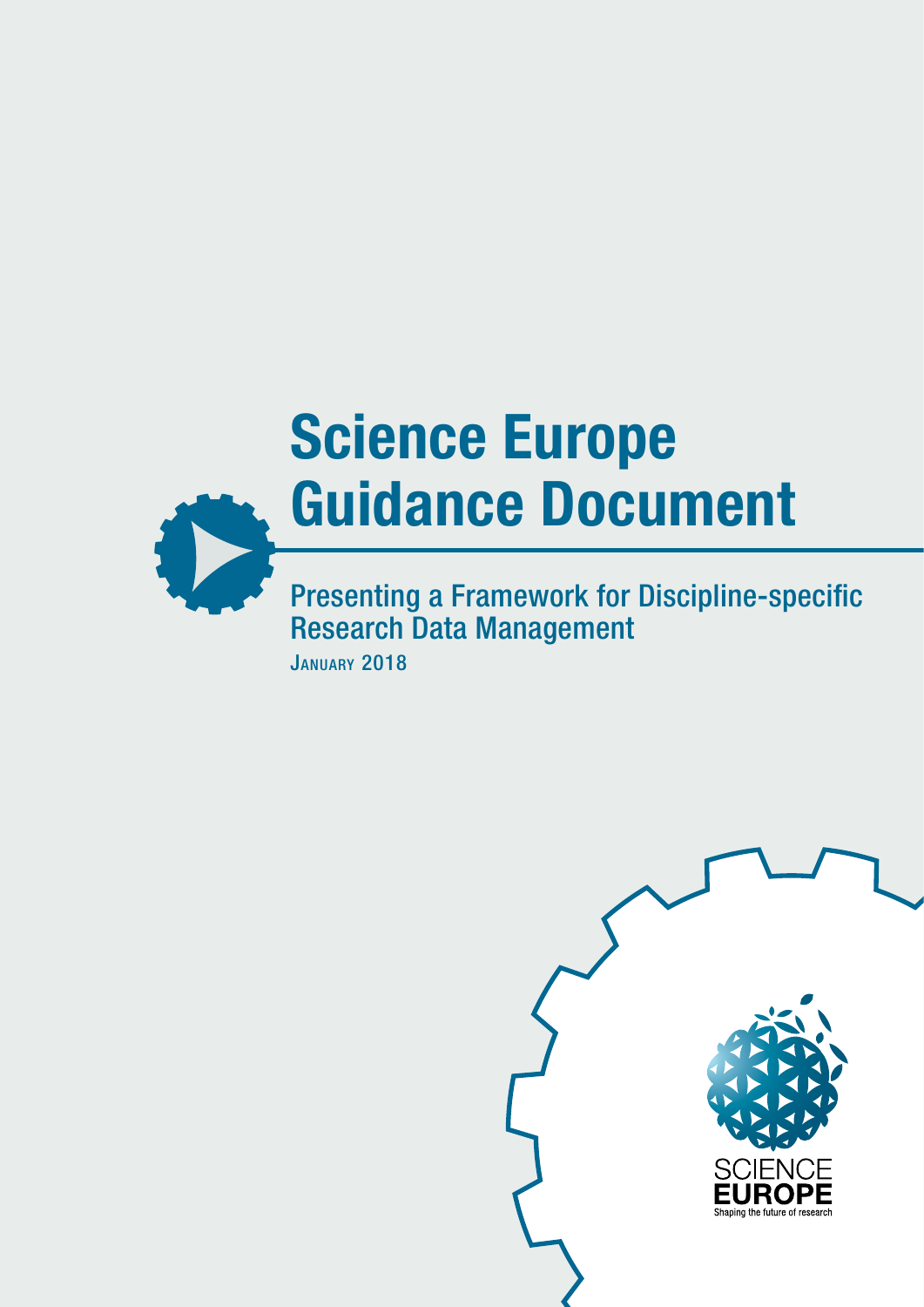#### January 2018

'Science Europe Guidance Document Presenting a Framework for Discipline-specific Research Data Management': D/2018/13.324/1

#### Author: Science Europe

Co-ordination: Science Europe Working Group on Research Data Editor: Peter Doorn (Netherlands Organisation for Scientific Research), Chair of the Science Europe Working Group on Research Data

For further information, please contact office@scienceeurope.org

© Copyright Science Europe 2018. This work is licensed under a Creative Commons Attribution 4.0 International Licence, which permits unrestricted use, distribution, and reproduction in any medium, provided the original authors and source are credited, with the exception of logos and any other content marked with a separate copyright notice. To view a copy of this license, visit http://creativecommons.org/licenses/by/4.0/ or send a letter to Creative Commons, 444 Castro Street, Suite 900, Mountain View, California, 94041, USA.

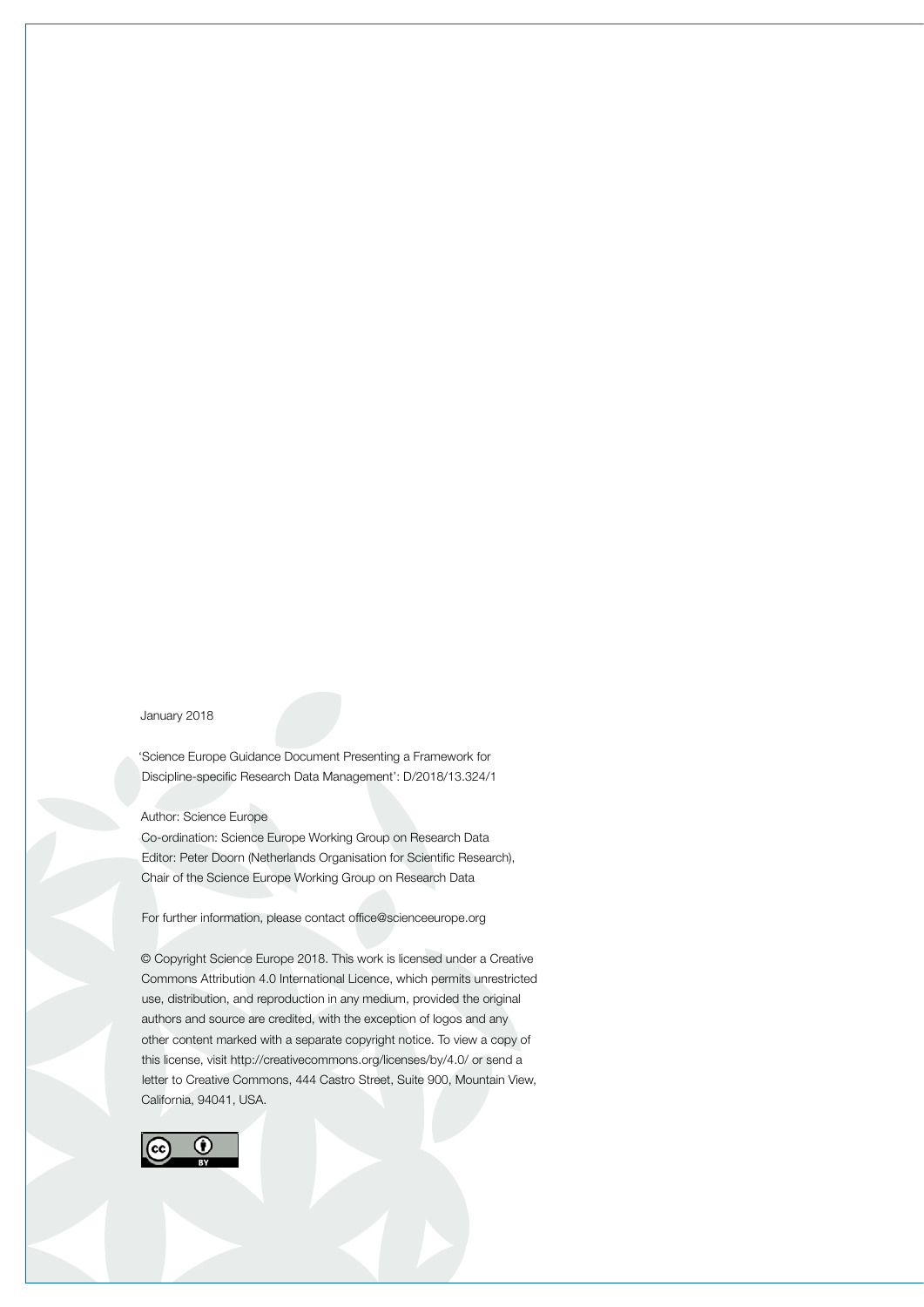

| <b>Introduction</b>                          | 5              |
|----------------------------------------------|----------------|
| A Framework for Research Data Management     | 6              |
| Domain Data Protocols                        | 6              |
| The Framework                                | $\overline{7}$ |
| Proof of Concept                             | $\overline{7}$ |
|                                              |                |
| <b>A Framework for Domain Data Protocols</b> | 8              |
| Components of the Framework                  | 9              |
| Formal Minimum Conditions<br>$1_{-}$         | 10             |
| 2.<br>Applicable Laws and Regulations        | 11             |
| 3.<br><b>FAIR Principles</b>                 | 13             |
| Applicable Standards<br>4.                   | 14             |
| Templates and Examples<br>5.                 | 15             |
| 6.<br>Support Resources                      | 15             |
|                                              |                |

| <b>Proofs of Concept from different Communities</b>                 | 18 |
|---------------------------------------------------------------------|----|
| Humanities (general): DARIAH                                        | 20 |
| Humanities - Archaeology: PARTHENOS/ARIADNE                         | 22 |
| Linguistics - Language Data: CLARIN                                 | 24 |
| Social Sciences - Survey data: CESSDA                               | 26 |
| Social/Behavioural Sciences - Psychology                            | 28 |
| Social Sciences - Family of Studies on Longitudinal Ageing          | 30 |
| Life Sciences - Bio-informatics: ELIXIR and Force11/RDA FAIRSharing | 32 |
| <b>Plant Sciences: ERA-CAPS</b>                                     | 35 |
| Climate Research: ICOS                                              | 38 |

| <b>Notes and References</b>               | 40 |
|-------------------------------------------|----|
| <b>Annex A – DCC Default DMP Template</b> | 42 |
| <b>Glossary</b>                           | 46 |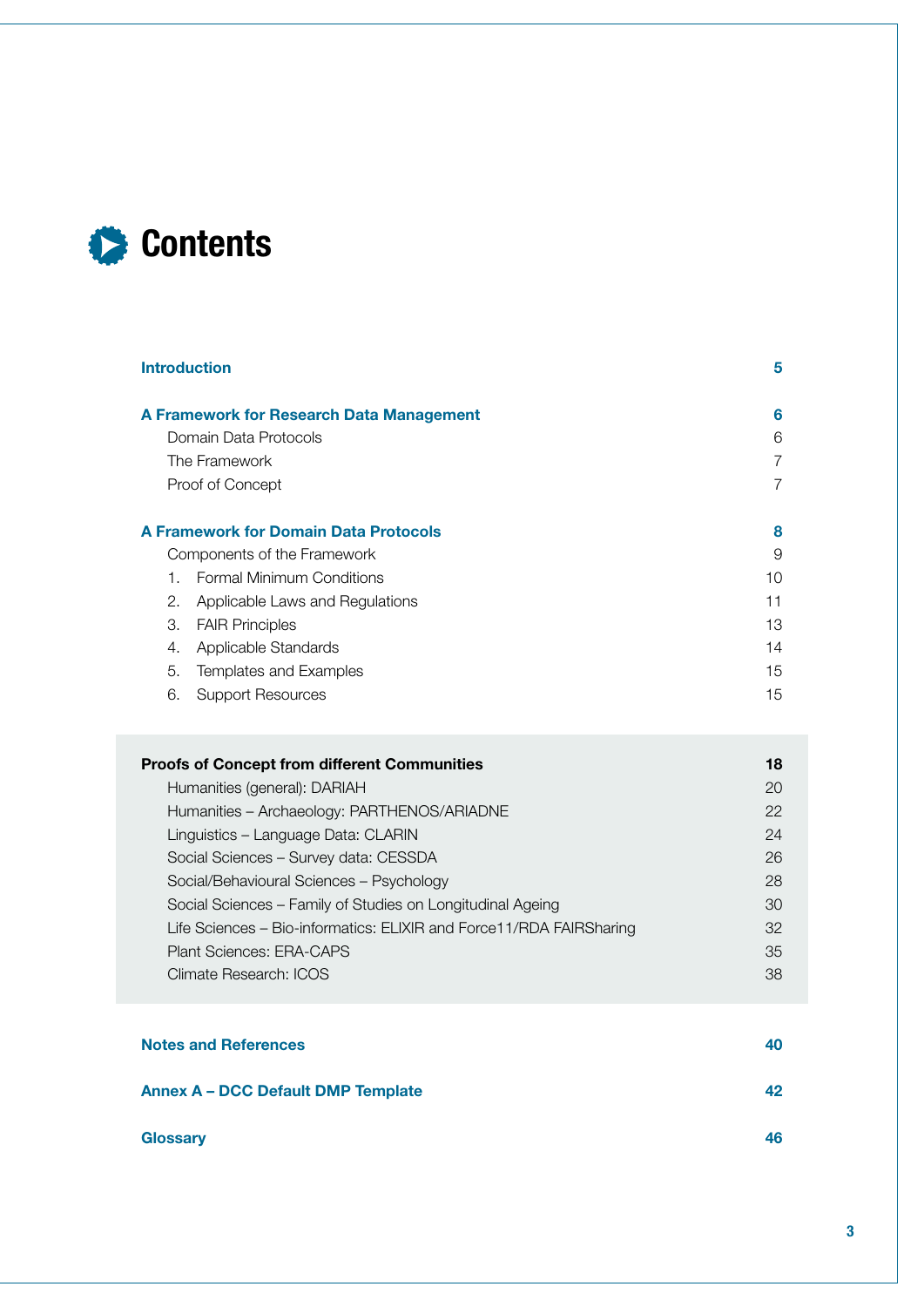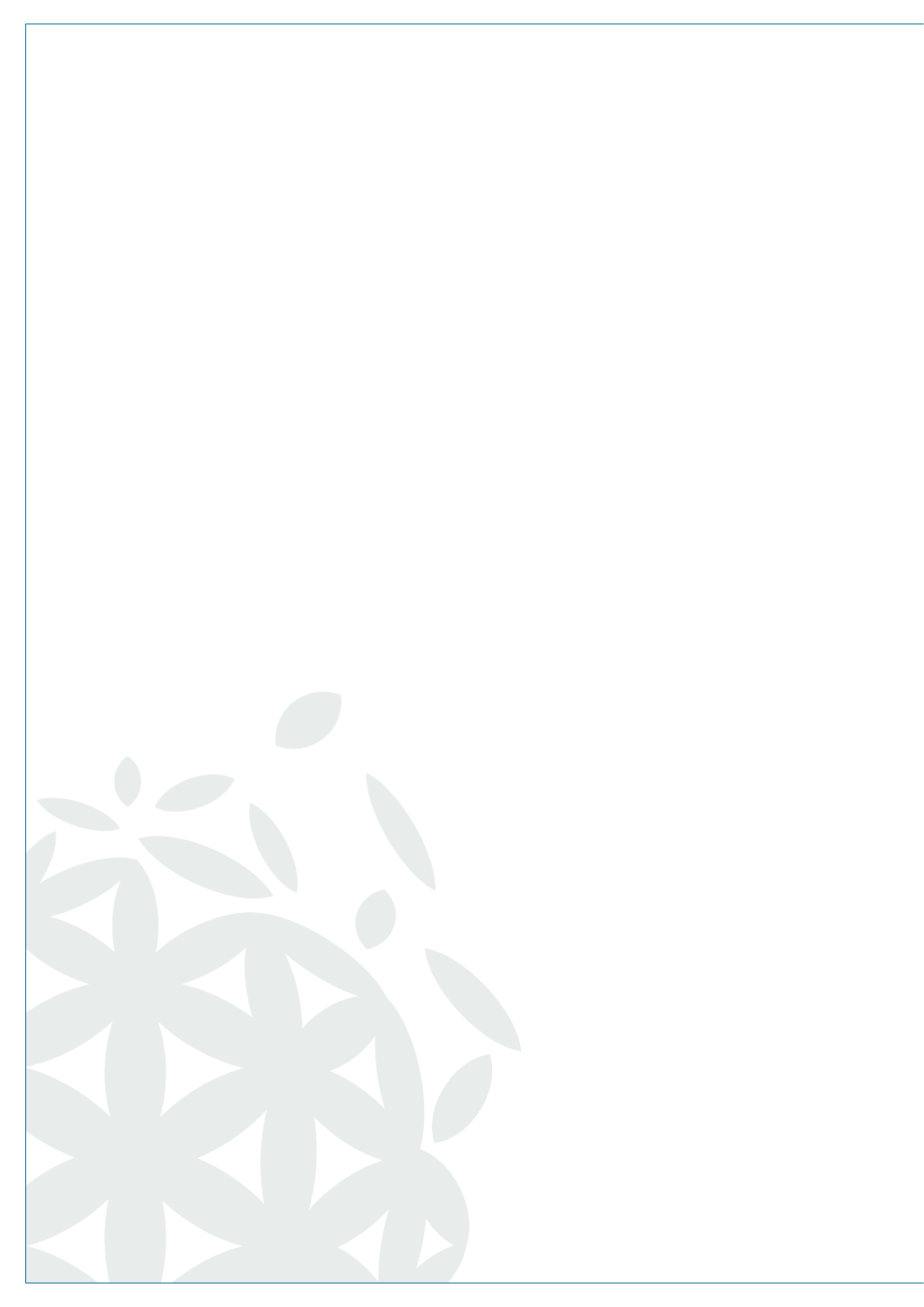<span id="page-4-0"></span>

To improve research data management (RDM), Research Funding Organisations and Research Performing Organisations increasingly require researchers to develop a Data Management Plan (DMP) for their project proposals or their evaluation.

While researchers recognise the benefits of better RDM, they often see these new requirements as an additional burden imposed on them by funders or employers. Funders and research organisations, for their part, are unsure about the practical possibilities and the best ways to implement the relevant policies. They would appreciate a system that makes it easier for them to assess, compare, and evaluate DMPs.

In the policy context of the Open Science agenda, DMPs are also gaining importance. Science Europe believes in the development of Open Science in a way that recognises the driving role of the scientific communities in shaping and adopting Open Science practices, such as data sharing and re-use. However, discussions around Open Science usually focus on topics such as infrastructures and governance, while data management remains an unsolved issue. Various DMP templates exist across funders, research institutions, countries, and disciplines, which vary significantly.

The Research Data Working Group would like to acknowledge the contribution of Patrick Aerts from DANS<sup>[2](#page-39-1)</sup> for his valuable contributions to the report.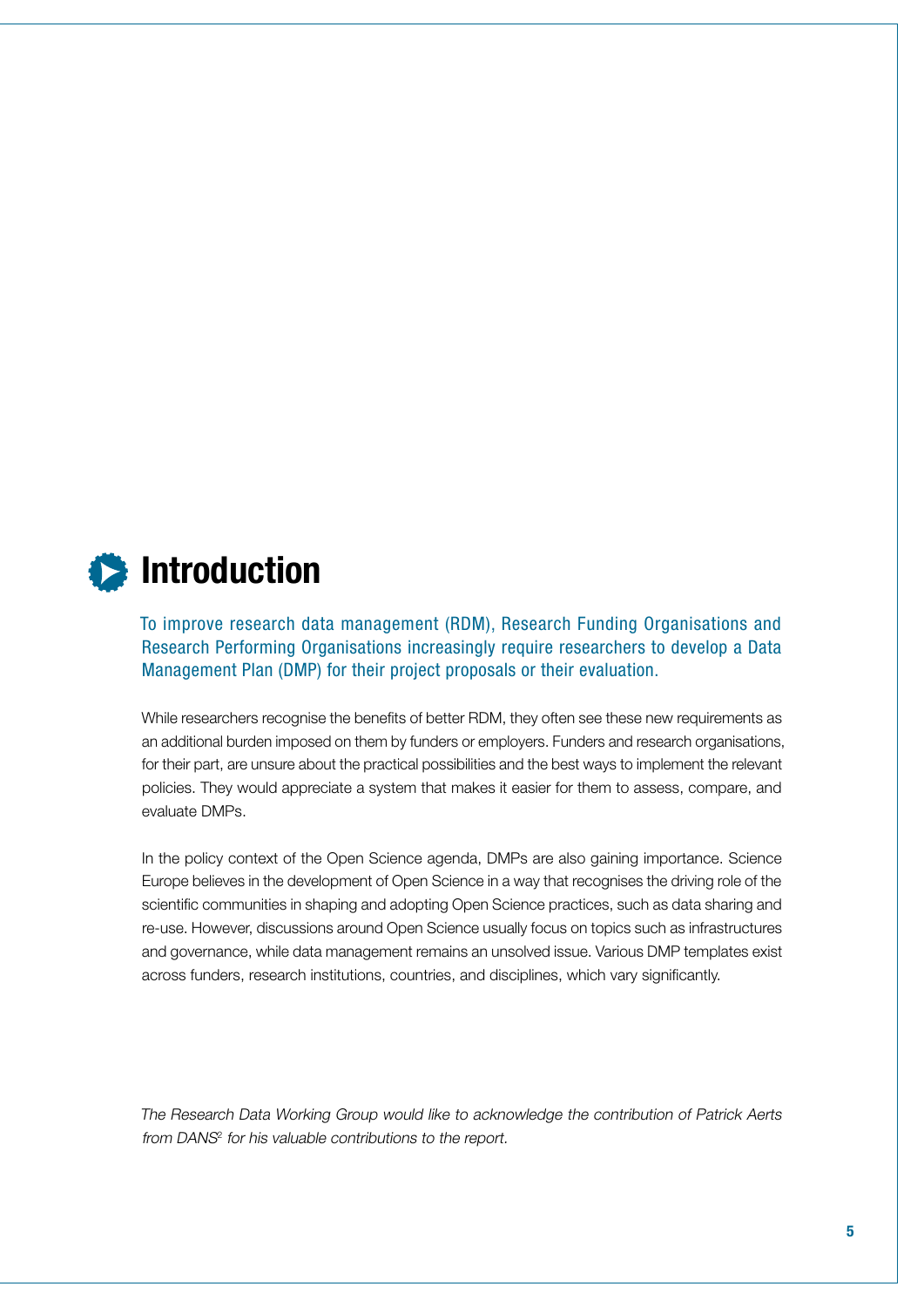# <span id="page-5-0"></span>**A** Framework for Research Data Management

The Science Europe Working Group (WG) on Research Data has made it its mission to develop and advocate a framework for 'disciplinary research data management protocols', also called Domain Data Protocols (DDPs) as a pragmatic solution to ensure proper implementation of individual DMPs.

Based on this general Framework, scientific communities are encouraged and enabled to set up protocols according to their specific needs. Individual researchers can then use the protocols as template for their DMPs in any given research field. This will make RDM planning and evaluation easier for all parties involved (funding agencies, research performing organisations, and the research communities), support good research practice, and ensure research integrity.<sup>[1](#page-39-2)</sup>

The approach of the WG has been to give ownership of such a framework to research communities, while taking into account the needs of funders and employers. The Framework presented in this document merges a bottom-up approach that places researchers in the driving seat with a topdown vision on how funders can ensure the efficacy and accountability of publicly funded research. It will simplify the process of DMP creation and evaluation and prevent DMPs from becoming a bureaucratic imposition on researchers, creating a win–win situation for researchers, funders, and the wider society.

#### Domain Data Protocols

The core idea of the approach is that research communities will use this Framework to formulate 'protocols' for the collection and management of data within their disciplinary domain or community. Instead of having to evaluate and monitor many individual DMPs, funders and research organisations would simply require project proposers to comply with the relevant protocol. This would result in much shorter DMPs on average, reducing the time needed to review and evaluate them, as well as the time needed for researchers to create them.

An RDM protocol would contain the usual elements of a DMP. It would pay special attention to standards and guidelines for data management that are relevant for a specific field or research community that shares similar data collection and processing methods. It would be a public document that could be properly referenced and should be considered a template that is already mostly filled in, possibly offering alternatives from which a researcher can choose, depending on the particularities of their research project.

An RDM protocol would not replace the responsibility of individual researchers to have and work according to a DMP. Instead, it is a building block to start from, or a DMP in its own right, with only a few parameters left to be filled in. Researchers should also not be required to blindly obey such a protocol (deviations from the protocol should be possible as long as an explanation is provided), but it will allow them to state that their DMP complies with the protocol of their field.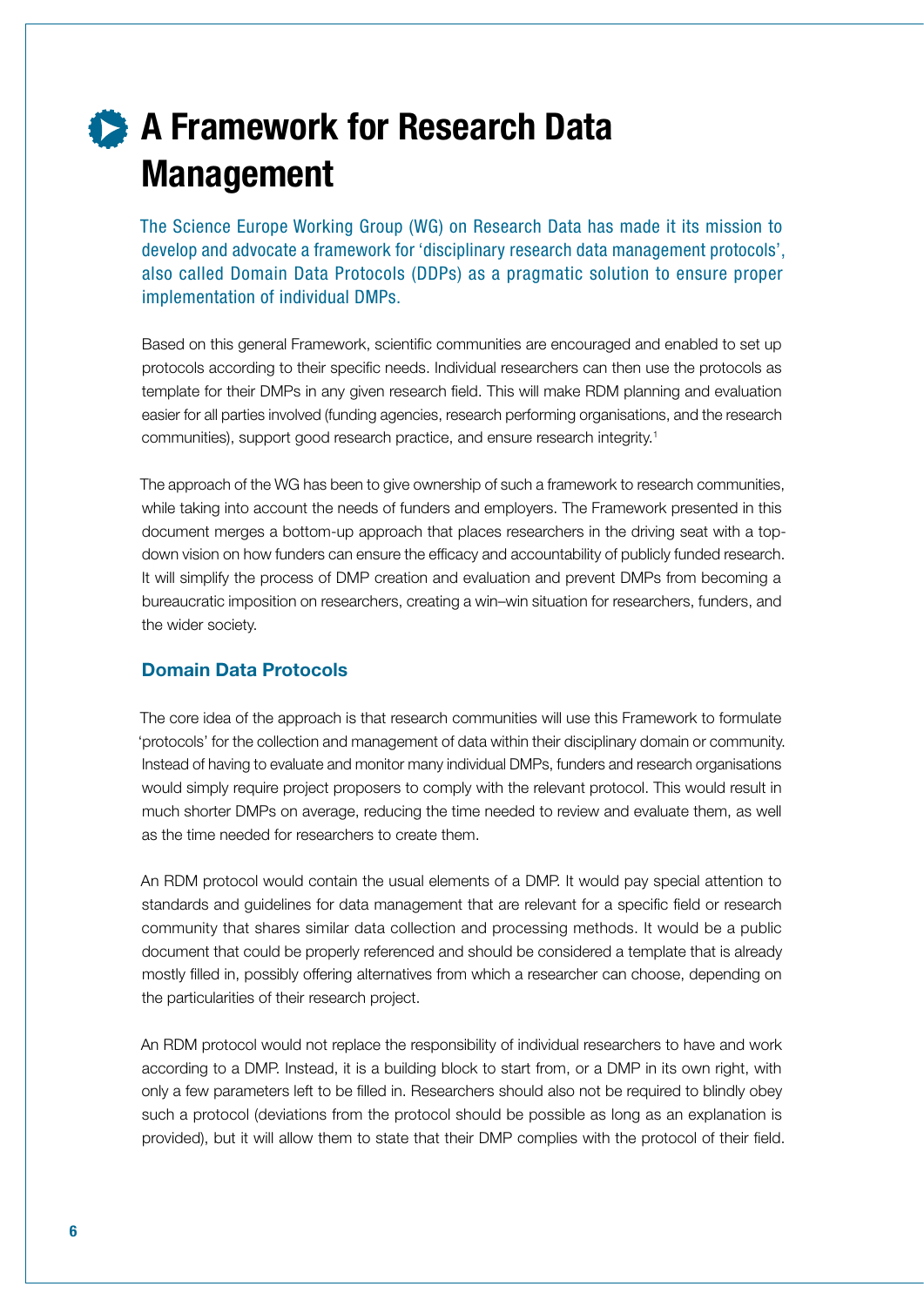<span id="page-6-0"></span>That protocol will be required to incorporate minimum conditions set in the Framework terms of reference, formulated by research funding and performing organisations.

Efforts to developing protocols, guidelines, best practices, and templates for DMPs are already taking place in several areas. However, such recommendations and guidelines do not usually have a formal status. The WG intends for RDM protocols developed by communities to be peerreviewed, openly published, kept up to date, and formally recognised by research funding and research performing organisations. The protocols will have to comply with certain criteria and quality standards and their development will require the expertise of scientific communities.

#### The Framework

The Framework, presented in the first part of this document, is designed to support research performing organisations and funders as well as researchers in their efforts to improve RDM. It provides guidance on how to establish domain-specific DDPs. It sets a number of minimum requirements for disciplinary or community data protocols that closely resemble the requirements of current DMPs. Communities are encouraged to develop their Protocols based on the Framework. Funders can then rely on them, knowing that individual DMPs that are based on the Framework and the respective domain-specific protocol comply with general acknowledged requirements. When funders encourage researchers to use their specific DDPs when submitting a DMP, the use of this structured approach will become standard. The Framework will fit perfectly in data policies that have already been or are still being formulated. It includes three conceptual key messages:

- 1. Treat Software Sustainability on equal footing with RDM at the policy level (at the practical level several aspects need to be dealt with differently).
- **2.** Consider data and software explicitly as value objects.
- 3. Distinguish different stakeholder groups when addressing RDM and Software Sustainability.

This document will not explicitly re-address these issues, except for the remark that what applies to RDM, the Framework, and the protocols should be applied to Software Sustainability as well. For the sake of the readability of this document, software protocols will not be mentioned separately. Thus, when 'Domain Data Protocol' (DDP) is mentioned, the reader should consider that the same applies for the software equivalent, a 'Domain Software Protocol'.

#### Proof of Concept

In developing the Framework, the WG has contacted various external scientific communities who were asked for proof of concept of the approach taken by the WG. Reactions from the different communities regarding this approach were positive overall and several communities expressed their interest to collaborate for the development of first RDM protocols. The detailed responses and feedback received from these different communities are given in the 'Proofs of concept' part of this document. The intention of this second part is to give an idea of the state of play in various communities and their attitudes towards a more structured RDM approach. Organisations working on their own protocols can find good practices and food for thought for their own approaches.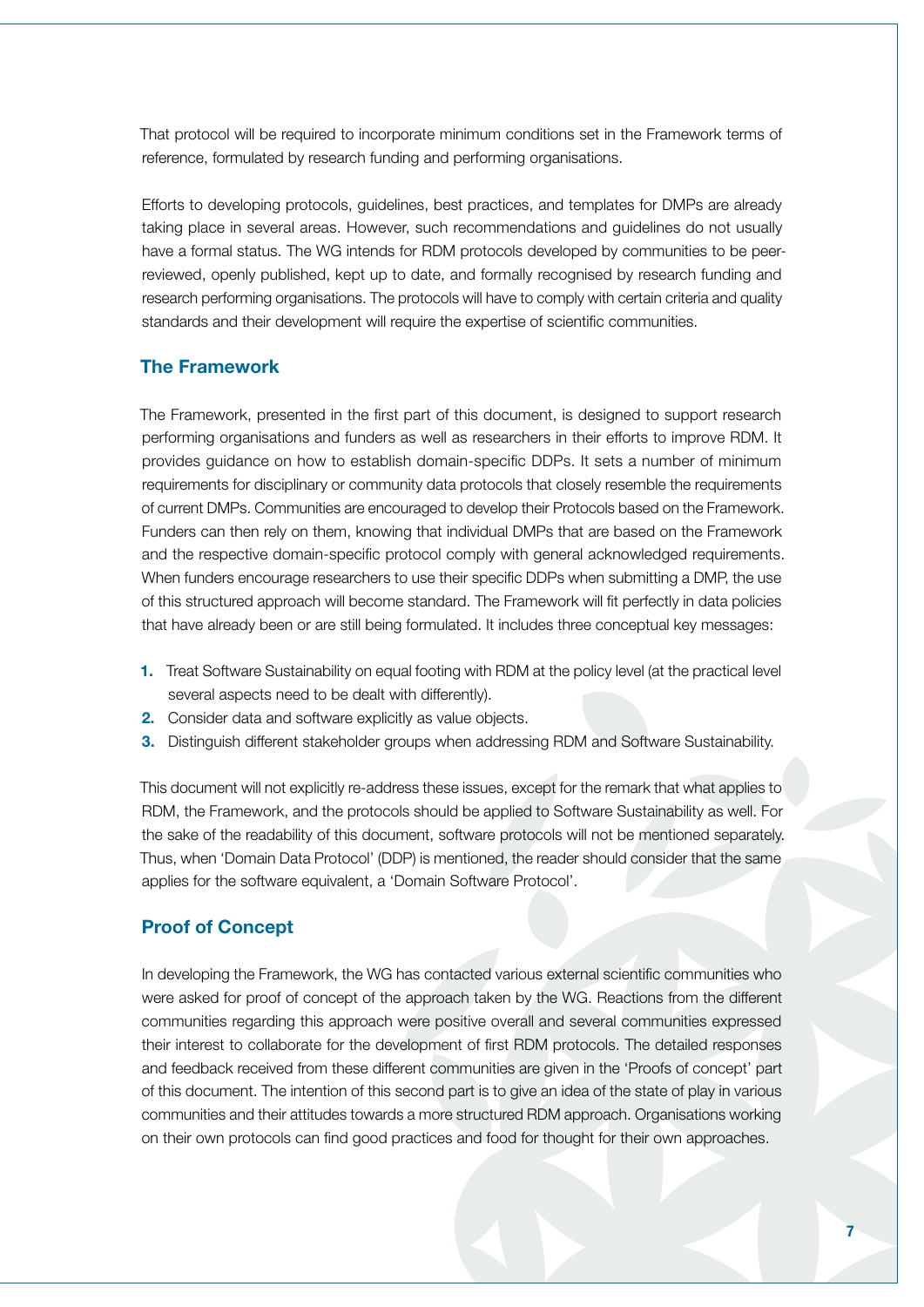<span id="page-7-0"></span>

### A Framework for Domain Data Protocols

The Framework's set of minimum requirements (or terms of reference) encompasses matters such as implementation of applicable laws and regulations, references of standard data formats and software principles. It also deals with references to FAIR data<sup>[3](#page-39-3)</sup> and elements that allow for funding agencies and governments to be properly accountable for the funds spent on research. This Framework should be considered as the basis for the development of DDPs by the various scientific communities.

In this document, DDPs are defined as generally agreed-upon guidelines, or predefined written procedural methods. One might also conceive a DDP as a 'model DMP' for a given domain or community that shares common methods.

These protocols will make life easier for researchers. They can refer to the data protocol that is to be followed, instead of 'reinventing the DMP wheel'. The protocols will also raise quality standards of DMPs, making them a stronger tool and more useful for research communities.

The protocols will also benefit funders. Instead of checking thousands of individual DMPs, funders can endorse the much smaller amount of disciplinary/domain/community protocols. This makes DMPs a tool that can easily be checked for compliance, rather than a bureaucratic burden.

The particularity of this Framework and of future protocols based on it, is that they are and should be developed from both a bottom-up and top-down approach:

- **Bottom-up:** it will be largely left to the research communities to design their own ways of handling their research data during and after a project (including the software that is necessary to read the data). This should be based on their needs and requirements, their experiences, their workflows, and their way of communicating about their work, data, and software. The issues of RDM and Software Sustainability would become domain-specific. The description of the relevant matters concerning data and software is documented in what will be referred to as a DDP.
- **C** Top-down: By agreeing on a set of minimum requirements for DDPs, funders and research performing organisations contribute to achieve a basic level of uniformity across Europe, to achieve added-value goals regarding data openness, re-usability, and cross domain exchangeability, and to ensure that the process will start and finish within a designated period of time.

The advantages of an approach that is both bottom-up and top-down, are:

- It prevents situations where scientific domains or scholarly communities find that top-down requirements or templates for DMPs are not applicable or useful for their field or research. DMPs will be better accepted by researchers and will lead to better researcher engagement in RDM.
- The costs for processing DMPs will be reduced, as will be the burdens for funders. This will allow a stronger focus on and better assessment of deviating RDM solutions.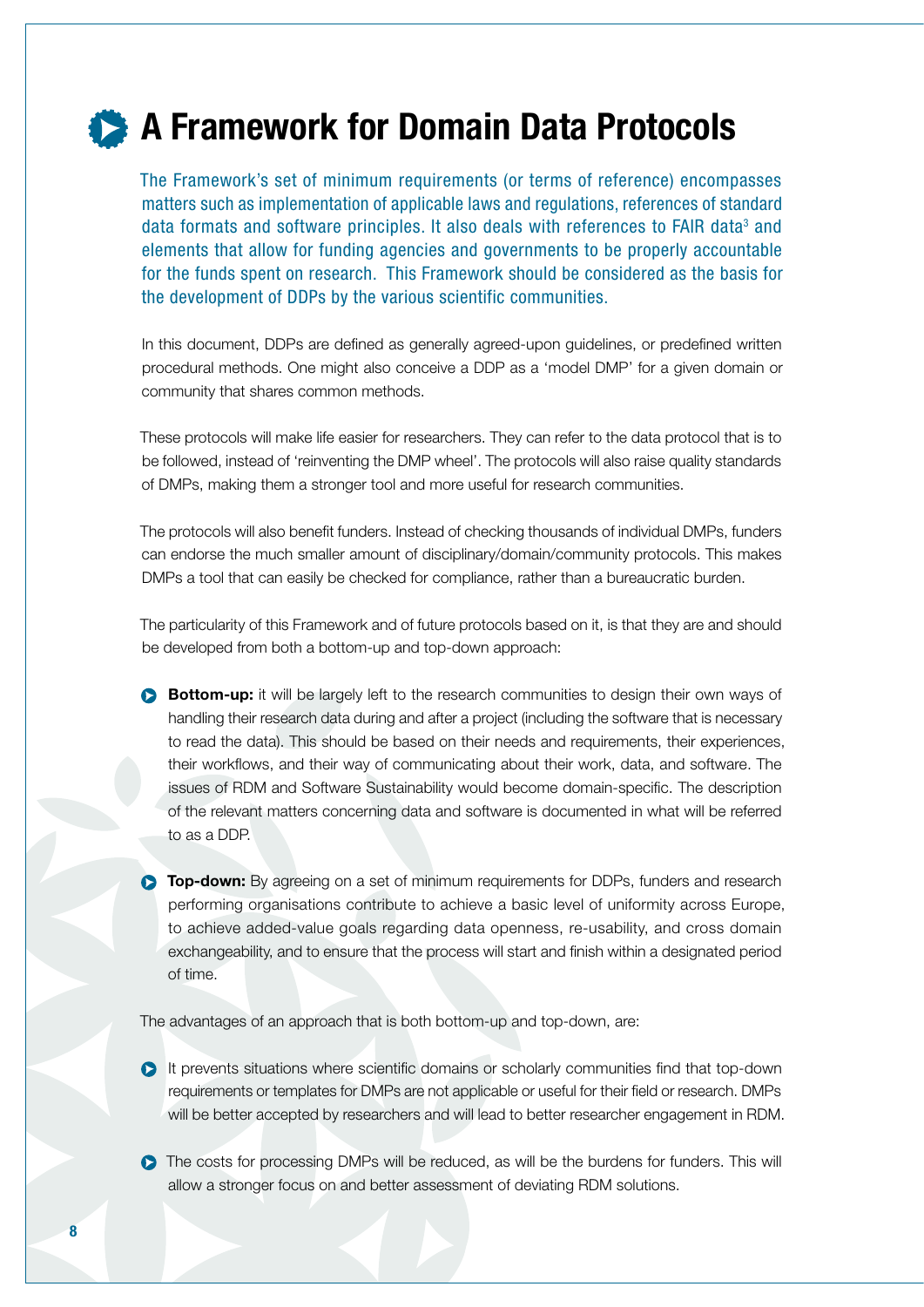- <span id="page-8-0"></span>Details regarding the actual requirements can vary according to the needs of different disciplines or research areas. Even a very generic protocol or 'model DMP' will be helpful in this regard. Protocols cannot be mandatory, but as they provide support for the parties involved, they should be as broadly applied as possible. If researchers feel that the protocol does not fit their work in their particular case, they can still decide to deviate from it, but will need to explain why they chose to do so.
- The different communities will need to decide on the level of detail that they find useful (within the margins of the Framework). There may be even alternative DDPs for different purposes (depending on size of project, type/volume of data, and so on) within one domain.

#### Components of the Framework

The Framework sets the minimum conditions for each and every DDP. It contains the following elements that should be included in DDPs when appropriate:

- 1. Formal minimum conditions
- 2. Applicable laws (national and European)
- 3. Applicable regulations (local, national, and European)
- 4. FAIR Principles
- 5. Applicable standards
- 6. Templates and examples
- 7. Support resources

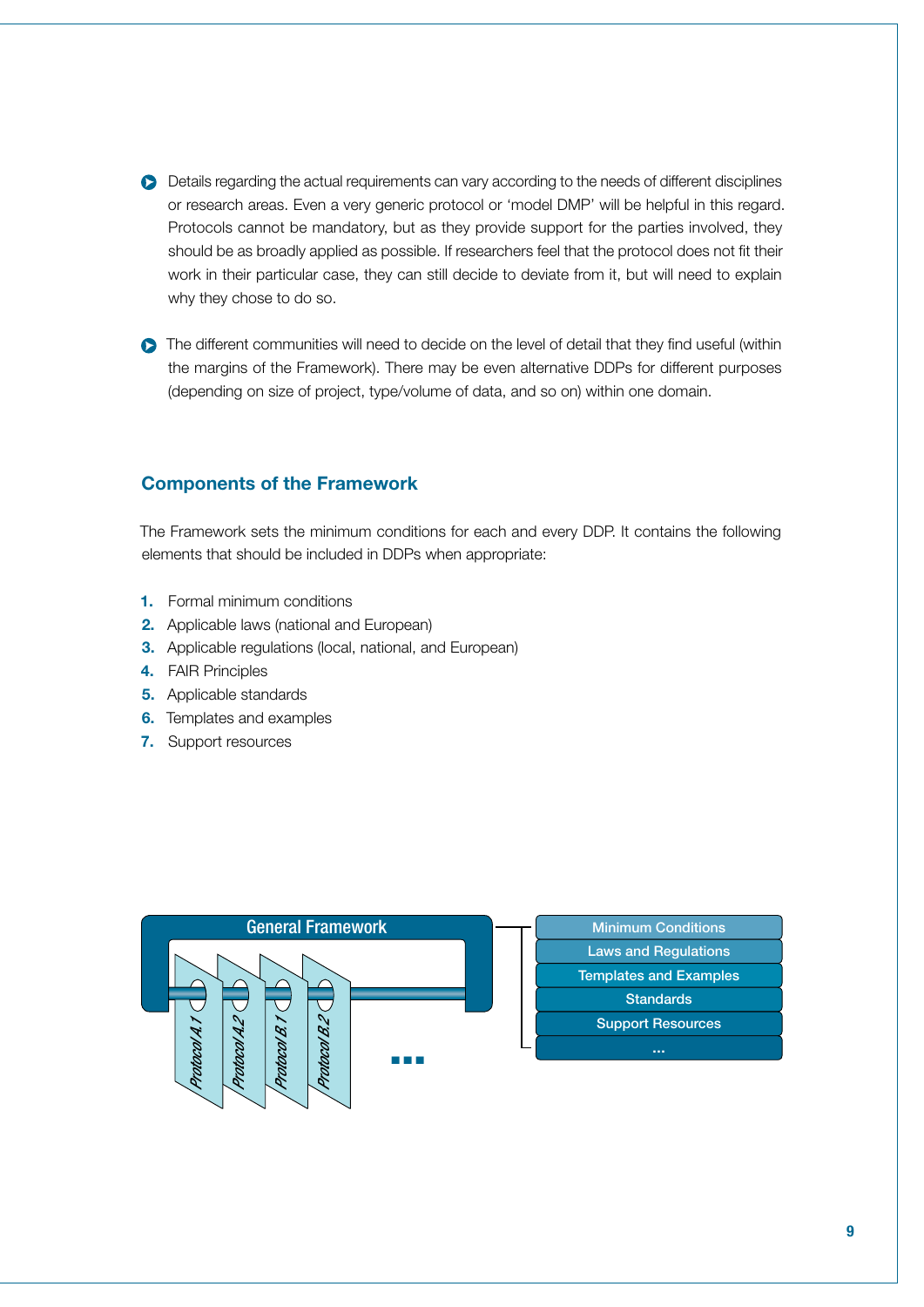#### <span id="page-9-0"></span>1. Formal Minimum Conditions

The formal minimum conditions are applicable to all DDPs and set a minimum standard for their quality and uniformity. The DDPs that conform to these minimum conditions should be generally accepted by the organisations who impose these minimum conditions. Research communities should build on these general requirements when creating DDPs with specific requirements that the research community imposes on itself.

The following list includes common minimum requirements that funding agencies and academic organisations, who use this Framework, should require as elements of RDM:

#### General

- **1.** All projects should appoint<sup>[4](#page-39-4)</sup> a person who shall be referenced as the 'Data Officer'.<sup>[5](#page-39-5)</sup> This person would:
	- a) act as the project's contact point to account for all data- and software-related matters that might arise during the project; when the project is finished, it should be clear whether this Data Officer remains responsible for preservation of and access to the data, or whether this responsibility is transferred to another person or institution;
	- b) participate in the selection of an existing DDP, the compilation of a basic DMP, as part of the grant application and their implementation and/or adaptation if so required during the project's lifetime;
	- c) take measures to guarantee data and software integrity, and report on any unwanted or unforeseen situations that might harm the integrity and/or the continued existence of the data or software; and
	- d) take measures to guarantee the safety of any personal or privacy-related data, and report on any unwanted or unforeseen situations or data breaches.
- 2. Each process leading to scientific data that are potentially relevant to the outcome of the research, should be documented at the earliest possible moment, preferably before the process actually starts.
- **3.** Each grant application for projects involving data or software creation or adaptation should describe the nature of the data (type of data) and their estimated volume.
- 4. Data generation, acquisition, and retrieval should make use of standard data formats accepted in the field of research and of which publicly available descriptions exist. If, in individual cases, this is not a viable option, other formats may be used provided the reasons for this exception are well explained and the formats used are described in publicly accessible documents.<sup>[6](#page-39-6)</sup>
- 5. If a larger volume of raw data is reduced to a smaller dataset for further research, the reduction or transformation process must be described. This includes cases where data are deleted from samples. Where data reduction or transformation is dependent on specific software, measures need to be taken to guarantee that the procedures or routines used are clearly understandable and preferably reproducible.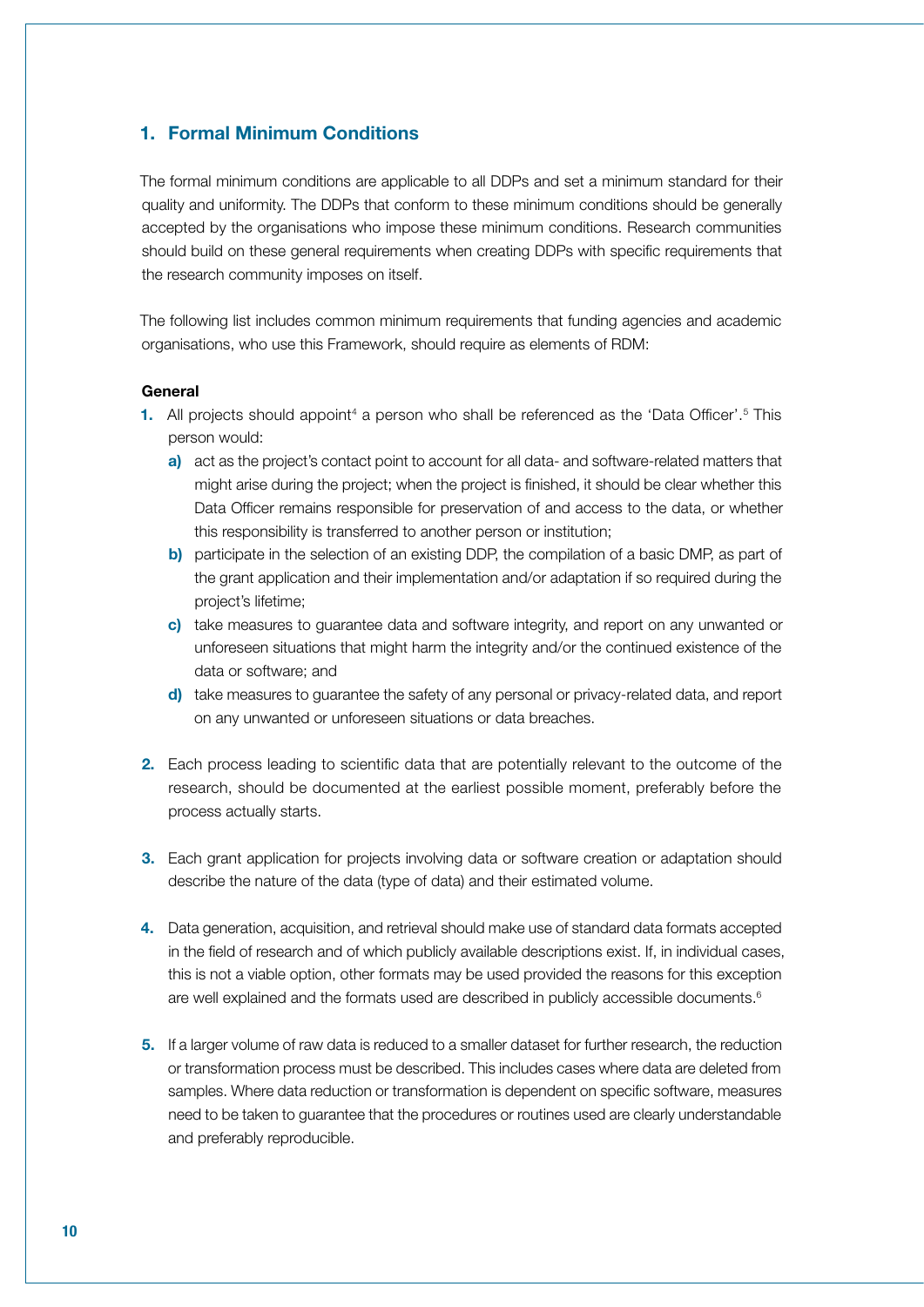- <span id="page-10-0"></span>6. All data involved in the research behind a scientific publication need to be stored for a period to be defined by the respective communities.<sup>7</sup>
- 7. Along with each dataset, the background, provenance data, and metadata need to be stored as well.
- 8. As part of proper academic conduct, researchers should properly reference, cite, and credit reused data and software so as to allow a future impact analysis of data and software. Principal Investigators are considered responsible for fostering this proper conduct in the course of the projects.

#### Concerning Domain Data Protocols

- 1. Each DDP should require that data will be handled according to the FAIR Principles. In cases where parts of these principles cannot be applied due to legal, privacy, or other serious constraints, this must be clearly explained. Necessary metadata to ensure findability should be provided in all circumstances and in generally accepted metadata standard formats, even where the FAIR Principles cannot be otherwise applied.
- **2.** Each DDP should require that appropriate measures are taken with a trusted party<sup>8</sup> to host the project data during the life of the project and for long-term preservation at the end of the project. This will ensure that the data are and remain secure and FAIR. Arrangements to host the data should preferably be made in writing and as early as possible.
- 3. DDPs should not violate any national or European laws, or formally agreed regulations. In case of the treatment of personal data, this must be mentioned explicitly in the DDP.

#### Exceptions

1. There may be reasons for exceptions to the rules for minimum conditions, as science and technology constantly evolve. In these cases, the funder must confirm in writing that the documented exception will be accepted.

#### 2. Applicable Laws and Regulations

The following list of applicable laws (national and European), regulations (local, national, and European), and other sets of rules is not exhaustive, but gives a broad overview of regulatory aspects that need to be taken into consideration when developing a DDP.

This section contains existing laws and regulations (and laws in preparation) that provide insights in external regulatory elements that may be applicable to data collection, archiving, including privacy and security measures.

DDPs are required to respect all relevant applicable laws and regulations and help researchers take these into account.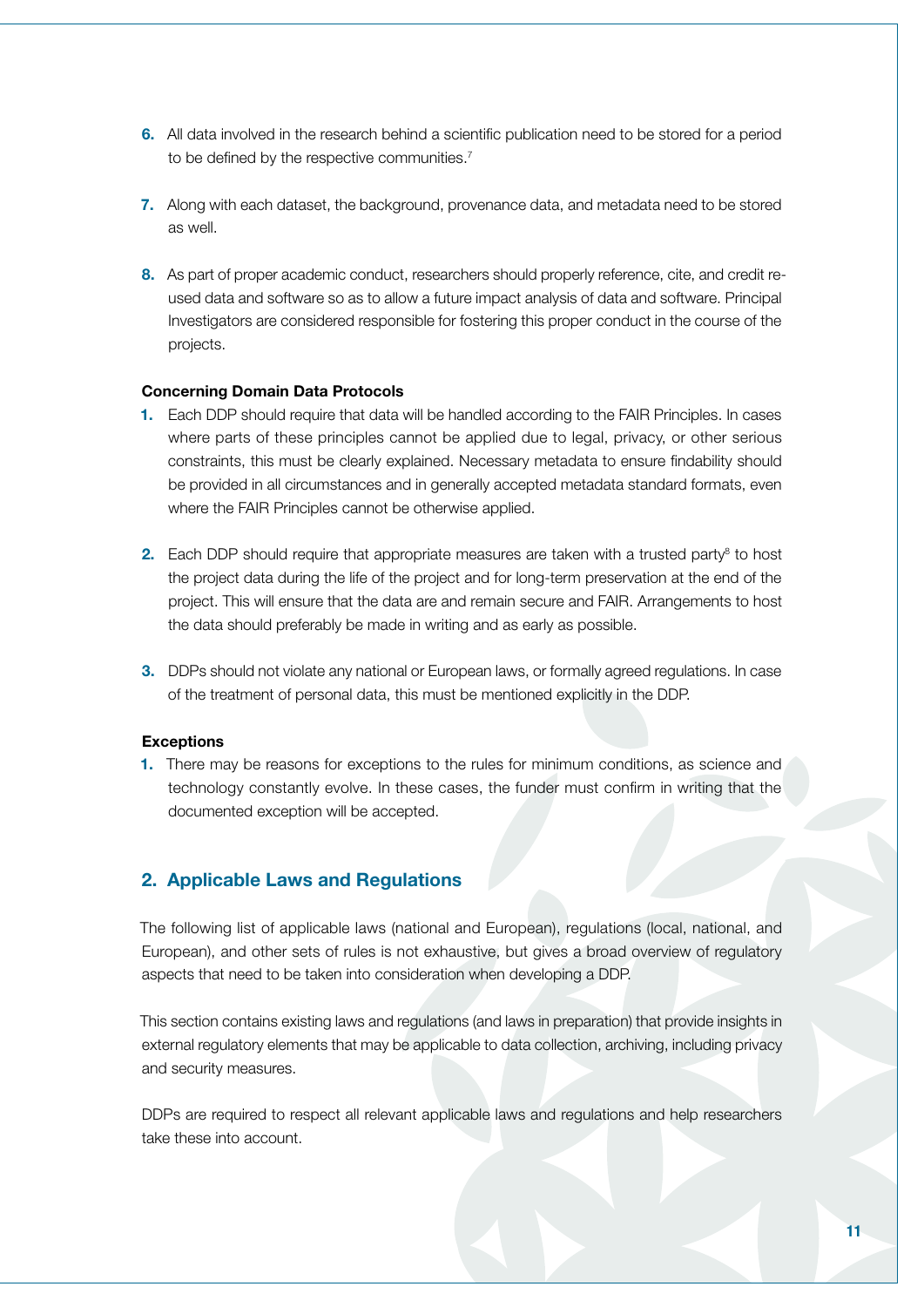An overview of applicable laws and regulations for data and software should be provided to researchers in the form of a webpage. This should be kept up-to-date with evolving legislation. Data Service providers or infrastructure providers could give further information to support researchers.

#### **Privacy**

- **Personal Data Protection Acts** are present in all European countries and concern general laws regulating the protection of personal data. They are based on European Directive 95/46/ EC.<sup>9</sup> This Directive will be replaced in the near future by the General Data Protection Regulation  $(GDPR)$ ,<sup>10</sup> which all EU Member States will have to implement in their national legislation by May 2018.
- Obligations to Report Data Leakage Acts are additions to the Personal Data Protection Acts. They deal with the publication of personal data and contain sanctions in the form of penalties.
- **Medical Treatment Agreement Acts** regulate the use and preservation of personal (patient) data in and for medical research.
- Scientific Medical Research with Humans Acts regulate scientific research in the medical field, in particular how to handle personal health-related data. These make ethical reviews compulsory for all medical research projects.

#### Intellectual Property Rights

- **Copyright Acts** regulate the rights of the creator of a work. One distinguishes between exploitation rights and personal intellectual rights ('moral rights').
- The Database Rights Act recognises the investments made in creating and/or compiling a database. It is based on European Directive 96/9/EC[.11](#page-39-11)
- **C** Related Rights Acts or Neighbouring Rights Acts mostly refer to the rights of performers, phonogram producers, and broadcasting organisations.
- **Patent Acts** are for the protection of patents. Publication of research results (including data) is restricted during the application stage of a patent.

#### Public data

- Public Records Acts (Public Archives Acts) oblige all public administration offices and services to preserve their documents and transfer these, after appraisal and selection, to public archives.
- **Public Sector Information Acts** (concerning re-usability of public data) are based on European Directive 2013/37/EU<sup>12</sup> that focuses on the economic aspects of the re-use of public information. It encourages Member States to make as much of this information as possible available for re-use. This also covers content held by museums, libraries, and archives, but does not apply to the educational, scientific, and broadcasting sectors.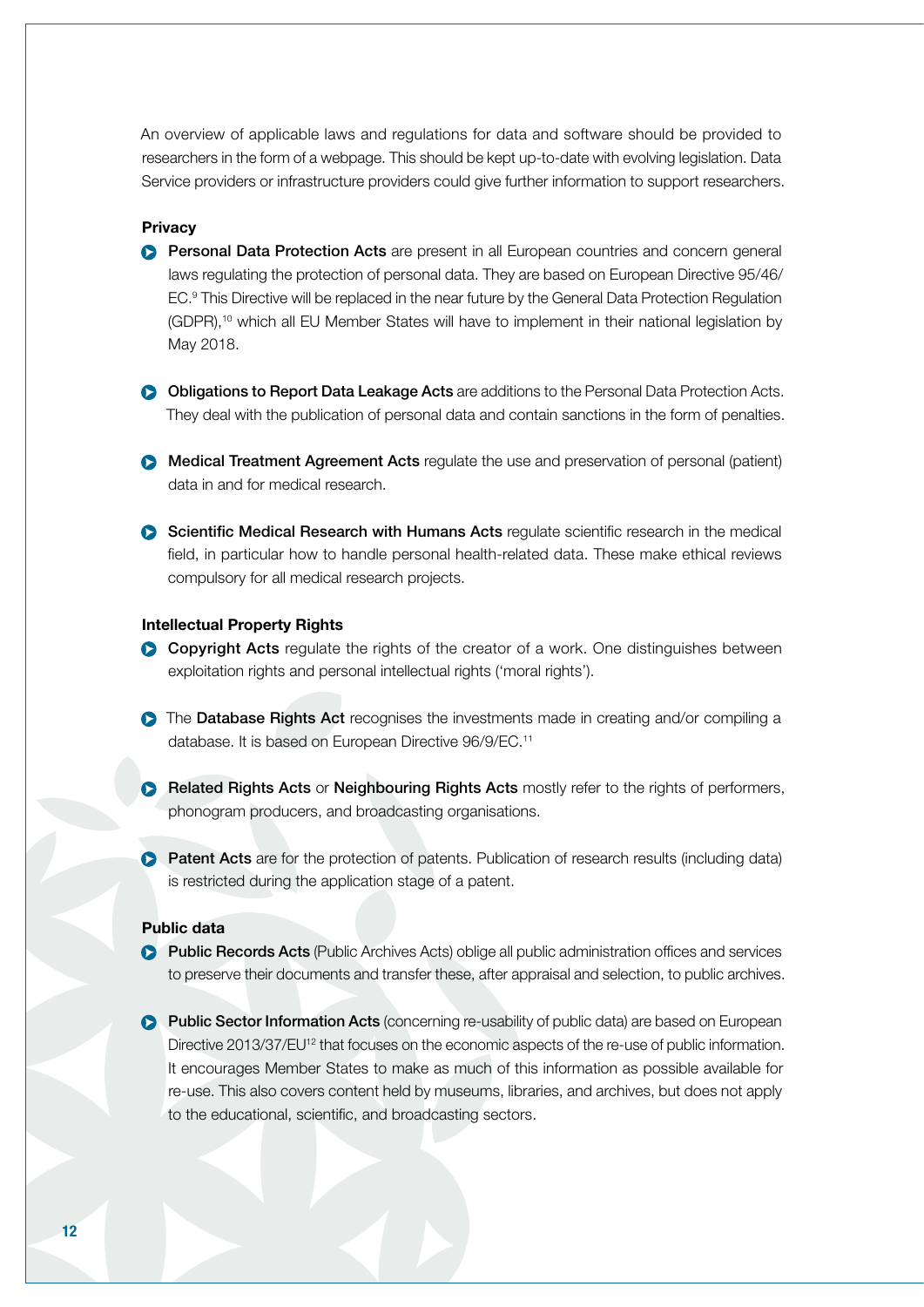- <span id="page-12-0"></span>**C** Freedom of information Acts requlate and enable citizen access to documents held by public authorities or companies carrying out work for a public authority. They do not specifically deal with access to research data.
- Heritage Acts are relevant for archaeological research data in so far as that they regulate ownership of documentation (data) from archaeological excavations.
- Statistical Information Acts regulate the competencies of the statistics authorities in data gathering as well in access to data.
- Land Registry Acts (cadastral information) regulate the competencies of the national land registries and access to their data, with special provisions concerning personal data contained in their various databases.

#### Codes of Conduct/Ethical Issues

- Codes of Conduct, where these exist on a national level or in an institution, should be taken into account in DMPs. They contain the general principles of good academic teaching and research.
- Codes of Practice for the use of personal data in scientific and scholarly research are based on the Personal Data Protection Acts<sup>[13](#page-39-13)</sup> and prescribe how to handle personal data in research practice.
- Codes of Conduct for Medical Research regulate how researchers should handle medical personal data. They may be based on Medical Treatment Agreement Acts.

#### 3. FAIR Principles

The FAIR Principles form accepted basic rules within the research sector and are a 'mind-set' framework for conducting science properly and responsibly. These principles should be applied to all research involving data and/or software creation and so be included in all DDPs.

#### The FAIR Principle essentials

The FAIR Principles provide a guideline for those wishing to enhance the re-usability of their data holdings: these principles put specific emphasis on enhancing the ability of machines to automatically find and use the data, in addition to supporting its re-use by individuals.

#### To be Findable:

- F1. (meta)data are assigned a globally unique and persistent identifier
- F2. data are described with rich metadata (defined by R1 below)
- F3. metadata clearly and explicitly include the identifier of the data it describes
- F4. (meta)data are registered or indexed in a searchable resource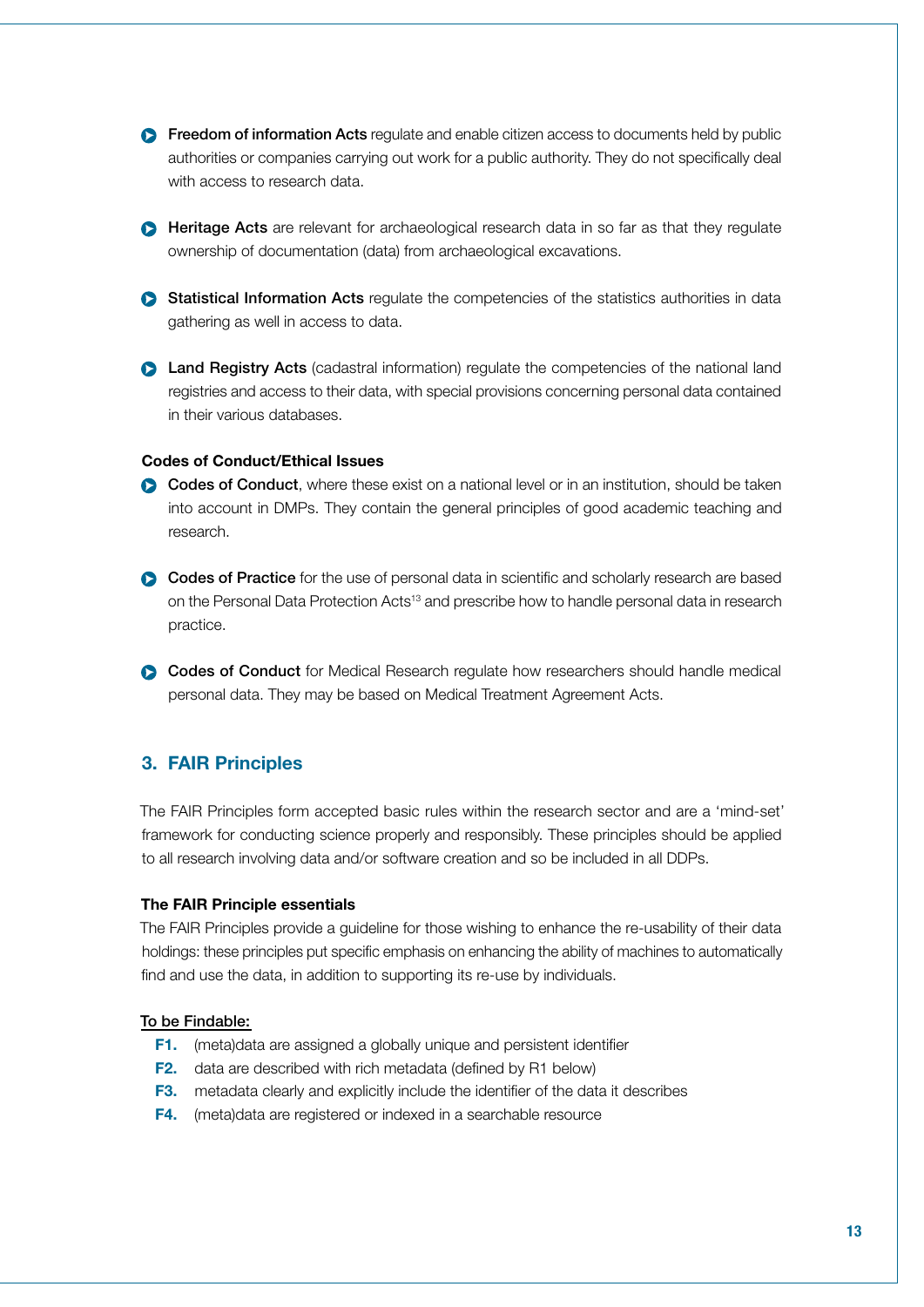#### <span id="page-13-0"></span>To be Accessible:

- A1. (meta)data are retrievable by their identifier using a standardised communications protocol
	- A1.1. the protocol is open, free, and universally implementable
	- A1.2. the protocol allows for an authentication and authorisation procedure, where necessary
- A2. metadata are accessible, even when the data are no longer available

#### To be Interoperable:

- I1. (meta)data use a formal, accessible, shared, and broadly applicable language for knowledge representation.
- I2. (meta)data use vocabularies that follow FAIR principles
- I3. (meta)data include qualified references to other (meta)data

#### To be Reusable:

- **R1.** (meta)data are richly described with a plurality of accurate and relevant attributes
	- **R1.1.** (meta)data are released with a clear and accessible data usage license
		- R1.2. (meta)data are associated with detailed provenance
- R2. (meta)data meet domain-relevant community standards

#### FAIR implementation

The FAIR Principles do not present readily implementable procedures, and the practicalities of their implementation and application are subject to debate in many disciplines. However, by making their inclusion a main requirement of the Framework, better re-usability across disciplines is encouraged. DDPs should take into consideration that (a) data re-use will not be restricted to users from within a community or discipline; and (b) different interpretations and implementations of the FAIR Principles exist.

#### 4. Applicable Standards

Implicit to the FAIR Principles is the use of standard formats for data and archives to enable interoperability and optimise re-usability. Likewise, software should be written in such a way that it can be maintained and re-used at minimum cost and effort.

Standardised open formats will not always be available and in some cases, the most commonly used formats may be proprietary ones. In addition, technological development may make previous standards obsolete and introduce new ones. This should not hinder scientific development, and so good reasons may exist for using new or non-standardised formats. The researcher should provide an explanation for this in the DMP.

Several organisations provide information on preferred file formats for research data (or digital objects in general), such as the UK Data Archive,<sup>[14](#page-39-14)</sup> DANS (Netherlands),<sup>[15](#page-39-15)</sup> and the Library of Congress (US).[16](#page-39-16) They also provide supporting information that will be of use to the communities authoring DDPs. The DDPs are to refer to the applicable standard or preferred file formats for that community.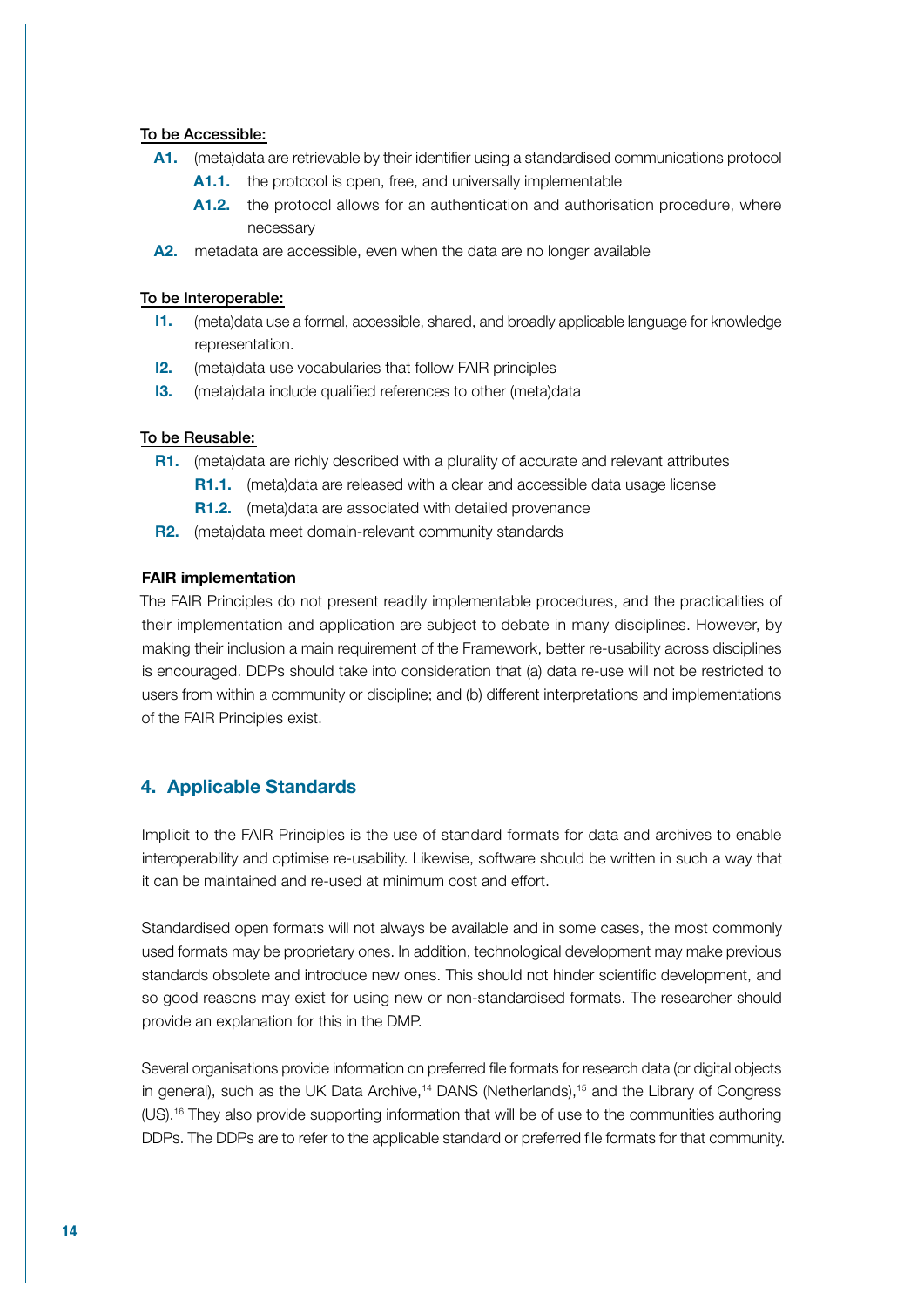<span id="page-14-0"></span>**Formatting Policy:** There are two elements to the data or file formatting policy: the introduction of preferred formats and of a list of acceptable formats:

- **Preferred formats** are file formats of which one can be confident that they will offer the best long-term guarantee in terms of usability, accessibility and sustainability. Depositing research data in preferred formats should always be accepted by data service hosts.
- Acceptable formats are file formats that are widely used in addition to the preferred formats, and which will remain moderately to reasonably usable, accessible and robust in the long term. Of course, the use of preferred formats is favoured, but acceptable formats are in most cases also to be accepted without discussion.

#### 5. Templates and Examples

Templates and examples of DDPs will be a good starting point for developing new DDPs, and to prevent re-inventing the wheel. This should help research communities to compile DDPs more quickly. An initial, generic template that has very much in common with the approach taken by the WG, is provided in Annex A.

#### 6. Support Resources

DDPs should provide a limited set of resources for support to researchers, giving background information and links to existing resources on topics that are of particular relevance to that domain or community. This will make it easier for scientists and research groups to find information on this topic.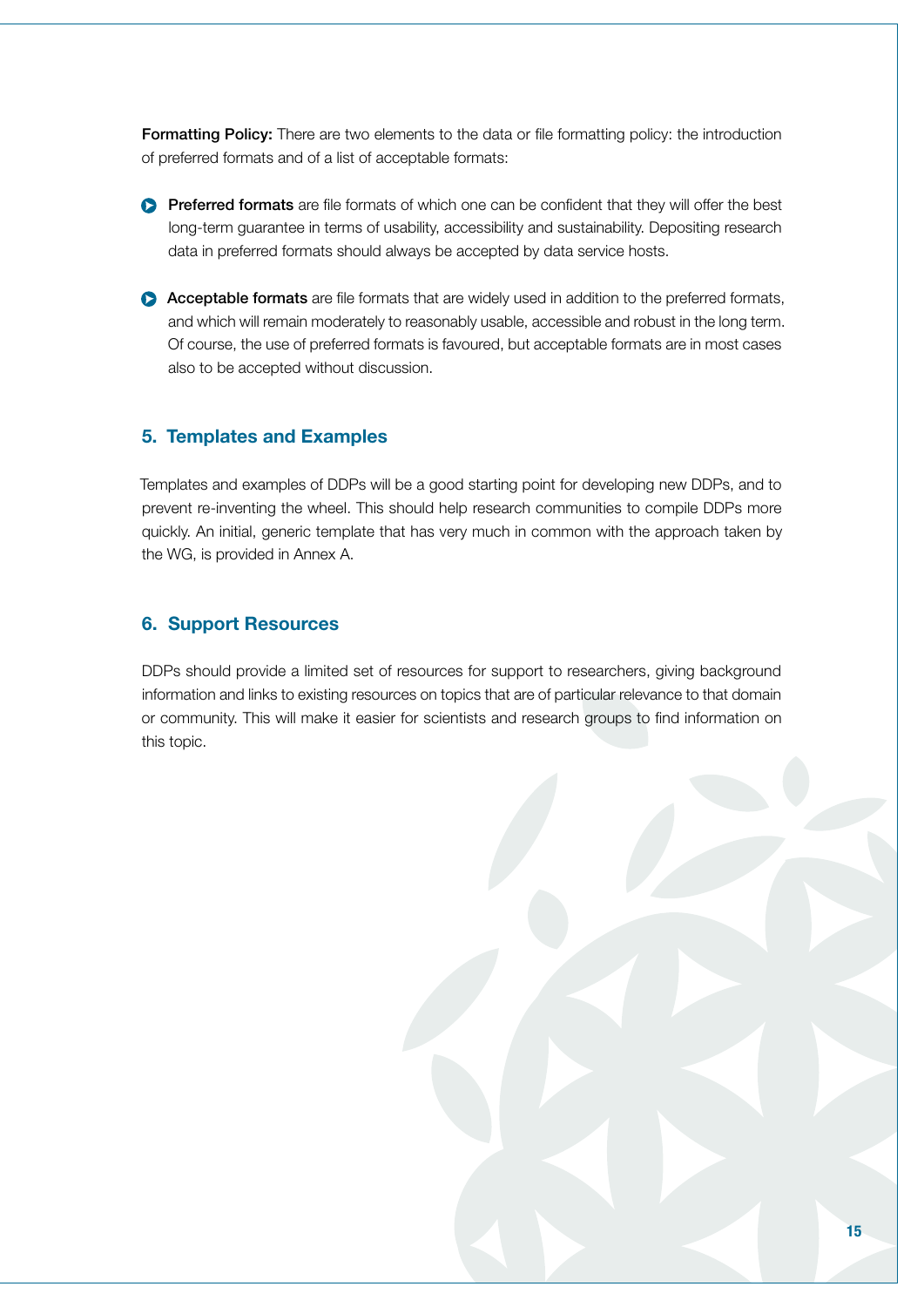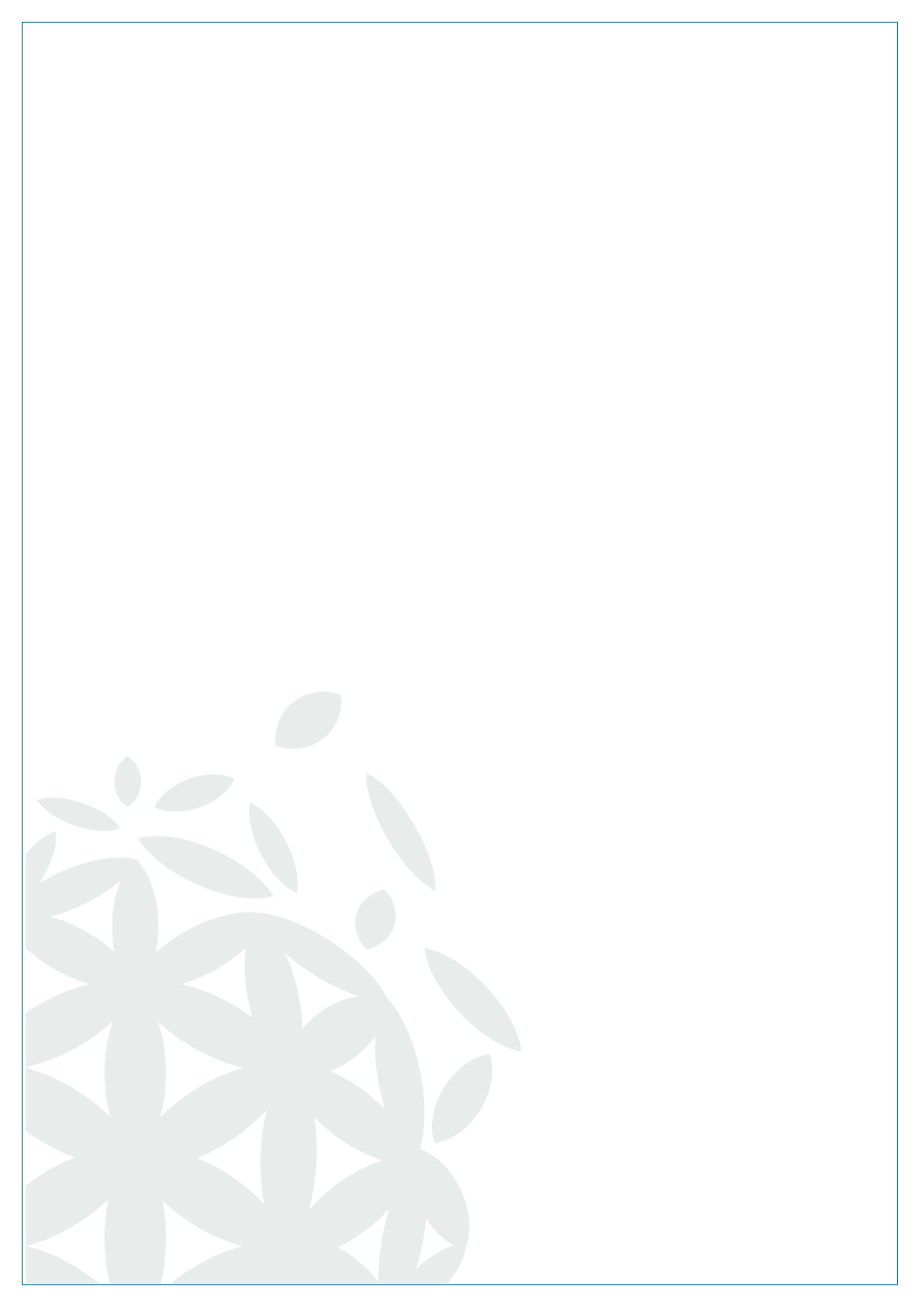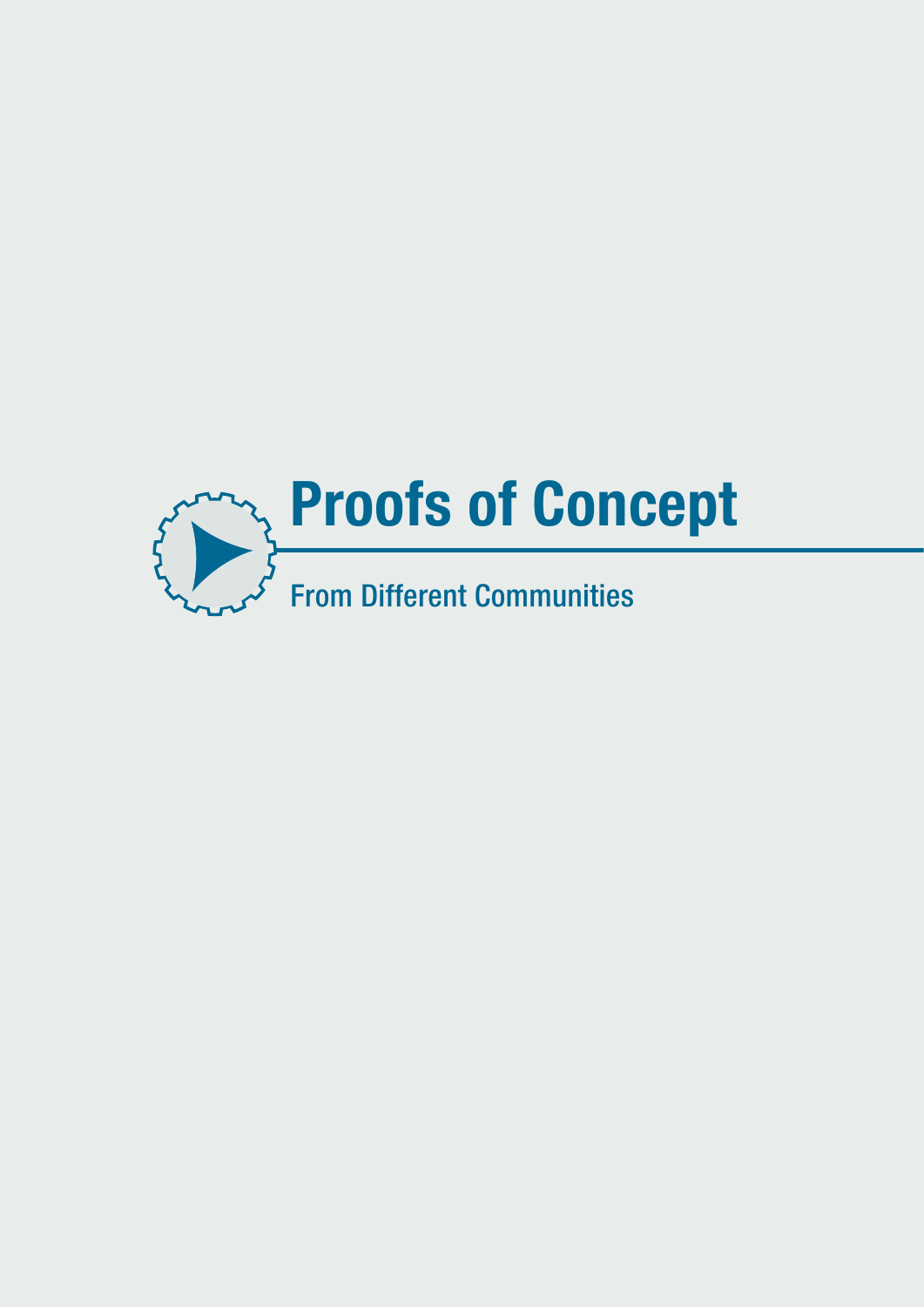

# <span id="page-17-0"></span>**Proofs of Concept from different Communities**

Different scientific communities are already dealing with the topic of research data management (RDM). As a starting point, the Science Europe Working Group (WG) on Research Data has approached several of these communities based on existing contacts and compared their practices with its own approach for a proof of concept of its method. These proofs are based on a combination of desk research, prior knowledge about various research fields by the members of the WG, and direct feedback from selected domains and research communities. The prospects for developing DDPs are briefly described for the following areas:

| <b>Domain</b>                                  | <b>Community</b>                              | <b>Respondents</b>                                                | <b>WG Contact</b>                                                                      |
|------------------------------------------------|-----------------------------------------------|-------------------------------------------------------------------|----------------------------------------------------------------------------------------|
| <b>Humanities</b>                              | <b>DARIAH</b>                                 | Jennifer Edmond<br>Laurent Romary                                 | Peter Doorn<br>DANS/NWO, The Netherlands                                               |
| Humanities:<br>Archaeology                     | PARTHENOS-<br><b>ARIADNE</b>                  | Franco Niccolucci<br>Julian Richards<br>Andres Sparre Conrad      | Peter Doorn<br>DANS/NWO, The Netherlands                                               |
| Linguistics:<br>Language Data                  | <b>CLARIN</b>                                 | Franciska de Jong<br>Dieter Van Uytvanck                          | Peter Doorn<br>DANS/NWO, The Netherlands                                               |
| Social Sciences:<br>Survey Research            | <b>CESSDA</b>                                 | <b>Ron Dekker</b><br>Ivana Ilijasic Versic                        | Peter Doorn<br>DANS/NWO, The Netherlands                                               |
| Social and Behavioural<br>Sciences: Psychology | Psychology<br>departments and<br>associations | <b>Sander Nieuwenhuis</b>                                         | Peter Doorn<br>DANS/NWO, The Netherlands                                               |
| Social Sciences:<br><b>Ageing Studies</b>      | SHARE, TILDA                                  | Margaret Foley<br><b>TILDA</b>                                    | Patricia Clarke<br>HRB, Ireland                                                        |
| Life Sciences:<br><b>Bio-informatics</b>       | ELIXIR, FORCE11/<br><b>RDA FAIRSharing</b>    | Michael Ball<br><b>BBSRC</b><br>Susanna A. Sansone<br>FAIRSharing | <b>Karl Gertow</b><br>VR, Sweden<br>Geraldine Clement-Stoneham<br>RCUK, United Kingdom |
| <b>Plant Science</b>                           | ERA-CAPS (former<br>WG on RDM)                | Paul Wiley<br>Michael Ball<br><b>BBSRC</b>                        | Vasco Vaz<br>FCT, Portugal                                                             |
| Climate Research                               | <b>ICOS</b>                                   | Ari Asmi<br>Eija Juurola                                          | Jyrki Hakapää<br>AKA, Finland                                                          |

**Disclaimer:** The following information reflects the feedback given by members of different scientific communities. It represents their personal assessment, not consolidated feedback from their respective community.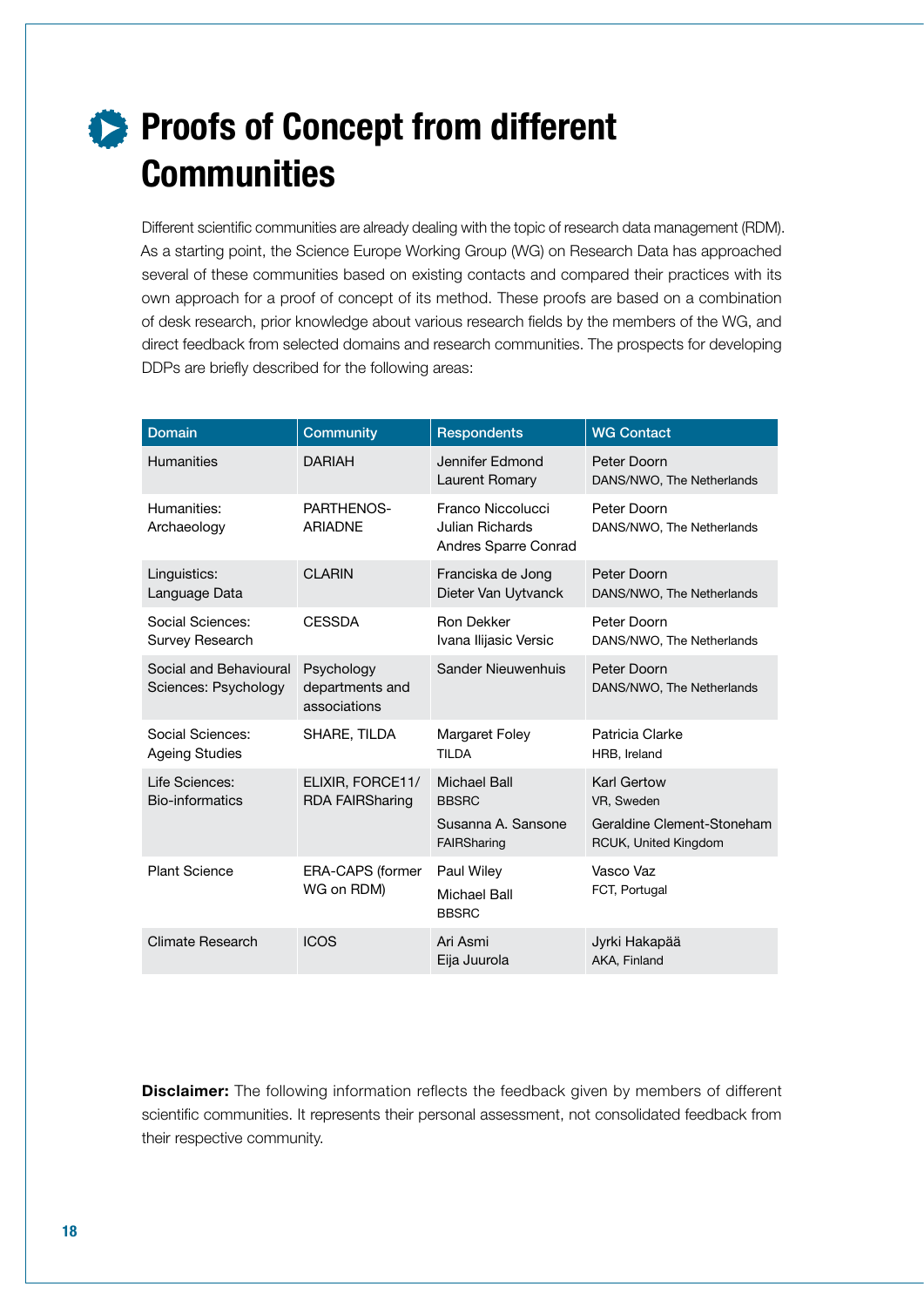The WG approached these communities at the end of 2016 and in January 2017 with a description of the work done by the WG and asked the following questions to receive feedback on its approach to develop a Framework for DDPs:

- 1. Do you consider the approach [of the WG] useful and feasible for your domain?
- 2. Please take a look at the Digital Curation Centre (DCC)<sup>17</sup> general DMP template.<sup>18</sup> It is clear that this template is addressing individual researchers and is not intended for a broader community: not all elements can be described generically. There will always be individual elements in a DMP, starting with the subject/content and volume of the data (Q1.1). However, other topics, like those on specific data formats or preferred software can perhaps be answered at the level of the research community.
	- **2.1** Could you indicate which questions in the DMP template you think are not answerable for the community you represent?
	- 2.2 Do you miss particular questions, or would you want some of them to be phrased differently?
	- 2.3 Which important building blocks do you find superfluous or do you miss in the template?
- **3.** Are you willing, on behalf of your community, to compile a first draft of a generic protocol for your community?

The following structure is used to describe the responses given with respect to developing a DDP by the community:

- **1.** Short characteristic of the domain or community
- **2.** Existing situation with respect to research data management in the community
- **3.** Interest of the community in participating in the effort to develop domain protocols
- 4. Suggestions and comments of the community on protocol elements to take into consideration
- 5. How to proceed?

The following chapters present the responses received by the WG from the domains and research communities that were contacted for proof of concept.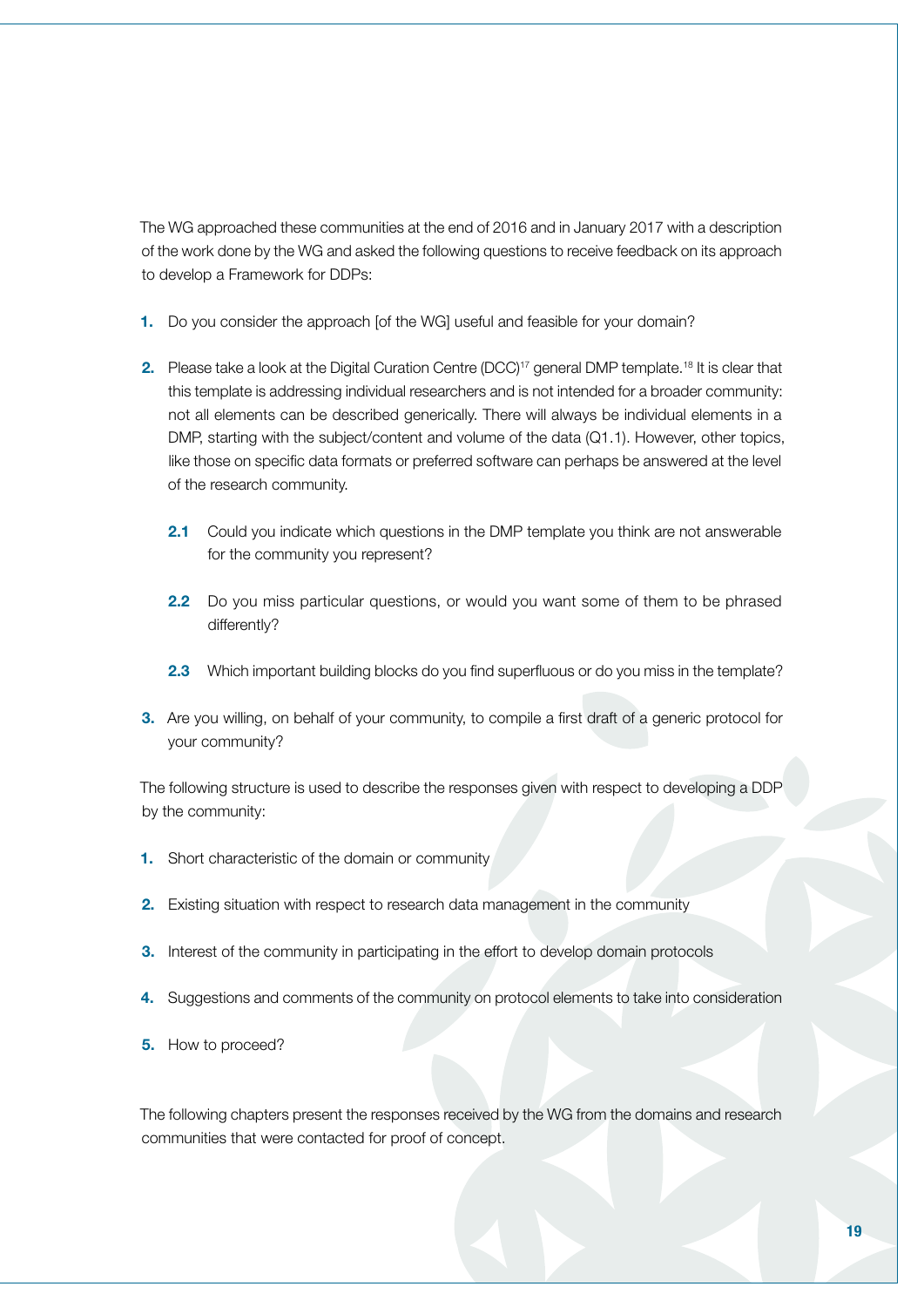### <span id="page-19-0"></span>Humanities (general): DARIAH

#### 1. Short characteristic of the domain or community

DARIAH<sup>[19](#page-39-19)</sup> is a distributed, pan-European infrastructure for Arts and Humanities scholars working with computational methods. It supports digital research as well as the teaching of digital research methods. DARIAH ERIC is a Landmark on the 2016 ESFRI Roadmap.<sup>20</sup> The network connects several hundreds of scholars and dozens of research facilities in currently 17 European member countries. In addition, DARIAH has several co-operating partner institutions in non-member countries, and strong ties to many research projects across Europe. People in DARIAH provide digital tools and share data as well as know-how. They organise learning opportunities for digital research methods, like workshops and summer schools, and offer training materials for the field of Digital Humanities.

#### 2. Existing situation with respect to research data management in the community

The DARIAH community works together in working groups, one of which focuses on the development of guidelines and standards (GiST). The working groups cluster around 'Virtual Competency Centres' (VCCs). The VCC 'Scholarly Content Management' deals with the various stages of the scholarly content life cycle, from creation, curation, and dissemination, through to the pooling of scholarly digital resources and results for re-use. It offers services and resources for the representation and management of data, as well as for the management of associated legal and organisational issues. It thereby aims to enhance data quality, preservation, and deep interoperability, as well as furthering a culture of data sharing in the Arts and Humanities.

Among the key infrastructure concepts contributed by this VCC are relevant standards, reference licenses, and best practice guidelines. Its products and support services address a diverse target community including Arts and Humanities data centres and research networks, as well as individual researchers.

#### 3. Interest of the community in participating in the effort to develop domain protocols

DARIAH Directors Laurent Romary and Jennifer Edmond expressed their interest in the approach of domain protocols. They "support any initiative that makes data management easier for Humanities researchers, and would be happy to look over or contribute to what Science Europe is planning to produce."

#### 4. Suggestions and comments of the community on protocol elements to take into consideration

According to Jennifer Edmond, the DCC guidelines are "useful in that they are broad and inclusive – if the proposed RDM protocol can maintain this spirit, it could be a very useful tool."

DARIAH's central efforts are currently focused on consolidating a conversation about data re-use (in the form of a DARIAH Data Re-Use Charter<sup>[21](#page-39-21)</sup>) and the relationship between cultural heritage institutions and researchers. Although this approach differs from what Science Europe proposes,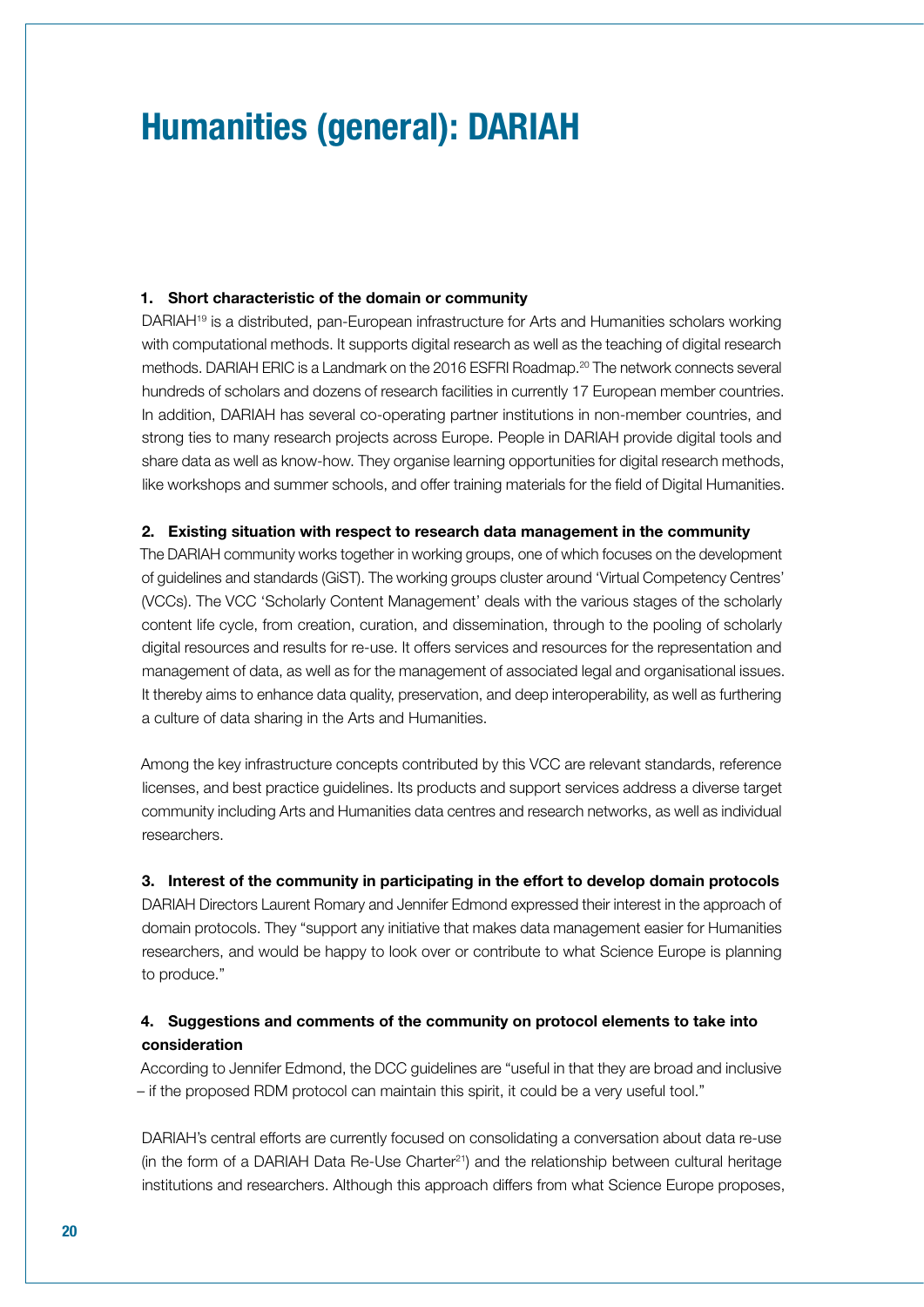

the goal is largely the same: to make access to and preservation of data important to its community easier. Edmond considered the Science Europe approach "a slightly different take on the problem, looking to facilitate widespread agreement around core values such as interoperability and reciprocal sharing, and provide more convenient ways of communicating about these issues."

#### 5. How to proceed?

Edmond said: "It may well be that somewhere in the DARIAH ecosystem, either in a working group or in a national node, something more exactly aligned with your work is going on, but I have not been able to put a name to it in my digging (the current GiST work looks to be pointing far more at the use of specific standards and the development of a 'standards survival kit' than the creation of wider protocols)." She mentioned Sara di Giorgio at CLARIN,<sup>22</sup> who leads a task in the shared PARTHENOS<sup>23</sup> Cluster on research data management. Possible contacts could be DARIAH-FR, DARIAH-NL, and the GiST working group.

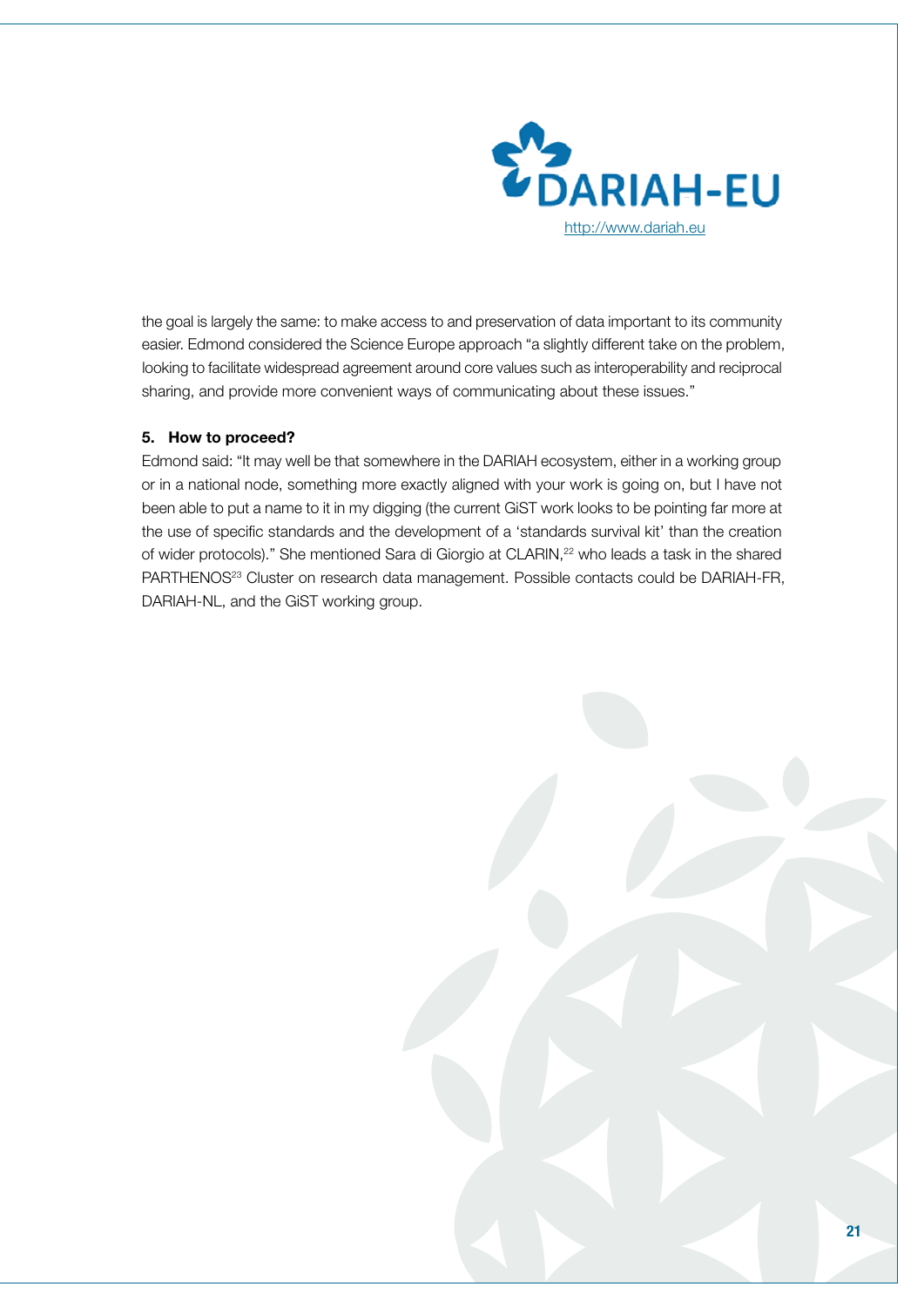### <span id="page-21-0"></span>Humanities – Archaeology: PARTHENOS/ARIADNE

#### 1. Short characteristic of the domain/community

Over the years, archaeology has become a highly protocolled domain, especially since the acceptance of the Valletta Treaty (formally the European Convention on the Protection of the Archaeological Heritage, also known as the Malta Convention) by the Council of Europe. This 1992 treaty aims to protect European archaeological heritage "as a source of European collective memory and as an instrument for historical and scientific study."<sup>24</sup>

Supported by (or part of) DARIAH, a succession of European Research Infrastructure projects making archaeological research data available in a sustainable way have been carried out, starting with the ARENA portal (now part of ARIADNE), CARARE,<sup>25</sup> and ARIADNE.<sup>26</sup> The PARTHENOS project incorporates and continues elements of the earlier projects in a wider Humanities and heritage context.<sup>[27](#page-39-27)</sup>

#### 2. Existing situation with respect to research data management in the community

In most European countries, almost all archaeological information, either during fieldwork, afterwards, or both, is recorded digitally. In the Netherlands, digital work in archaeology is promoted by the specification of a Quality Standard for Dutch Archaeology (KNA),<sup>28</sup> which explicitly requires that basic information on each project should be transferred in a uniform way to appointed physical and digital depots. These and other specifications are maintained by SIKB,<sup>29</sup> a network organisation in which the private and the public sector strive to continuously and structurally enhance the standards of activities relating to soil management in the Netherlands.<sup>30</sup> To support the digital deposit of archaeological find material, a validation tool is available, allowing the excavator to monitor the correctness of files for deposit automatically. The tool monitors the use of the required fields and the codes of the various domain tables, but it has no control over the archaeological accuracy of the file contents. A reporting tool helps the excavator or the custodian to consult the contents of the digital delivery note.

The E-Depot for Dutch Archaeology (EDNA)<sup>31</sup> was established by DANS<sup>32</sup> and the Cultural Heritage Agency (RCE)<sup>[33](#page-40-1)</sup> to archive digital research data of Dutch archaeologists in a sustainable manner and to make them available for re-use. Since 2007, the KNA obliges archaeologists to deposit and store their digital data for re-use in the archiving system of DANS. EDNA contains data of archaeological research (GIS data, field drawings, data tables, photographs) and the final reports on this research. This concerns research in the broadest sense: from field survey to excavation, from specialist research to dissertation. The archived reports and datasets can be found per archaeological organisation or per specific project, and are accessible for other scientists. More than 80% of the archaeological data in EDNA is publicly accessible.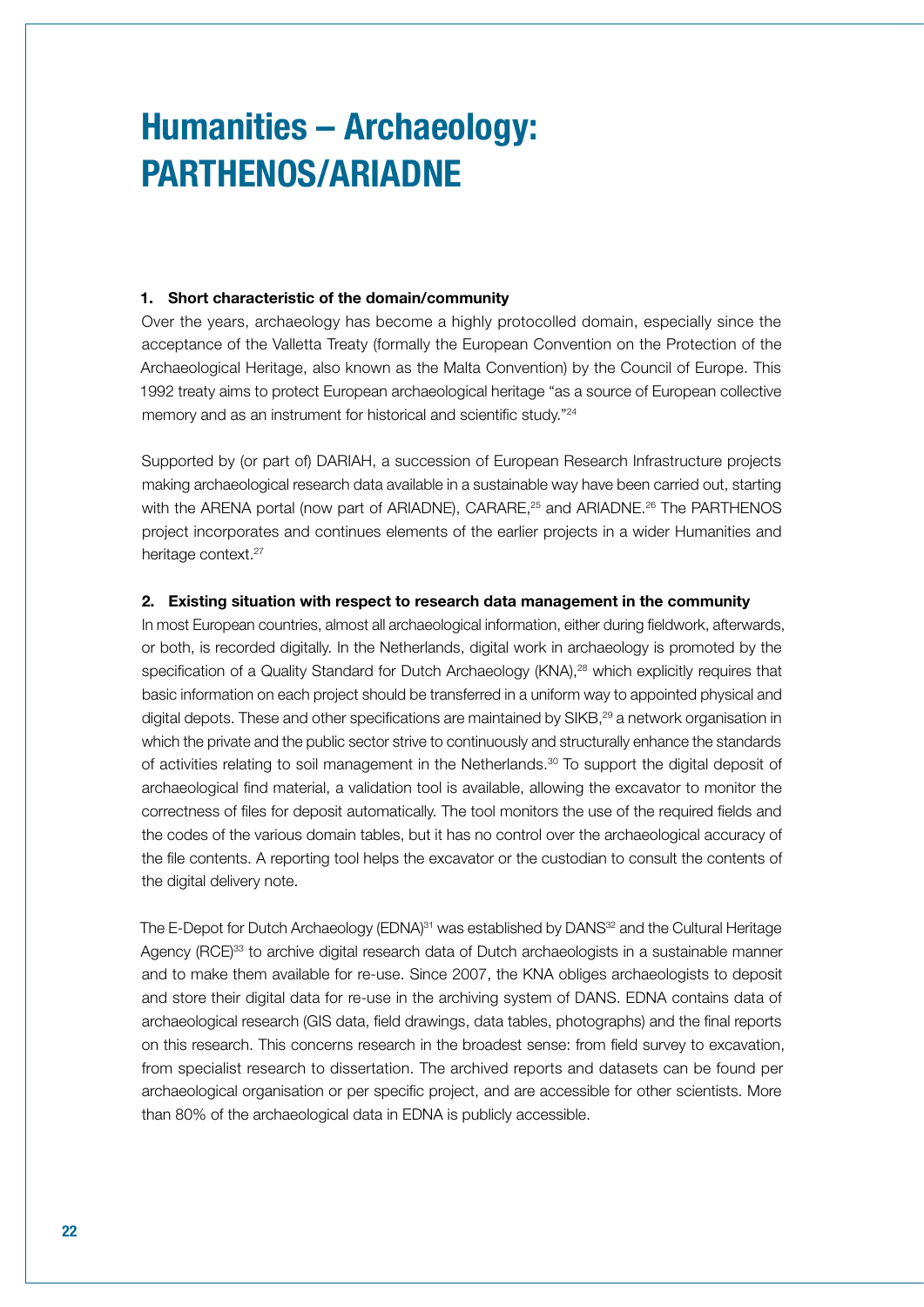



<http://www.parthenos-project.eu> <http://www.ariadne-infrastructure.eu>

In England and Scotland, almost all regions require archaeological work to be reported via OASIS,<sup>[34](#page-40-2)</sup> an online form whereby fieldwork reports are uploaded and made available through Open Access by the Archaeology Data Service (ADS).<sup>35</sup>

#### 3. Interest of the community in participating in the effort to develop domain protocols

According to the ARIADNE and PARTHENOS co-ordinator Franco Niccolucci, the invitation to develop protocols for data management in the Humanities in general and for archaeology in particular "is a very important initiative. The approach is correct and useful, possibly the only way of achieving good results. [...] This is something of great interest for all [Humanities] researchers." Julian Richards, Director of the Archaeological Data Service (ADS) in the UK and deputy coordinator of ARIADNE, agrees that "this is a valuable development; it is important that such domain protocols are harmonised at an international level."

#### 4. Suggestions and comments of the community on protocol elements to take into consideration

In addition to what is already mentioned above about Dutch protocols, in the UK the ADS has been using the DCC template for archaeological data management planning. It has been a requirement of funding councils for several years, and many institutions have adapted it for their own purposes. The DMP online tool is also very useful and has been adapted for archaeology requirements. Specific training materials for data management in archaeology were developed by ADS in collaboration with Cambridge University library.<sup>[36](#page-40-4)</sup>

#### 5. How to proceed?

In the context of the PARTHENOS project, work on a template for a Humanities DMP has already started. This is taking place in direct consultation with DARIAH and the template will have special clauses or requirements for archaeologists. The draft template will line up with the Science Europe invitation to develop a protocol for Humanities RDM in the context of PARTHENOS/DARIAH and an ARIADNE-inspired one for archaeology.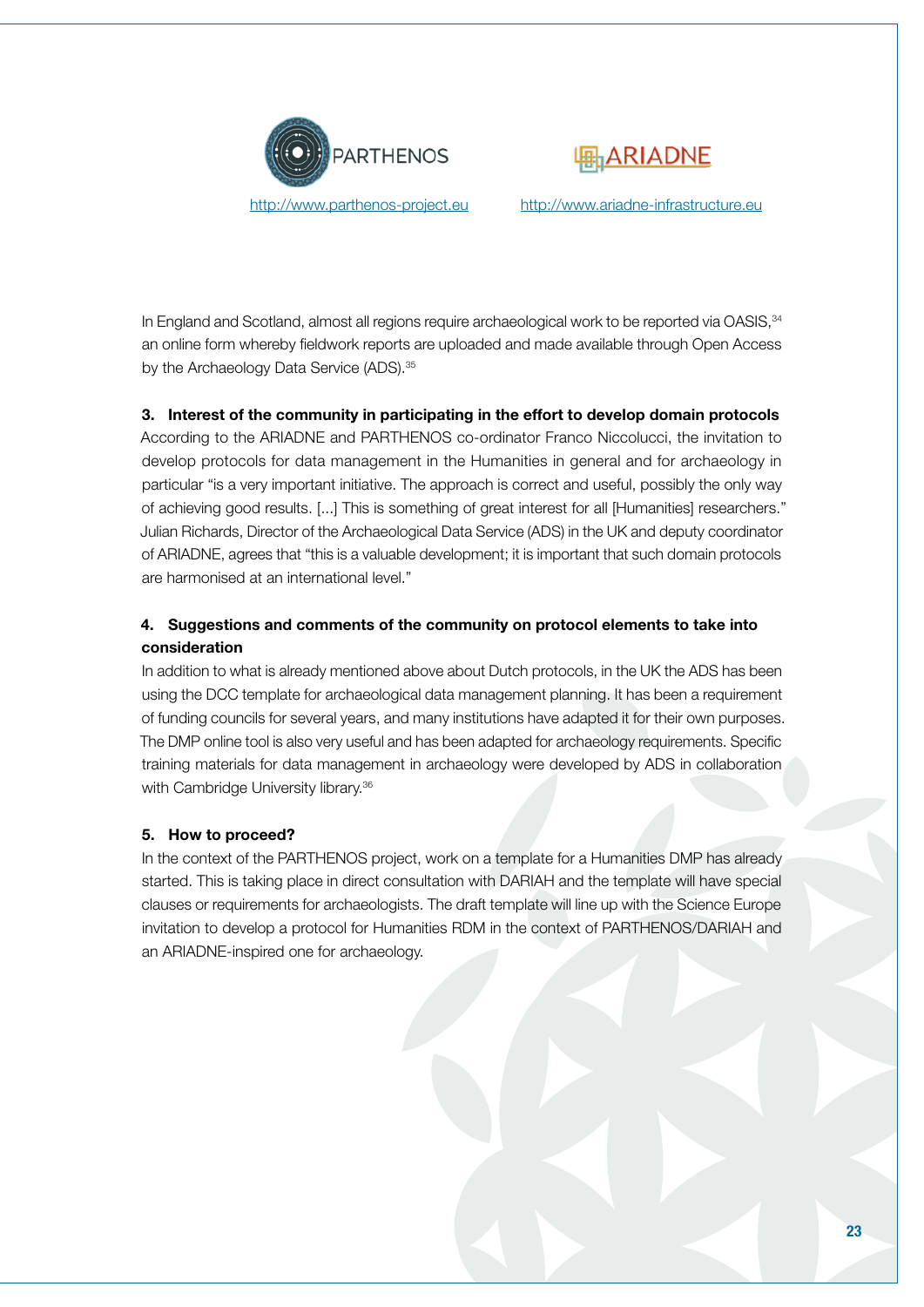### <span id="page-23-0"></span>Linguistics – Language Data: CLARIN

#### 1. Short characteristic of the domain or community

CLARIN (Common LAnguage Resources and technology INfrastructure) makes digital language resources available to scholars, researchers, students and citizen scientists from all disciplines, especially in the Humanities and Social Sciences. CLARIN offers long-term solutions and technology services for deploying, connecting, analysing and sustaining digital language data and tools. CLARIN, which became an ESFRI ERIC in 2012, supports scholars who want to engage in cutting-edge data-driven research, contributing to a truly multilingual European Research Area.

The CLARIN mission is enabled through a networked federation of centres<sup>37</sup> that are fully operational in many European countries: language data repositories, service centres, and knowledge centres with single sign-on access for all members of the academic community in all participating countries. Tools and data from different CLARIN centres are interoperable, so that data collections can be combined and tools from different sources can be chained to perform complex operations to support researchers in their work.

#### 2. Existing situation with respect to research data management in the community

In order to provide its services well, CLARIN has defined strict requirements for its centres.<sup>38</sup> Specifically, the Service Providing Centres, or CLARIN B-Centres, have to comply with stable technical and institutional criteria. Most of these comply with the Data Seal of Approval,<sup>39</sup> demanding the sustainability of data storage and long-term accessibility. Given its experience with formulating requirements for the centres, CLARIN seems well-positioned to formulate a protocol for data management for the researcher community, primarily in the area of language data.

In the US, the Linguistic Data Consortium (LDC) is an open consortium of universities, libraries, corporations and government research laboratories, hosted by the University of Pennsylvania.<sup>[40](#page-40-8)</sup> It was formed in 1992 to address the critical data shortage then facing language technology research and development. Initially, LDC's primary role was as a repository and distribution point for language resources. Since that time, and with the help of its members, LDC has grown into an organisation that creates and distributes a wide array of language resources. LDC also supports sponsored research programmes and language-based technology evaluations by providing resources and contributing organisational expertise, and offers expertise in data management.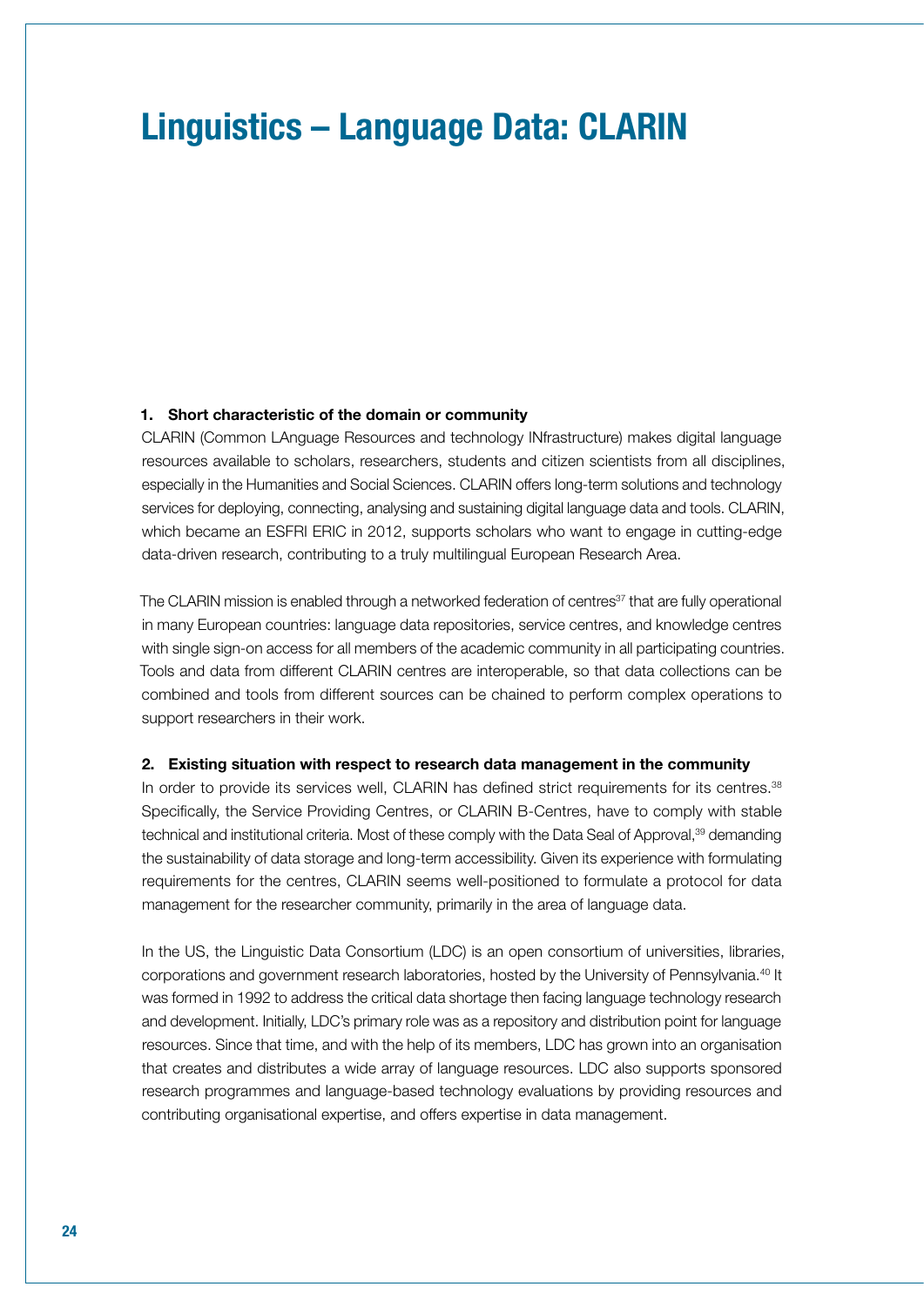

#### 3. Interest of the community in participating in the effort to develop domain protocols

CLARIN Directors Franciska de Jong (Executive Director) and Dieter Van Uytvanck (Technical Director) expressed their willingness to co-operate with Science Europe in the formulation of a protocol in the domain of language data.

#### 4. Suggestions or comments of the community on protocol elements to take into consideration

The subjects in the generic DCC template for DMP were deemed relevant for the CLARIN community.

#### 5. How to proceed?

The Executive and Technical Directors of CLARIN will co-ordinate the formulation of a protocol for the area of language data. A possible link with the LDC in the US mentioned above will be explored.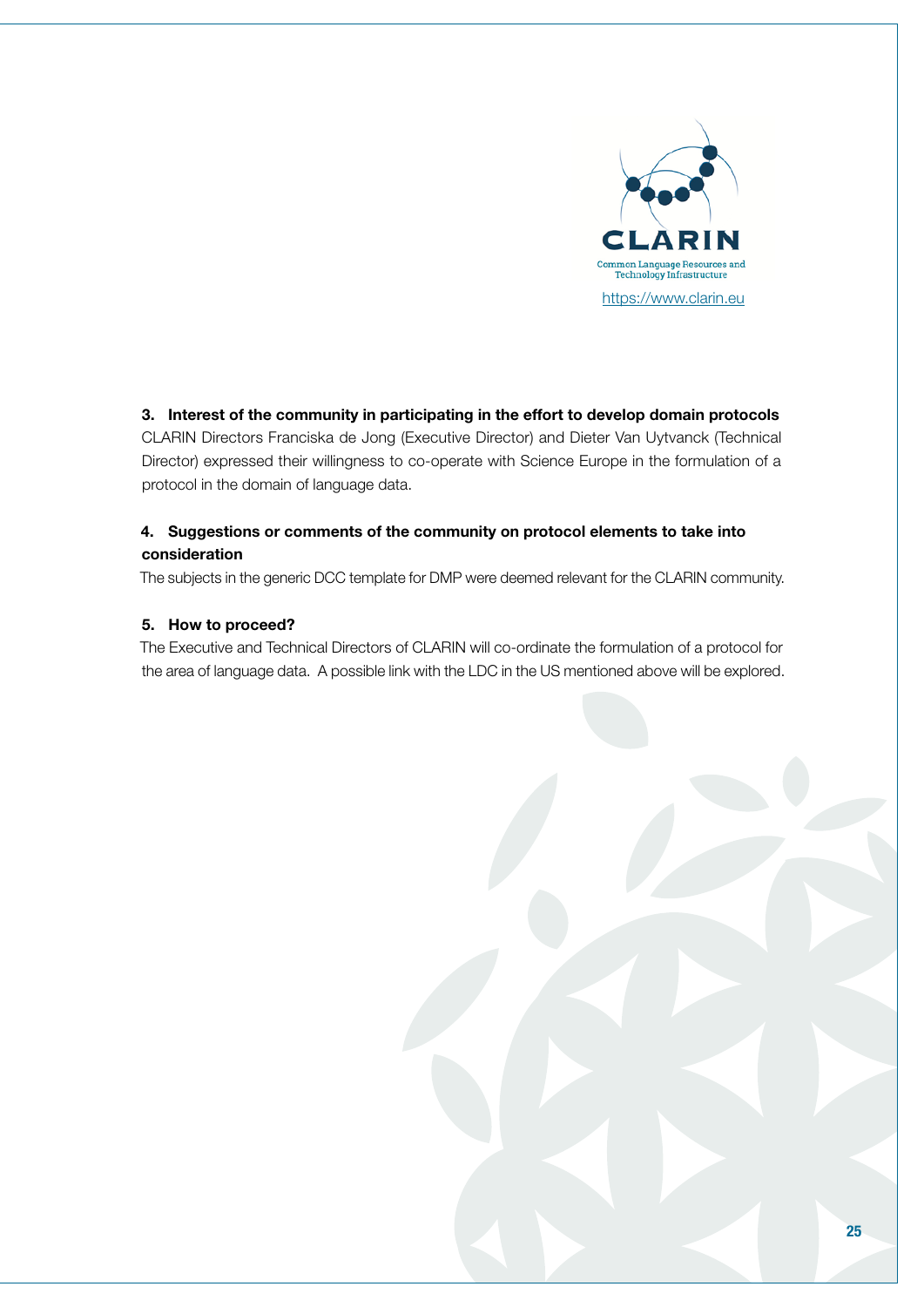### <span id="page-25-0"></span>Social Sciences – Survey data: CESSDA

#### 1. Short characteristic of the domain/community

A large part of the social sciences uses quantitative data and data from surveys, registries, internet panels, which may include context data (geographic data, historic data) or Life Science data (genome sequences). Qualitative data also play an important role and have different setups and structures. For both types of data, the subjects are often individual respondents and questions include sensitive data and/or might reveal private information, despite anonymisation. This puts high standards on the secure (re-)use of the data. The data can be very large (registries) and very complex (multi-level, longitudinal panels) and this requires good data descriptions for new users.

Several pan-European research infrastructures support this domain, among which the Consortium of European Social Science Data Archives (CESSDA)[41](#page-40-9) is the most generic. CESSDA provides large-scale, integrated and sustainable data services to the Social Sciences. It brings together Social Science data service providers across Europe, with the aim of promoting the results of Social Science research and supporting national and international research and co-operation. CESSDA is one of ESFRI's Landmark Infrastructures on its 2016 Roadmap, and has become an ESFRI ERIC in 2017. Norway is host to CESSDA and its main office is located in Bergen.

#### 2. Existing situation with respect to research data management in the community

There are well-founded data collection methods and there is a long-standing tradition among social science researchers to use standardised ways of documenting survey data files. The data archives supporting the domain have always played an important role in setting or supporting standards, such as the Data Documentation Initiative (DDI)<sup>42</sup> and widely accepted practices of making codebooks, preferred formats for data storage and exchange, and so on.

The CESSDA consortium also provides training on RDM and DMPs. In addition, CESSDA service providers offer online services, documents, webinars, and tutorials to support digital preservation, data archiving, and data sharing.

#### 3. Interest of the community in participating in the effort to develop domain protocols

The Social Sciences are rather heterogeneous, consisting of multiple communities. Data producers are organised along the various disciplines or research domains. Furthermore, data users might also be organised by societal challenges.

In any case, DMPs should offer tools and help data producers to construct their metadata (information at general level, data structure, and so on, up to variables and values levels). For users, the DMPs should be informative, offering search filters, and be helpful to quickly scan the relevance of the data. Ideally, DMPs are machine-readable, in order to be usable in text and data mining.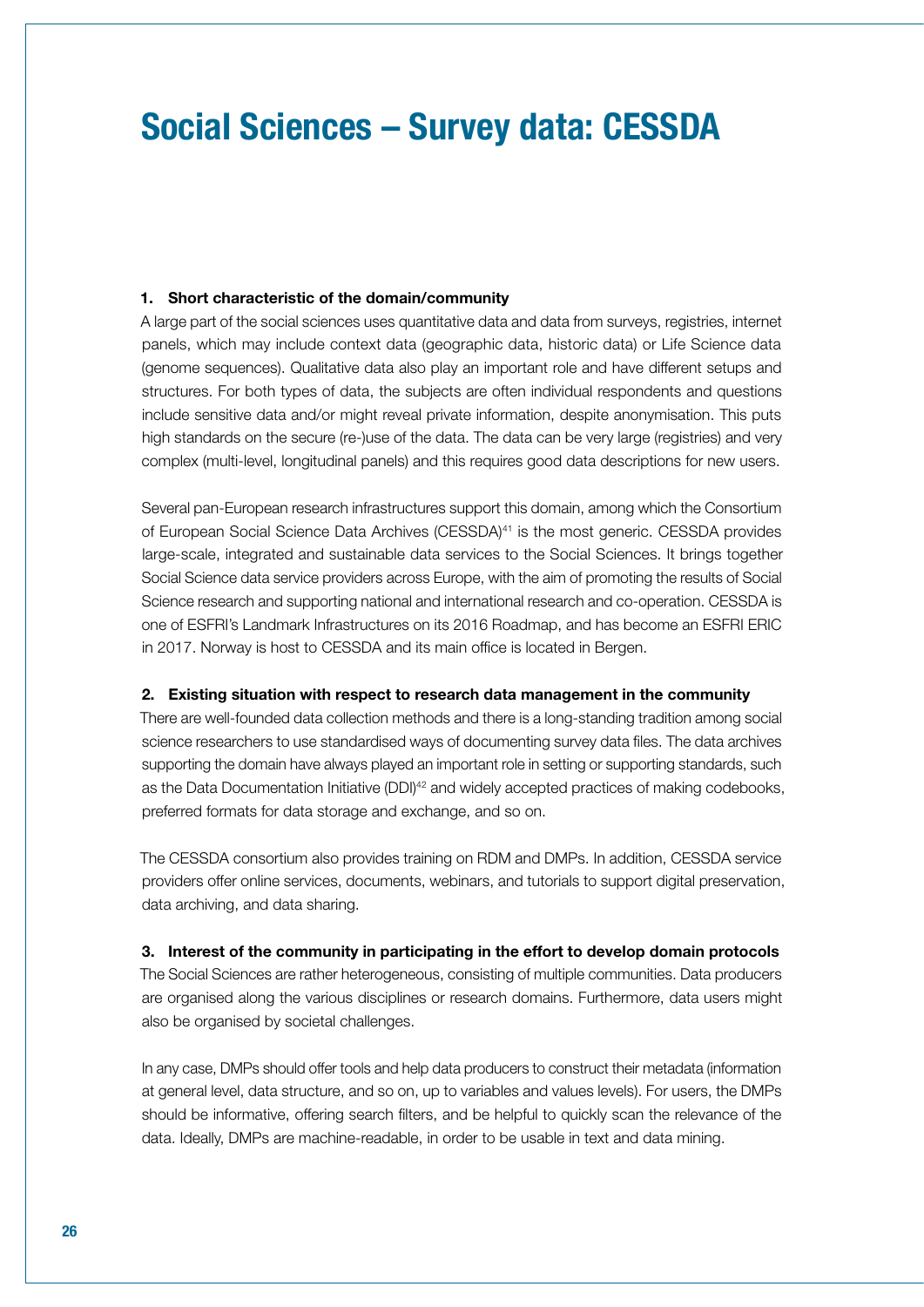# cessda eric <https://www.cessda.eu>

For CESSDA, the Science Europe approach with its principles and protocols can be very helpful in quality control. For example: if data producers follow the protocol(s), then the data repositories can process their data efficiently and confirm to funders that the researcher complies with their grant regulations.

#### 4. Suggestions and comments of the community on protocol elements to take into consideration

The following suggestions and comments were provided by CESSDA:

- Evidently, not one size fits all even within Social Sciences there can be different templates.
- Other, already existing templates by different research funders might be useful for a protocol for social survey data. The way forward is to check whether these comply with the Science Europe principles and protocols, and support data producers ('no red tape').
- Add the affiliation (institute) of the Data Officer (to have an entry if the person has left).
- **Request information on data provenance, and on the way (or extent) that the research data** are reproducible from the raw/original data.
- **Include information on mode of access: because of the sensitivity of the data, different modes** for accessing the data may apply. This may include compliance with (disciplinary) Codes of Conduct.
- Work on international scale, for example by including the ICPSR (Interuniversity Consortium for Political and Social Research)<sup>[43](#page-40-11)</sup> DMP approach.
- **Missing/superfluous/alternative elements:** 
	- Ask for information about type of study.
	- Include questions about relevant policies that the survey should comply with on institutional/ national/EU level.

#### 5. How to proceed?

As a follow-up, CESSDA can elaborate on DMPs for Social Science data (especially for quantitative data), based on the principles and protocols from this Science Europe Framework document.

CESSDA could set up pilots with data provider communities and data users to test usability of these DMPs, as well as set up training programmes on how to set up and use DMPs during the research process.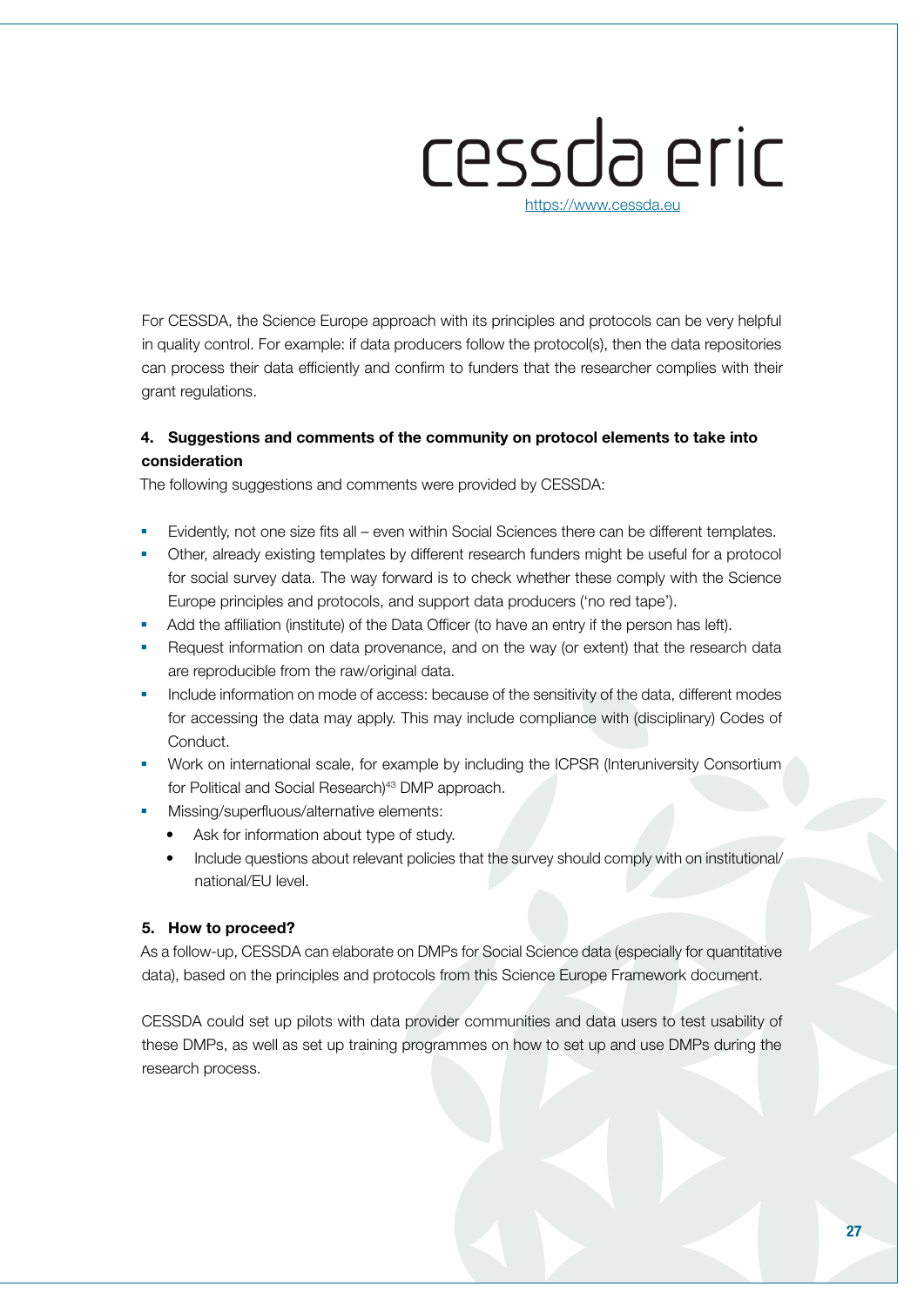### <span id="page-27-0"></span>Social/Behavioural Sciences – Psychology

#### 1. Short characteristic of the domain or community

Within the social and behavioural sciences, psychology is a large and varied field that over time has become a very data-intensive science. A wide range of research methods is used in psychology. These methods vary by the sources of information that are drawn on, how that information is sampled, and the types of instruments that are used in data collection. Methods also vary by whether they collect qualitative data, quantitative data, or both.

As the study of human behaviour and the mind, seeking to understand the role of mental functions in individual and social behaviour, while also exploring the physiological and biological processes that underlie cognitive functions and behaviours, the data collected and analysed in psychology almost by definition relate to human subjects. Because of the privacy sensitivity of a lot of psychological research, ethics codes and legal requirements traditionally play an important regulatory role in the field.

In recent years, the discipline was unsettled by a couple of high-profile cases of scientific misconduct and by allegations of a replication crisis, arguing that many findings in the field cannot be reproduced. Focus on these issues has led to more attention to data management practices and renewed efforts in the discipline to re-test important findings.

#### 2. Existing situation with respect to research data management in the community

Record Keeping Guidelines were published by the American Psychological Association (APA) in 2007[.44](#page-40-12) These guidelines were "designed to educate psychologists and provide a Framework for making decisions regarding professional record keeping." Many recommendations relate both to paper and electronic records. Guideline 9 is dedicated to digital data: "Electronic records, like paper records, should be created and maintained in a way that is designed to protect their security, integrity, confidentiality, and appropriate access, as well as their compliance with applicable legal and ethical requirements."

More recently, faculties of psychology at many universities have formulated more detailed protocols, guidelines, recommendations, templates, and regulations for data management. This is certainly the case in the Netherlands after the 'Stapel Affair',<sup>[45](#page-40-13)</sup> where 'data storage protocols' are now in place in most faculties.

#### 3. Interest of the community to participate in the effort to develop domain protocols

The above shows a relevance, and indeed a need, in the field of psychology to develop protocols for data management that are more detailed than the ethical codes and cover more ground than data storage. So far, only the psychologists at Leiden University have been contacted by the WG, who have responded with interest.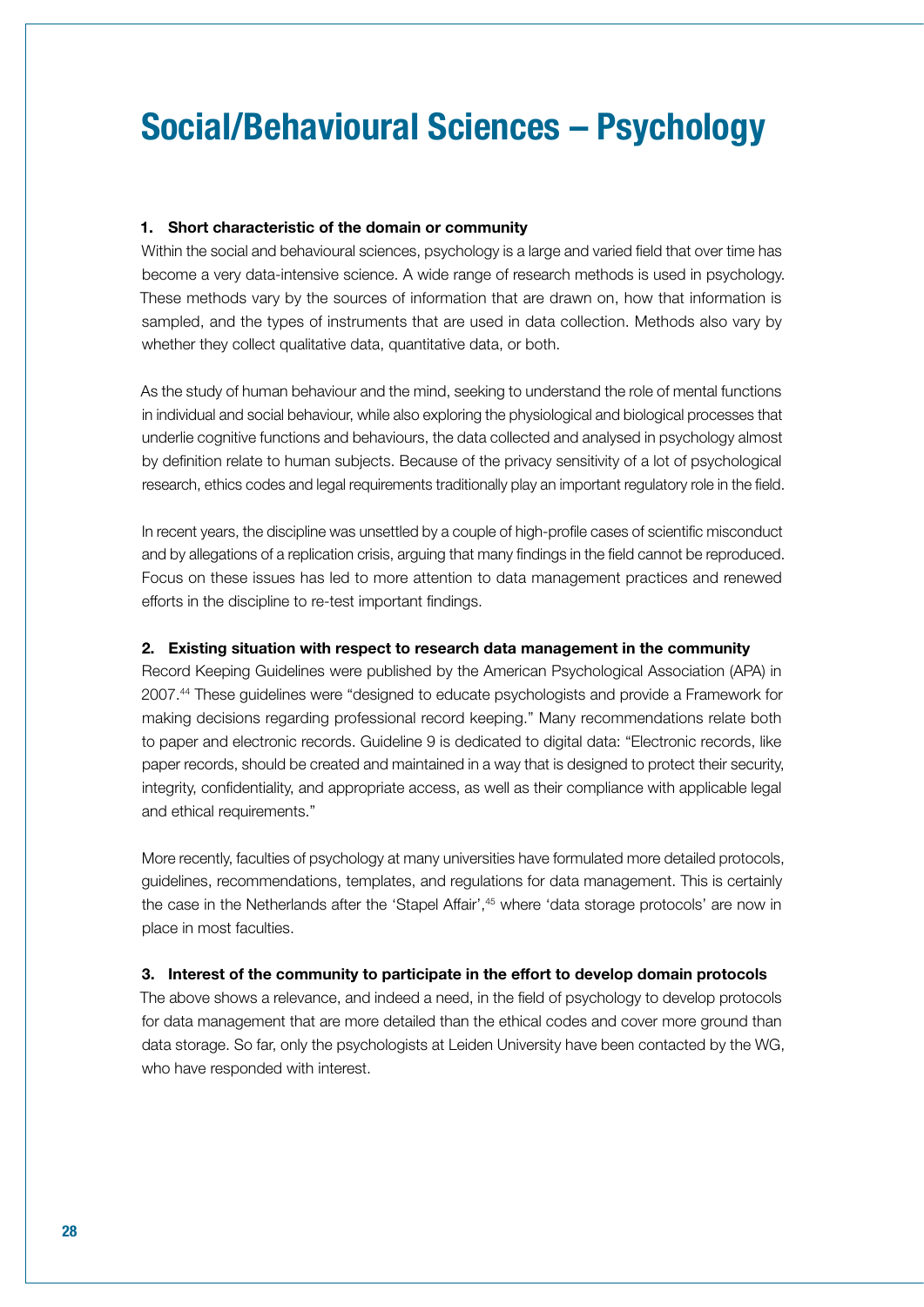#### 4. Suggestions and comments of the community on protocol elements to take into consideration

According to Professor Sander Nieuwenhuis, responsible for the 'Data Storage Protocol Psychology' of Leiden University, the list of topics in the default DMP template of the DCC seems "fairly complete." The question "What quality assurance processes will you adopt?" from the DCC template needs further clarification. He also referred to the DMP template developed at Leiden University, that was further elaborated to satisfy the needs of the Department of Psychology, and that all psychology students need to fill out.

Other protocols and guidelines have been found and seem useful for the formulation of a DMP protocol for psychology:

- Guidelines on research data management, Faculty of Psychology and Educational Sciences, Ghent University (November 2016[\)46](#page-40-14)
- Record Keeping Guidelines, American Psychological Association (2007)<sup>47</sup>
- **•** Data management plan of the Social and Organizational Psychology (SOP) department, Utrecht University (draft, June 2013[\)48](#page-40-16)
- Oxford Libguide on Psychology Managing your research data<sup>[49](#page-40-17)</sup>
- Guidance on Human Subjects Research Data Storage & Retention, University of Delaware<sup>[50](#page-40-18)</sup>
- Data storage protocol of the Heymans Institute for Psychological Research, University of Groningen<sup>[51](#page-40-19)</sup>
- Data Storage Protocol Psychology, University of Amsterdam (December 2014)<sup>52</sup>

#### 5. How to proceed?

Possible ways forward are:

- to build on the Dutch (draft) protocols and to ask an ad hoc working group of psychologists involved in the preparation of faculty/national protocols, templates and guidelines to draft an international protocol for the whole discipline.
- to request the support of the APA mentioned above, and of the European Federation of Psychologists' Associations (EFPA)[.53](#page-40-21) EFPA provides a forum for European co-operation in a wide range of fields of academic training, psychology practice and research. There are 36 member associations of EFPA representing about 300,000 psychologists. EFPA has produced many documents on ethics, among which a model code, which is however extremely brief on research data.
- to reach out to Associations for sub-disciplines of psychology, such as the European Association of Social Psychology (EASP) and/or the European Association of Developmental Psychology (EADP), which both have the aim to promote excellence in European research in their respective fields.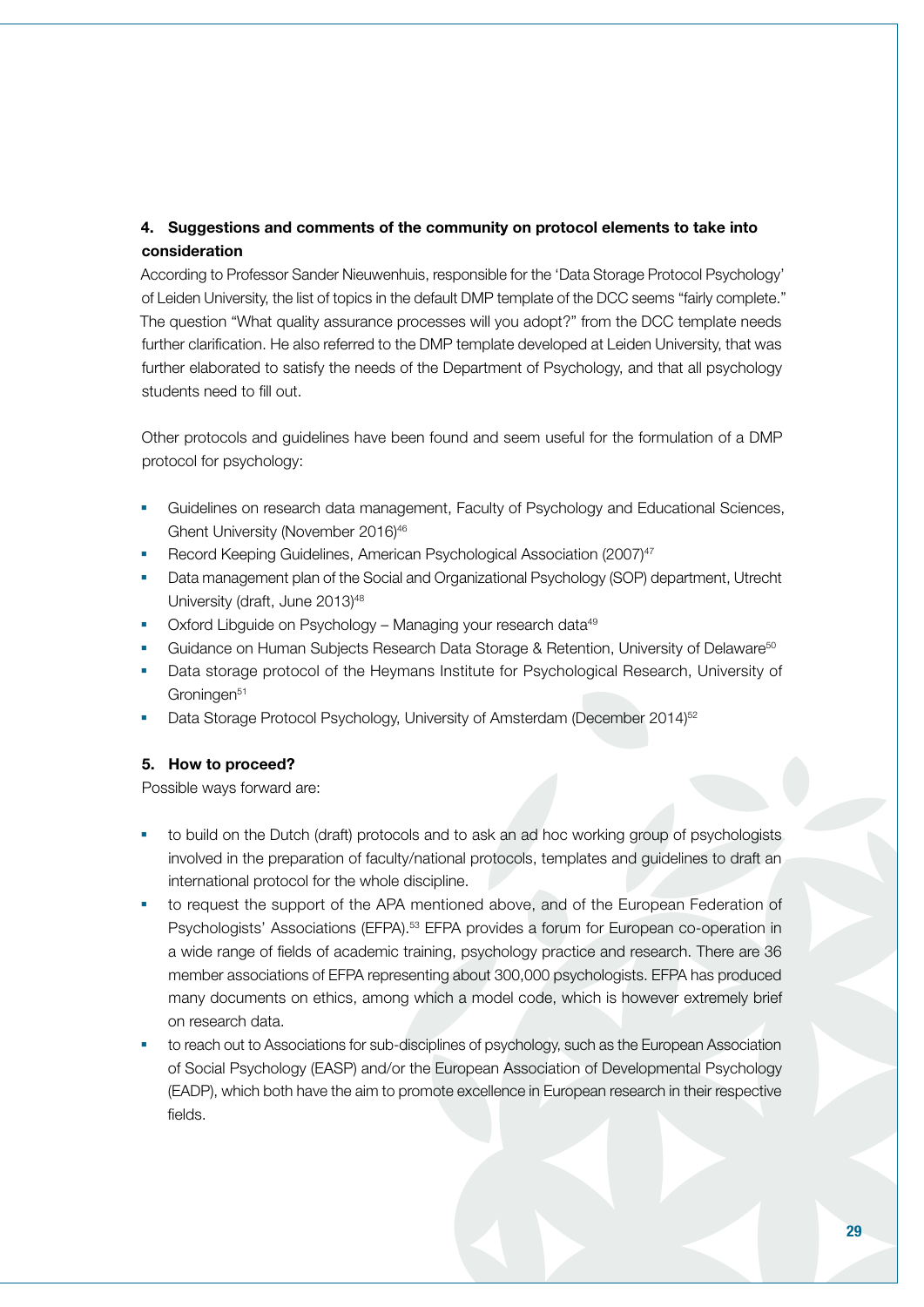# <span id="page-29-0"></span>Social Sciences – Family of Studies on Longitudinal Ageing

#### 1. Short characteristic of the community

There is a growing international family of studies on Longitudinal Ageing that manage cross-nationally comparable population data. These data tackle issues such as health, disability, retirement, active ageing, family and social support.

SHARE-ERIC (Survey of Health, Ageing and Retirement in Europe) is a multidisciplinary and crossnational Research Infrastructure responsible for a European Longitudinal Ageing Survey. This study examines the different ways in which people aged 50 and older live in 28 European countries, making it the largest pan-European Social Science panel study. More than 293,000 interviews with approximately 123,000 individuals have been collected since 2004. SHARE is centrally coordinated by the Munich Center for the Economics of Aging (MEA), part of the Max Planck Institute for Social Law and Social Policy. Researchers can access the data collected and generated in the SHARE projects free of charge through the SHARE Research Data Center.<sup>[54](#page-40-22)</sup>

One of its 'sister studies' is The Irish Longitudinal study on Ageing (TILDA) that analyses the process of population ageing in-depth within Ireland. TILDA involves interviews on a two-yearly basis with a sample cohort of 8,000+ Irish residents aged 50 and over, collecting detailed information on all aspects of their lives, including the economic (pensions, employment, living standards), health (physical, mental, service needs and usage), and social aspects (contact with friends and kin, formal and informal care, social participation). An additional cohort study, the Intellectual Disability Supplement to The Irish Longitudinal Study on Ageing (IDS-TILDA) directly compares the ageing of people with intellectual disability (aged 40 and over; sample size 750+) with the general ageing population.

A description of TILDA data generated using the tools and methods used to generate TILDA data is available online.<sup>[55](#page-40-23)</sup> The TILDA dataset incorporating all core results is made available via the Irish Social Sciences Data Archive held at University College Dublin<sup>[56](#page-40-24)</sup> and the Interuniversity Consortium for Political and Social Research (ICPSR) within the Institute for Social Research at the University of Michigan.<sup>[57](#page-40-25)</sup>

SHARE and TILDA are both embedded in a global network of harmonised ageing studies. The Gateway to Global Aging Data RAND US,<sup>58</sup> sponsored by the National Institute on Aging, facilitates cross-national comparative studies on aging using the entire family of health and retirement surveys around the world.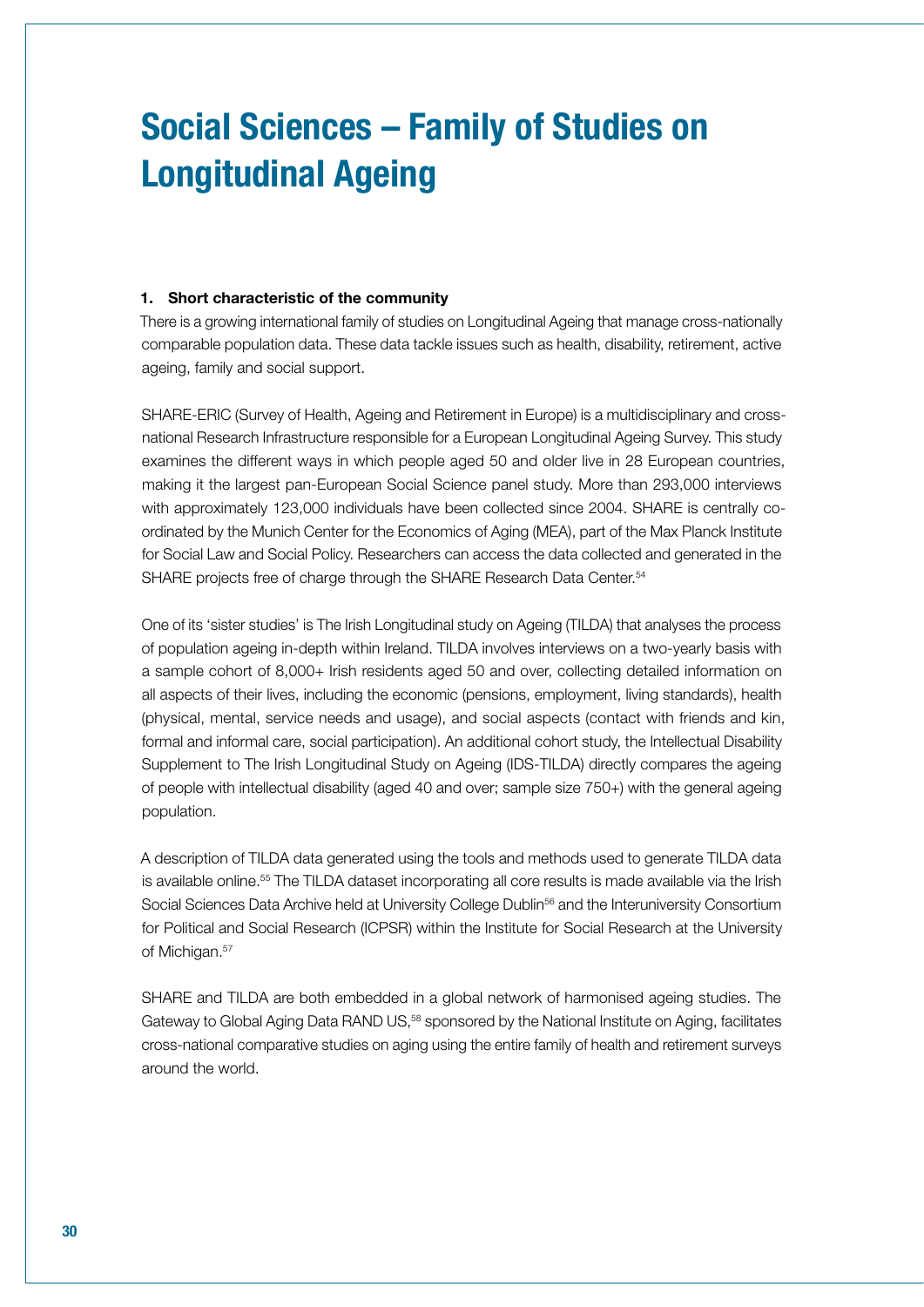

#### <https://tilda.tcd.ie>

Harmonised Data Files for cross-country analysis are available from:

- **RAND HRS (Health and Retirement Study)**
- **ELSA (English Longitudinal Study of Ageing)**
- SHARE (Survey of Health, Ageing and Retirement in Europe)
- KLoSA (Korean Longitudinal Study of Aging)
- **JSTAR (Japanese Study on Aging and Retirement)**
- CHARLS (China Health and Retirement Longitudinal Study)
- **LASI** (Longitudinal Aging Study in India)
- **MHAS (Mexican Health and Aging Study)**
- TILDA (The Irish Longitudinal Study of Aging)
- **CRELES (Costa Rican Longevity and Health Aging Study)**

#### 2. Interest of the community in participating in the effort to develop domain protocols

A request has been issued to the International SHARE community to contribute to the development of domain protocols; TILDA is a national study, and not an equivalent community of scale to others identified for participation in domain protocols. Contact with TILDA has been on examining its working processes for research data management and its international connections.

SHARE has responded that they consider the Science Europe WG "useful" and deem its initiative "a very interesting project." Nevertheless, SHARE declined the invitation to collaborate, prioritising their core activities: data collection and research, as well as their efforts to extend in order to include 28 countries in wave 7 of their extension, and in combination with some structural workforce reorganisations at the Max Planck Institute. "The improvement and efficiency of Data Management Plans is, of course, important to us", SHARE said, "but nevertheless a secondary activity for which we have no capacity at the moment." SHARE regretted that they could not participate. The TILDA national study was happy to engage.

#### 3. How to proceed?

As SHARE is more an international survey than an infrastructure, a possible way forward is to collaborate with CESSDA. If a protocol for survey research data is drafted, the feedback of SHARE can be asked.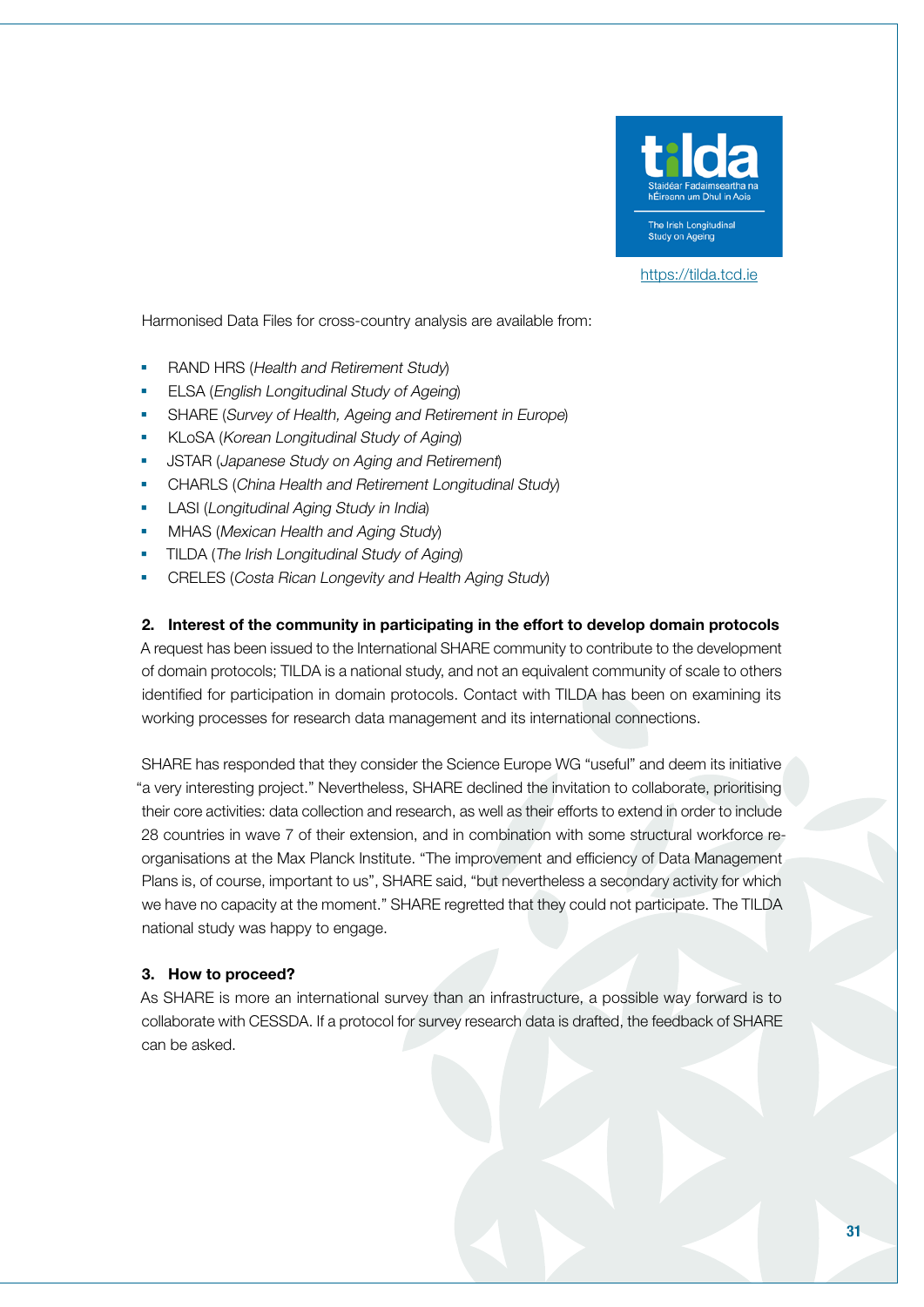# <span id="page-31-0"></span>Life Sciences – Bio-informatics: ELIXIR and Force11/RDA FAIRSharing

#### 1. Short characteristic of the community

The Life Science community is becoming increasingly more data-intensive and the need for all aspects of data management and bioinformatics are increasing in parallel. Large-scale datasets, for example those generated through next-generation sequencing, proteomics, expression analyses, and so on, are being produced and used in a range of areas such as medical sciences, veterinary sciences, marine sciences, plant sciences and agriculture, and environmental sciences.

ELIXIR is an intergovernmental organisation that since its establishment in 2013 brings together data-related Life Science across Europe. Resources include databases, software tools, training materials, cloud storage, and supercomputers. ELIXIR was considered as an ESFRI Landmark in its 2016 Roadmap.

The goal of ELIXIR is to co-ordinate these resources so that they form a single infrastructure. This infrastructure makes it easier for scientists to find and share data, exchange expertise, and agree on best practices. By co-ordinating resources, ELIXIR ensures that users – individual scientists, large consortia, or other research infrastructures – can easily access data resources that are sustainable, built on strong community standards, and safeguarded in the long term.

ELIXIR follows a Hub-and-Nodes model, with a single Hub located alongside EMBL-EBI at the Wellcome Genome Campus in Hinxton (Cambridge, UK) and a growing number of Nodes located at centres of excellence throughout Europe, which co-ordinate nationally the bioinformatics services within that country.<sup>59</sup>

 $FAIRSharina<sup>60</sup>$  is a curated, informative and educational resource on the inter-related data standards, databases, and policies in the Life, Environmental and Biomedical Sciences. Operating since 2011 and run by an operational team at the University of Oxford, FAIRSharing is driven by an international advisory board, collaborates with US National Institutes of Health (NIH)'s 'Big Data to Knowledge' (BD2K) Initiative, and has recently become an ELIXIR-UK Node resource part of the ELIXIR interoperability platform. FAIRSharing is endorsed by a community of 68 organisations, including publishers (embedded in the data policies of 600 Springer Nature's journals, also PLoS, EMBO press, BMJ, F1000Research, BioMedCentral, Oxford University Press, and Wellcome Trust Open Research<sup>61</sup>), standardisation groups, and research data management support initiatives and libraries (such as those at JISC, Stanford, Cambridge and the Oxford Universities). FAIRSharing also operates as an open working group under Force11 and the Research Data Alliance<sup>62</sup> and has recently released its recommendations, signed by a number of adopters.<sup>[63](#page-40-31)</sup>

#### 2. Existing situation with respect to research data management in the community

ELIXIR's Nodes, sited throughout the current 21 ELIXIR Member States, run the resources and services that are part of ELIXIR. These include: data deposition resources for depositing data safely and securely; added-value databases providing researchers with access to well-curated data; bio-compute centres for cloud computing and analysis; services for the integration of data, software, tools and resources; training; and standards, ontology and data management expertise. For example, BioTools,<sup>[64](#page-40-32)</sup> the ELIXIR Tools and Service registry, is a discovery portal for researchers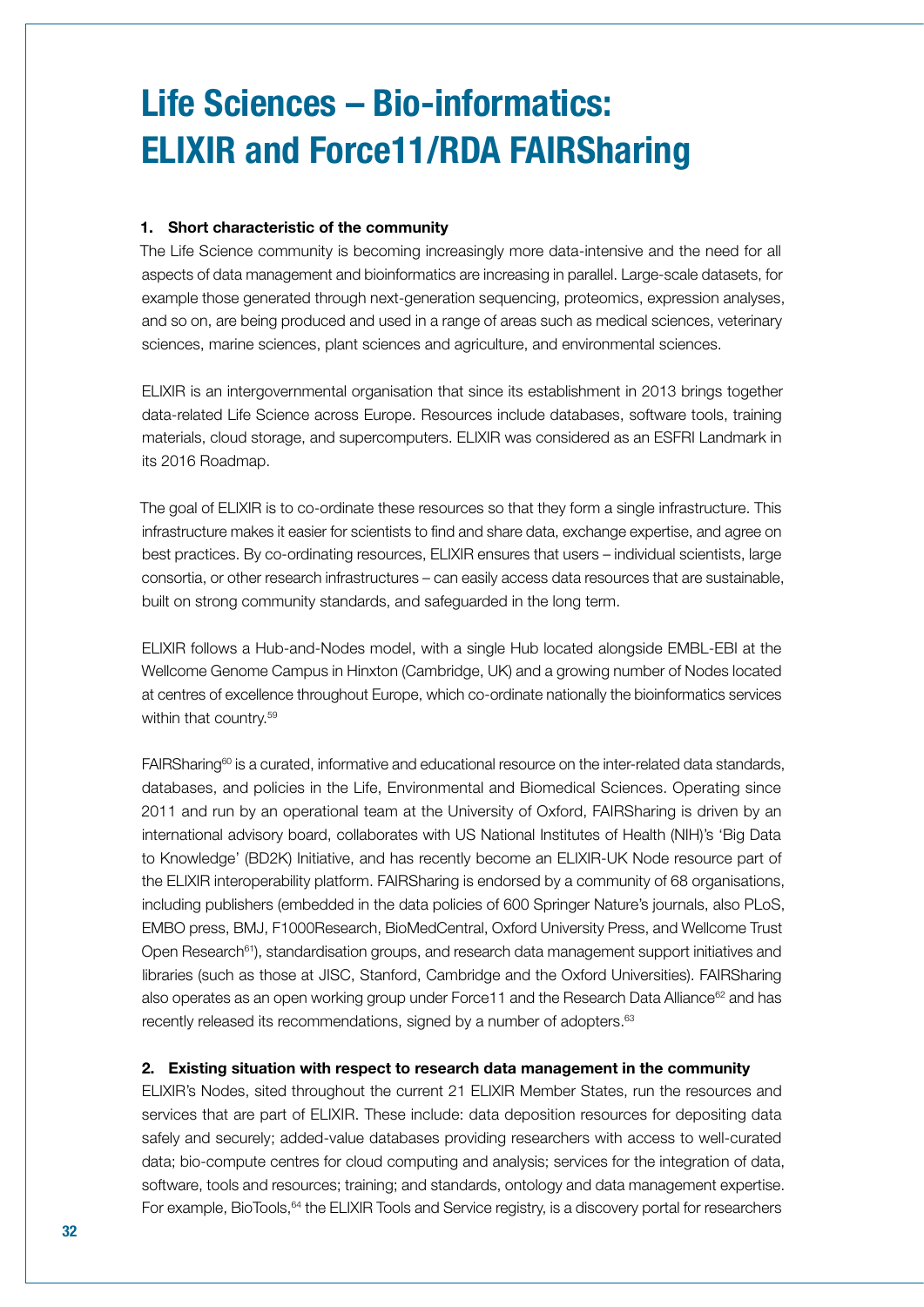



<https://www.elixir-europe.org> <https://fairsharing.org>

to access over 2,100 Life Science databases and analysis tools. Likewise, TeSS,<sup>[65](#page-40-33)</sup> ELIXIR's training portal, provides users with access to hundreds of training courses, events, and online training materials, including for DMP training.

ELIXIR has compiled a list of databases that it recommends for the deposition of experimental data.<sup>[66](#page-40-34)</sup> The purpose of this Deposition Databases list is to provide guidance to those who formulate policy and working practices on the appropriate repositories for publishing open data in the Life Sciences, and to help those generating data to store these in the appropriate archive. For example, for the deposition of protein structure data, PDBe acts as the recognised Deposition Database, whilst for raw sequence data, the European Nucleotide Archive (ENA) is the recognised database.

Many ELIXIR Nodes provide data management support to scientists and Life Science research projects within that country. For example, the Swiss Institute of Bioinformatics (SIB) runs an 'embedded bioinformatician' scheme, where research projects can apply for data management expertise from one of these experts and charge the costs to their grant. ERA-NET projects in the Life Sciences are increasingly advising the research consortia they fund to use ELIXIR services. For example, the E-RARE project<sup>67</sup> has dedicated text on its website that encourages applicants to use ELIXIR services for their data management needs, whilst the ICPerMed<sup>[68](#page-40-36)</sup> and TRANSCAN-2<sup>69</sup> ERA-NETS will include reference to these in their forthcoming Guide for Applicants.

In ELIXIR, FAIRSharing is the metadata and standards registry; this is a much-needed resource for RDM, because in the broad Life, Environmental and Biomedical Sciences, over a thousand of reporting guidelines (or checklists), models/formats and terminologies exist. Collectively known as content standards for data and metadata, these ensure that the information is reported consistently, efficiently and meaningfully. Content standards open datasets to transparent interpretation, verification, exchange, integrative analysis, and comparison, supporting the FAIR principles. The general context on interoperability standards, the types and variety and their role in RDM is summarised by a review commissioned by the Wellcome Trust.<sup>[70](#page-40-38)</sup>

FAIRSharing is both an informative and an educational resource part of the RDM toolkit each researcher needs. As an informative resource, FAIRSharing ensures that these content standards are findable and accessible. As an educational resource, FAIRSharing works to provide the indicators necessary to monitor the development, evolution and integration of standards. By interlinking standards, databases, and data policies (from funders, journals, and other organisations), FAIRSharing guides users to discover those standards that are implemented by databases, and to find the policies that refer to them, providing evidence of use and other important indicators that users take into consideration when selecting a resource. Working with and for researchers, developers, curators, funders, journal editors, librarians, and data managers, FAIRSharing helps producers of standards (databases and policies) to ensure their resources are findable by prospective users, and enable consumers to make an informed decision as to which standard (database or policy) to (re-)use or endorse.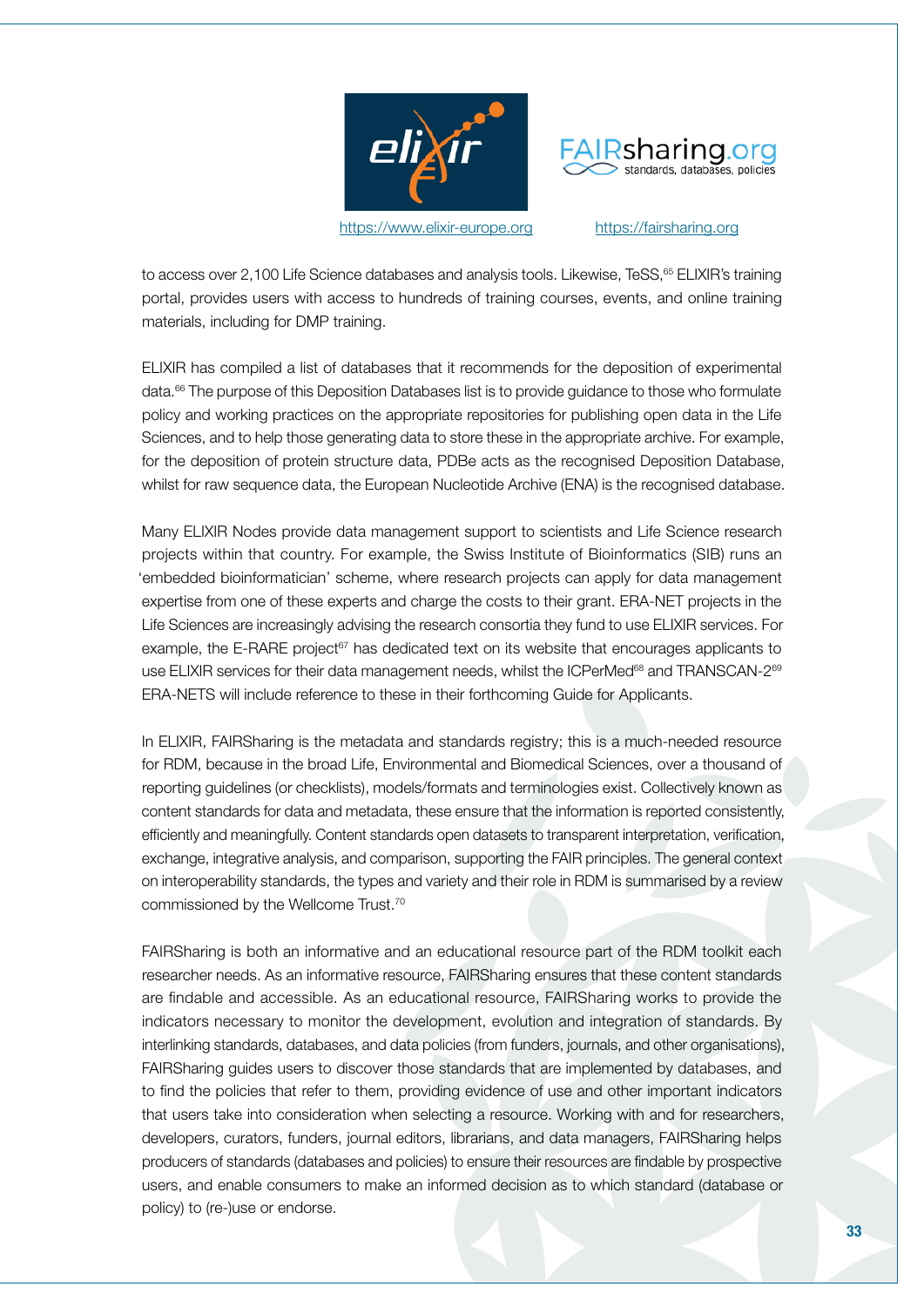#### 3. Interest of the community to participate in the effort to develop domain protocols

The ELIXIR representative was positive regarding possibilities to produce a reflection on the DCC guidelines from an ELIXIR perspective. However, the representative appeared hesitant/unconvinced regarding a 'generic protocol' for the community, except for at the very highest level.

The FAIRSharing representative was very interested in participating and FAIRSharing is already undertaking activities towards this end. First, it is in discussion with the DMPOnline/DMPTool teams to ensure that – as these tools are enhanced – a 'FAIRSharing look-up service' is created for researchers, data managers, curators, and so on, operating in the Life, Environmental, and Biomedical Sciences. This look-up functionality and the FAIRSharing inter-linked content (of standards, databases and policies) would help researchers to for example find, cite in their DMP, and ultimately use the most appropriate content standards to annotate their datasets and/or the most relevant databases for their data type, knowing which content standards these databases require. Second, the content standards (reporting guidelines, models/formats, and terminologies) in FAIRSharing can be considered as an actual DDP, focused on deeper and specific metadata to cover the what, who, when, where, how, and why of a dataset. This is because the content standards can be seen as templates to help report and describe all elements of a dataset, for example the fundamental biological entities (such as samples, genes, cells), the experimental components (such as conditions, cell lines), but also complex concepts (such as bioprocesses, tissues and diseases), the analytical process, and the mathematical models.

#### 4. Suggestions and comments of the community to take into consideration (elements in a protocol to pay attention to for this domain)

ELIXIR covers a broad set of scientific disciplines in the Life Sciences, so identifying individual elements of protocols to consider over others may be difficult. That said, ELIXIR supports many data repositories, so as a starting point it is worth considering that researchers may be interested in submitting their data to repositories at the end of their research.

FAIRSharing work and experience highlight the following consideration: (i) with over a thousand content standards and thousands of databases, curating and interlinking their descriptions and understanding their maturity is a lengthy process, especially as both the coverage and status of these resources must be verified with their respective communities; (ii) the use of content standards in DDPs should be made 'invisible' to the researchers, and this is not a trivial task. To address the latter point, FAIRSharing is interested to deliver methods, tools and practices to create content standards-based templates for describing datasets smarter and faster; some research activities in this directions are already being undertaken.

#### 5. How to proceed?

ELIXIR has a Data Management Plan Working Group that aims to:

- Identify existing resources for Data Management training
- **Make new materials for Data Management training**
- Advertise ELIXIR data management expertise to the research community
- Help researchers get the most out of their data with the least risk

Contacting the Working Group and FAIRSharing is a possible way forward.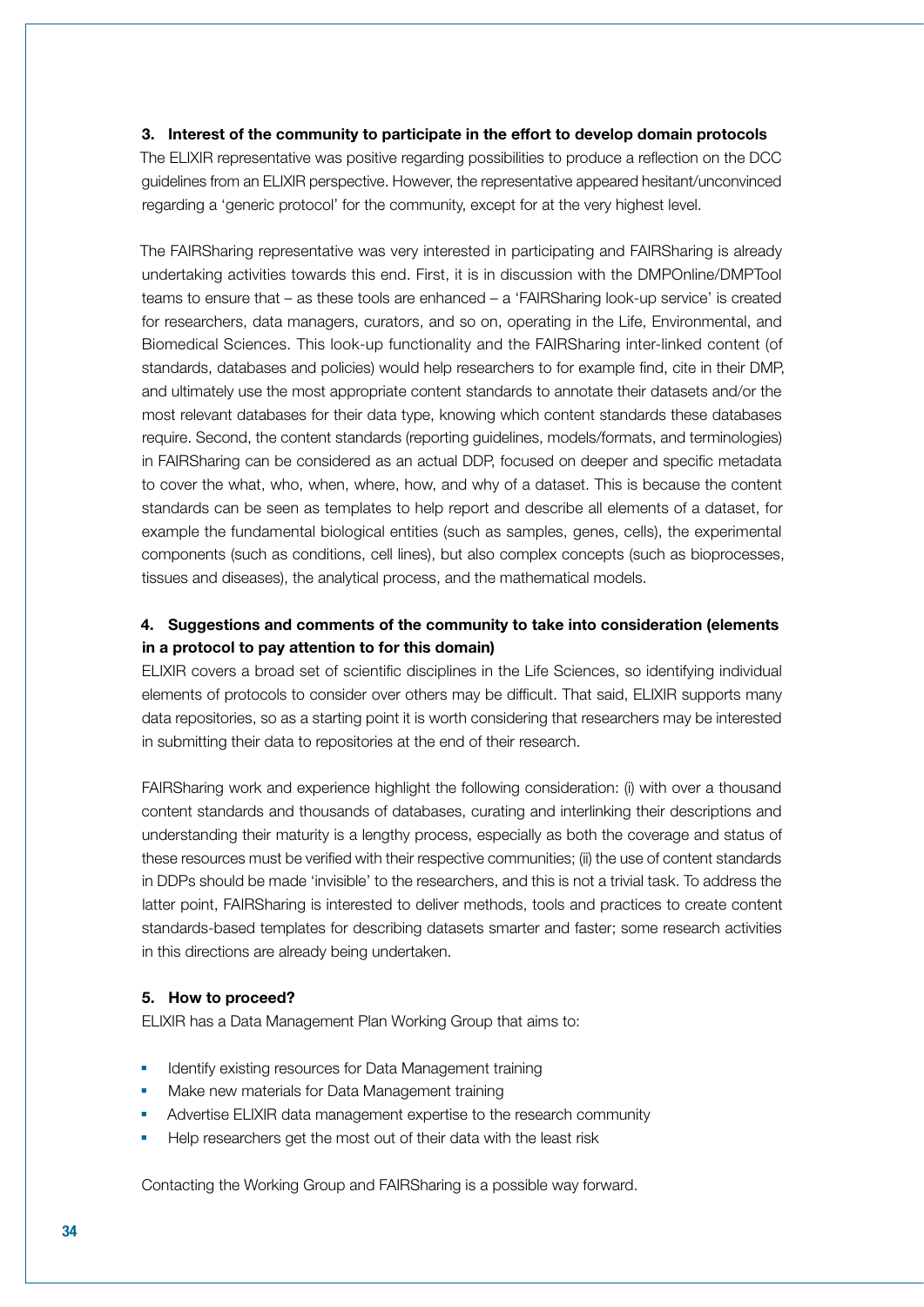# <span id="page-34-0"></span>Plant Sciences: ERA-CAPS

#### 1. Short characteristic of the domain or community

ERA-CAPS (the ERA-Net for Co-ordinating Action in Plant Sciences) is a self-sustained network that, through the aggregation of the scientific and economic capabilities of network members, focuses on the co-ordination of sustainable transnational plant science research programmes.

It comprises nine partners from eight European countries and the USA, and 11 observers (10 of them funding organisations) and is co-ordinated by the Biotechnology and Biological Sciences Research Council (BBSRC, United Kingdom).

The main objective is to develop a common agenda and shared vision for plant science research across the European Research Area (ERA) and create a joint research programme. ERA-CAPS also aims to facilitate data management, access and sharing solutions.

#### 2. Existing situation with respect to research data management in the community

Given the extremely wide research scope of ERA-CAPS and its resulting variety of data outputs and practices (including the fact that a good amount of plant science data is of non-digital nature), there were practical difficulties to establish a set of standards, which it was intended to be developed during its phase as an FP7 project. Instead, ERA-CAPS promoted the creation of an Expert Working Group of plant scientists to identify the major data issues that face the different plant science communities and to develop a roadmap giving possible solutions to the problems that could be taken forward by funders at the national, European and international level. The finished roadmap document acknowledged that good data stewardship, along suitable data standards, may multiply the data's scientific and societal impact.

In March 2014, a data-sharing policy common to all ERA-CAPS funding partners was adopted. From that point on, the policy was incorporated into the conditions of grants awarded through the ERA-CAPS joint programme and applied to the data generated by the funded research projects. The sharing of raw data and associated metadata facilitates the re-use, reintegration, and repurposing of these data.

The aim of ERA-CAPS was not to replicate existing policies, but rather to consolidate and identify best practice from these policies while still looking for underlying common principles that could be used to frame ERA-CAPS's own policy.

A few common principles have surfaced, such as the view that publicly funded research data are a public good and should be openly available, the importance of interoperability, the need to respect subject specific standards, and the need to abide by ethical and legal standards.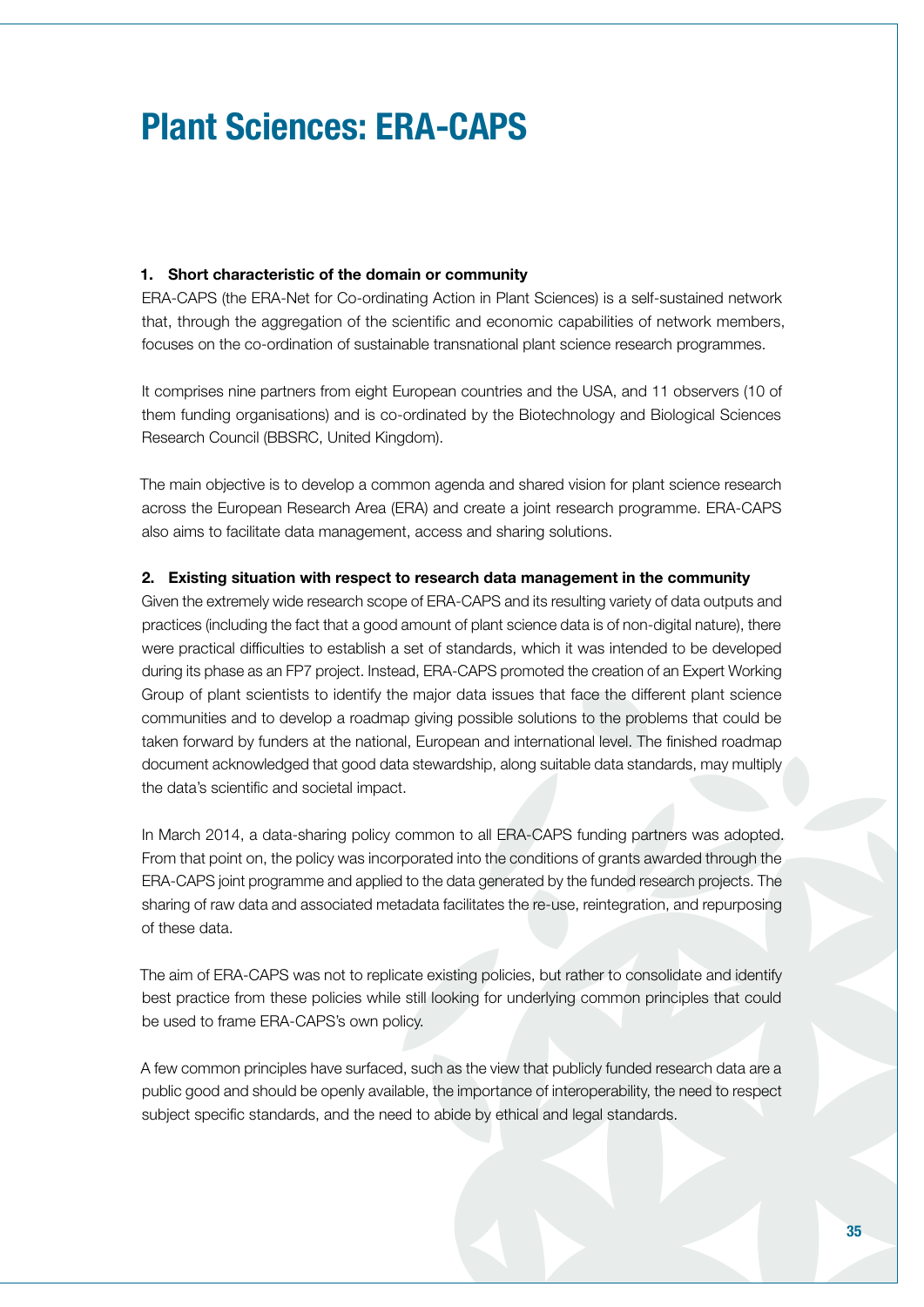### Plant Sciences: ERA-CAPS

#### 3. Interest of the community to participate in the effort to develop domain protocols

The ERA-CAPS project co-ordinator, Dr Paul Wiley, was approached to gauge the potential interest of ERA-CAPS to develop a domain protocol for plant sciences, building on the work previously done within ERA-CAPS regarding data management requirements and the establishment of commonly accepted data standards. He supported the initiative as highly interesting, welcoming "anything that brings the importance of having data management plans at the beginning of the planning stage for research, and making this easier for researchers." He also considered the described approach useful and an evolution of what was done with the ERA-CAPS calls data management requirements. However, the Expert Working Group on data standards was only active while the network was funded by the European Commission and completed their work in 2015. Thus, there is no longer any data expert group or person acting within the ERA-CAPS backdrop that could fill the role as potential point of contact to represent the community for data-related issues. There is also no longer any specific work package or task related to data management topics. He also commented it would be "difficult to generate something that serves the whole plant community, as this is very broad (for example the data generated by a plant ecologist would be very different from those involved in high-throughput phenotyping, and different again from those involved in genomics – each would have different standards, repositories, and so on, and at different levels of maturity)."

#### 4. Suggestions/comments of the community on protocol elements to be taken into consideration

Dr Michael Ball, data expert at BBSRC, was asked to comment on the applicability and usefulness of the DCC general DMP template for the management of plant sciences-related data outputs.

As a general comment, Dr Ball noted that the overall guidance should establish the clear principles in such a way that they can be applied flexibly to different projects, which may have particular nuances about how they operate.

He referred to the DCC DMP template as having most of the correct questions on it. However, he states that it could be clarified and made a little more flexible. To that effect, he additionally suggested:

- 1. A (very brief) introductory text outlining the principles these are encapsulated in the FAIR **Principles**
- 2. Dividing the principles into
	- a) those that are required to share and re-use the data (for example formats, volumes, metadata, restrictions); and
	- b) those that are required to manage the data (for example versioning, responsibilities for management, long term archiving/storage)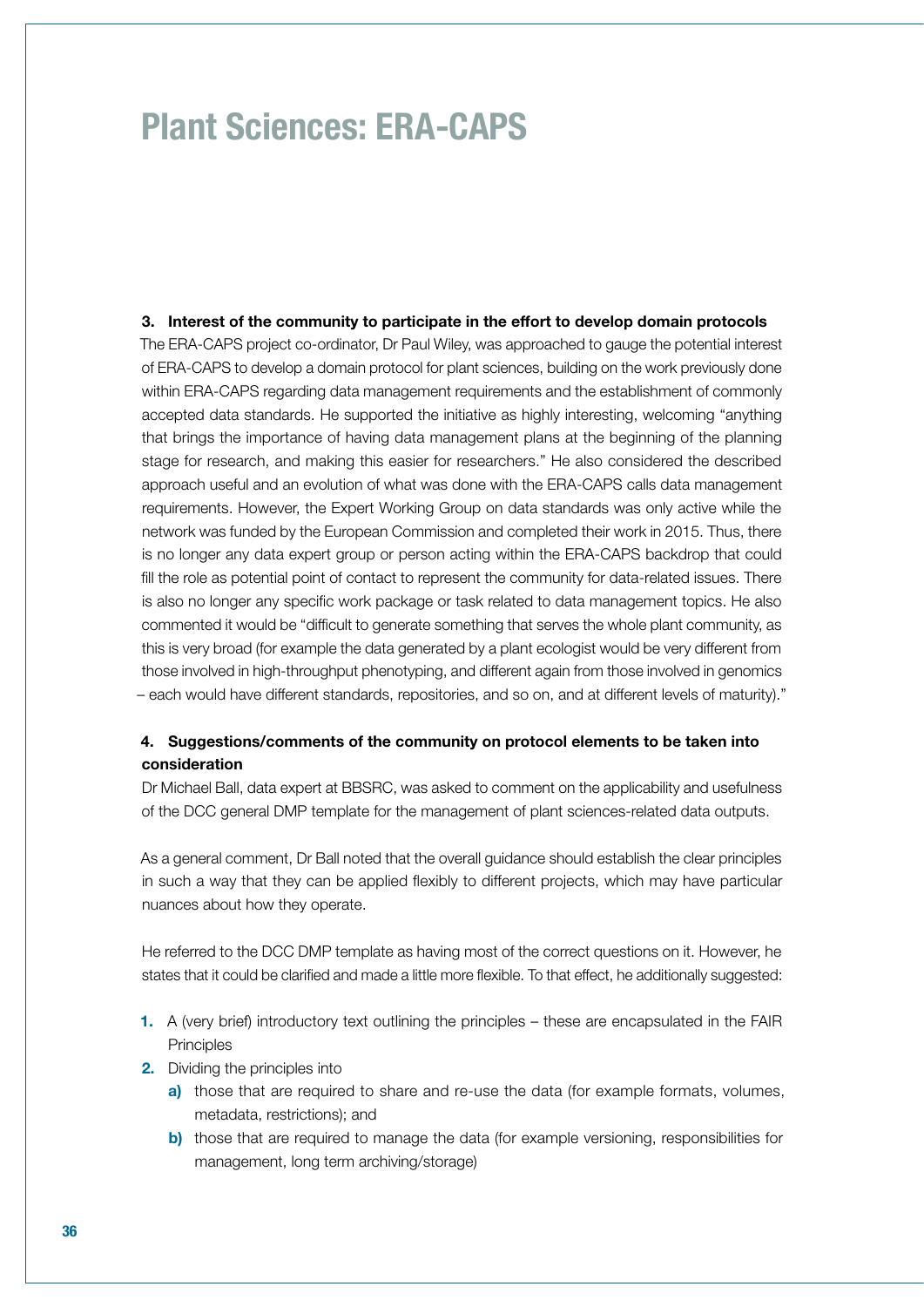

**3.** Controlling the length by having decision points that will ask deeper questions where relevant, but allow these to be skipped if not – for example, if there are no restrictions on data sharing, then a number of questions related to this can be skipped. This would be easier in an online/ electronic form.

He also suggested to have a series of generic questions that prompt data planning decisions (for example consent, usage, responsibilities) and then focus on data types. Many of the decisions regarding data will flow from the type of data being used and generated (for example format, standards, suitable places to deposit and store, community norms, metadata, and so on).

#### 5. How to proceed?

Given that there was no longer any potential point of contact to represent the ERA-CAPS research community concerning data management topics, Dr Wiley suggested that further developments towards the establishment of plant sciences data management protocols would best be taken by active researchers in this field. Accordingly, he introduced the Science Europe WG and its objectives to some key members of the former Expert Working Group who could be potential partners for next steps.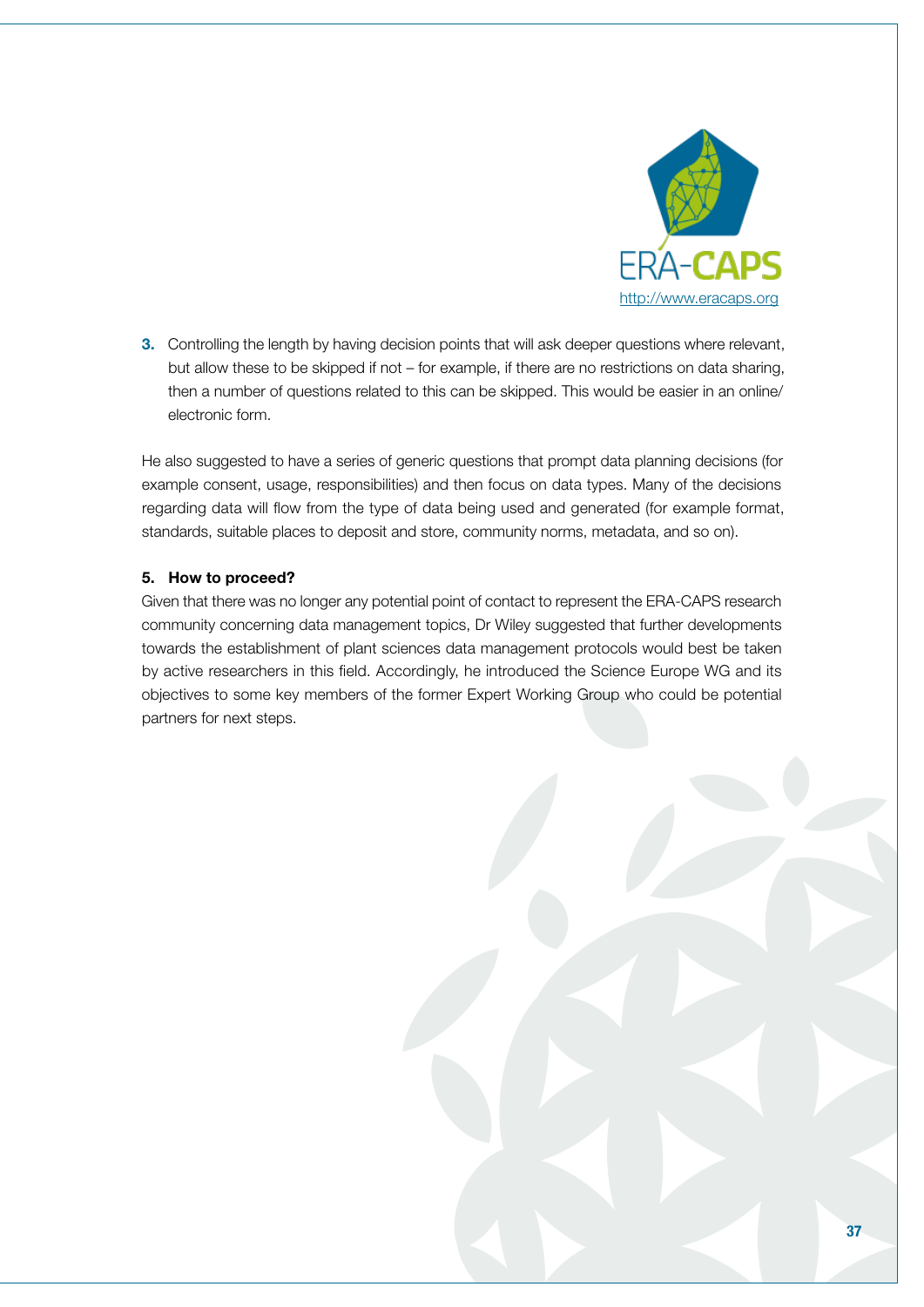### <span id="page-37-0"></span>Climate Research: ICOS

#### 1. Short characteristic of the domain or community

There is an ample amount of research and data on climate change. However, scientists found that the data was often scattered, difficult to reach and to access. The quality and consistency of measurements was not guaranteed. Nor did the data turn into information that could easily be used by citizens and decision makers.

Integrated Carbon Observation System Research Infrastructure (ICOS RI) is a pan-European Research Infrastructure that provides data enabling analyses of emissions and sinks of greenhouse gases, ecosystem function, and related research in Europe and adjacent key regions of Africa and Eurasia. The backbones of ICOS RI are the national measurement stations and networks of ICOS atmospheric, ecosystem and ocean stations that have the specific tasks in collecting and processing the data.

#### 2. Existing situation with respect to RDM in the community

Since 2008, ICOS RI has brought together the European high-quality national research and measurement stations and, through co-ordination and support, constitutes a European-wide research infrastructure that serves both the scientists and the society.

ICOS Carbon Portal (CP) is part of ICOS ERIC and offers access to research data, as well as easily accessible and understandable science and education products. It is a virtual ICOS data centre from where ICOS data and ancillary data sets will be published and be accessible for the users. The CP is responsible for handling and providing ICOS data products. All measurement data available in the CP is quality-controlled through the ICOS thematic centres, divided into Ecosystem, Atmospheric and Ocean Thematic Centres and a Central Analytical laboratory.

The CP is a data platform: a 'one-stop shop' for all ICOS data products. As such, it is envisioned as a virtual data centre: a place where all relevant ICOS data and ancillary data sets from external sources will be published and be accessible through the facilities of the CP. All types of ICOS data need to be easily discoverable, accessed, visualised, and available for further analysis by all interested parties. In addition, provisions shall be made by ICOS to provide standardised and comprehensive synthesis products that summarise the ICOS data, for example on annual and seasonal basis.

#### 3. Interest of the community to participate in the effort to develop domain protocols, and suggestions and comments of the community on protocol elements to be taken into consideration

The two representatives displayed an interest in contributing to the endeavour to formulate domain data protocols. The Science Europe WG received references to the ICOS Data Policy in which the general ICOS data policy principles are described,<sup>[71](#page-40-39)</sup> and the 2014–2015 Progress Report that includes data management issues.<sup>72</sup> These documents display a keen interest by the community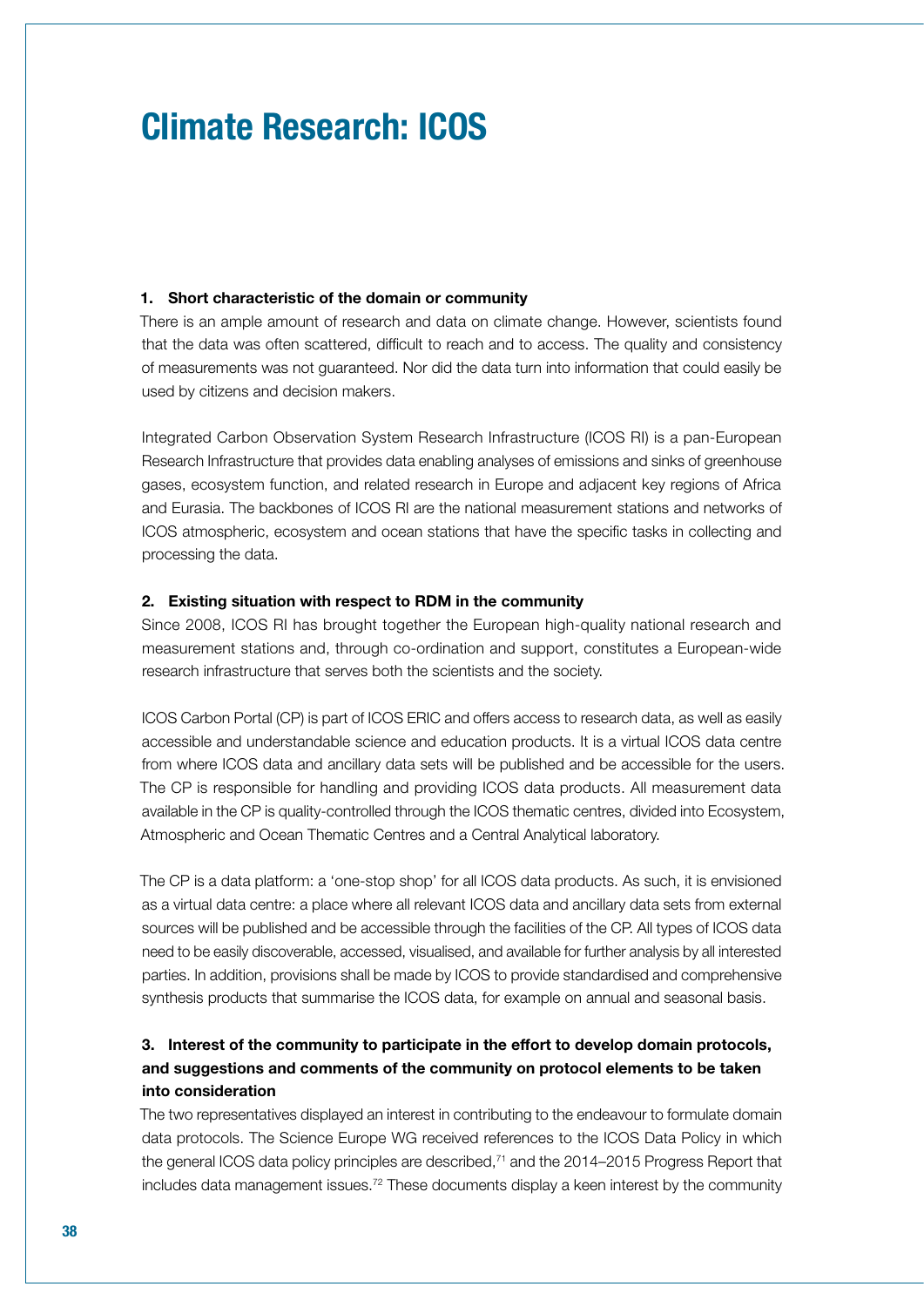

<https://www.icos-ri.eu>

to regulate its data management practices. The ICOS data policy already contains many elements described in the terms of reference outlined by the Framework for domain data protocols, including sections on legal aspects, data processing, archiving, IPR, data attribution and citation, and licensing.

#### 4. How to proceed?

Possible ways forward include exploring what is necessary for the ICOS Data Policy to be developed into a domain protocol.

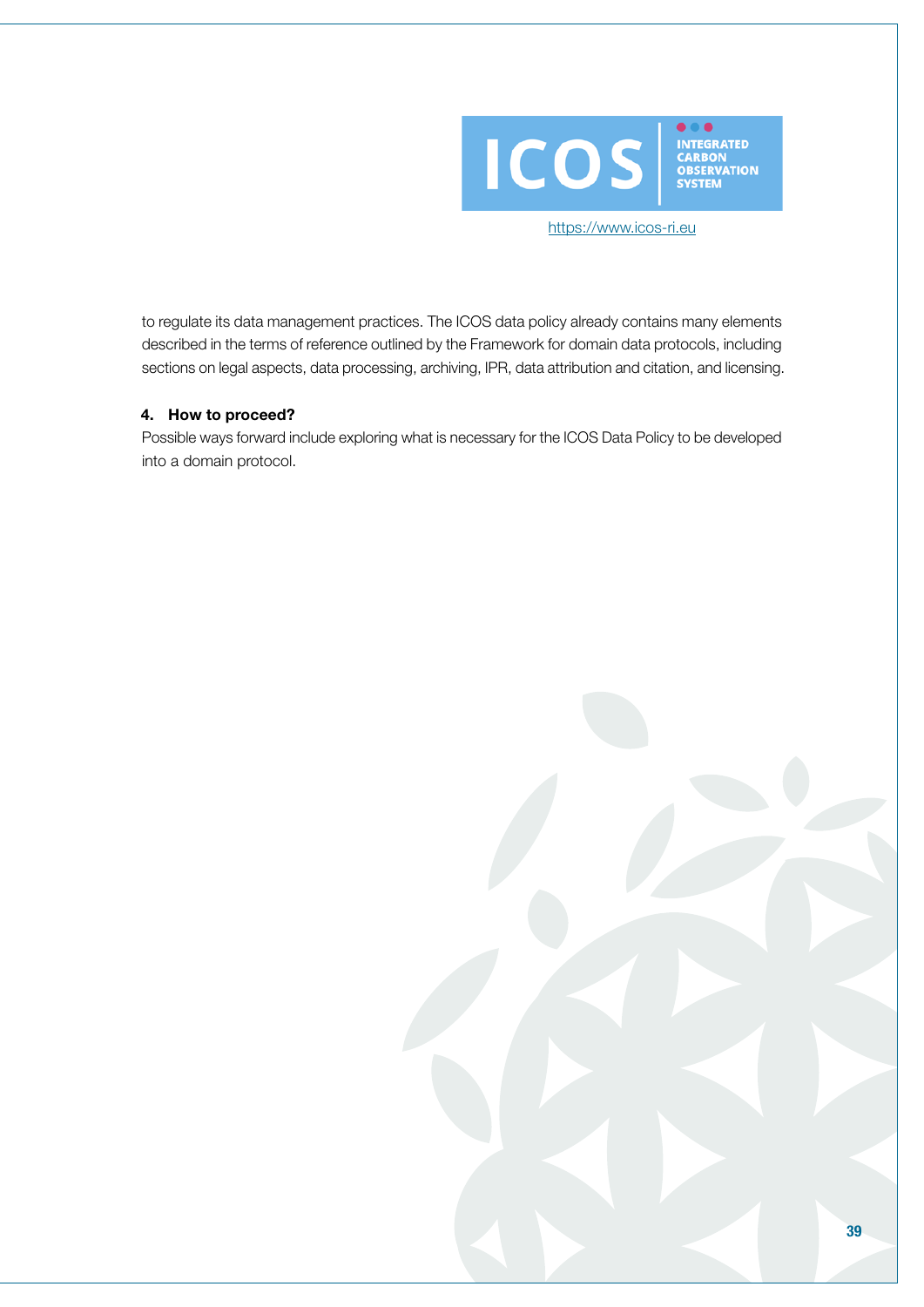<span id="page-39-0"></span>

### **Notes and References**

- <span id="page-39-2"></span>1. Science Europe Briefing Paper 'on Research Integrity: What it Means, Why it Is Important and How we Might Protect it' (December 2015):<http://scieur.org/integrity-paper>
- <span id="page-39-1"></span>2. <https://dans.knaw.nl/en>
- <span id="page-39-3"></span>3. <https://www.force11.org/group/fairgroup/fairprinciples>
- <span id="page-39-4"></span>4. Appoint here does not mean such a person needs to be explicitly employed for this goal. It may just as well be any person, somehow involved in the project, up to the very Principal Investigator, as long as it is clear that (s)he carries the responsibility for that function.
- <span id="page-39-5"></span>5. Or alternatively 'Data Steward' or 'Data Custodian'.
- <span id="page-39-6"></span>6. Several organisations maintain lists of preferred formats for data preservation and sharing. See, for example: Data Archive – <http://www.data-archive.ac.uk/create-manage/format/formats-table>; DANS –<https://dans.knaw.nl/en/deposit/information-about-depositing-data/DANSpreferredformatsUK.pdf>; and Library of Congress -<https://www.loc.gov/preservation/resources/rfs/index.html>
- <span id="page-39-7"></span>7. In many cases, this period is defined as at least ten years. However, it has to be decided what period is scientifically and/or socially appropriate. There are cases where it has to be indefinite.
- <span id="page-39-8"></span>8. This may be an institutional or other designated repository complying with minimum quality standards and guarantees for data security.
- <span id="page-39-9"></span>9. Directive 95/46/EC of the European Parliament and of the Council of 24 October 1995 on the protection of individuals with regard to the processing of personal data and on the free movement of such data: <http://eur-lex.europa.eu/LexUriServ/LexUriServ.do?uri=CELEX:31995L0046:en:HTML>
- <span id="page-39-10"></span>10. [http://ec.europa.eu/justice/data-protection/reform/files/regulation\\_oj\\_en.pdf](http://ec.europa.eu/justice/data-protection/reform/files/regulation_oj_en.pdf)
- <span id="page-39-11"></span>11. Directive 96/9/EC of the European Parliament and of the Council on the legal protection of databases: <http://eur-lex.europa.eu/LexUriServ/LexUriServ.do?uri=CELEX:31996L0009:EN:HTML>
- <span id="page-39-12"></span>12. Directive 2013/37/EU of the European Parliament and of the Council amending Directive 2003/98/EC on the re-use of public sector information: <http://eur-lex.europa.eu/legal-content/EN/TXT/HTML/?uri=CELEX:32013L0037&from=EN>
- <span id="page-39-13"></span>13. General Data Protection Regulation: [http://ec.europa.eu/justice/data-protection/reform/files/regulation\\_oj\\_en.pdf](http://ec.europa.eu/justice/data-protection/reform/files/regulation_oj_en.pdf)
- <span id="page-39-14"></span>14. <http://www.data-archive.ac.uk/>
- <span id="page-39-15"></span>15. <https://dans.knaw.nl>
- <span id="page-39-16"></span>16. <https://www.loc.gov/>
- <span id="page-39-17"></span>17. Digital Curation Centre: an internationally recognised centre of expertise in digital curation with a focus on building capability and skills for research data management. The DCC has published a template for RDM.
- <span id="page-39-18"></span>18. This template was attached to the communication and is reproduced in Annex A. The online version can be found at <https://dmponline.dcc.ac.uk/>
- <span id="page-39-19"></span>19. <http://www.dariah.eu/>
- <span id="page-39-20"></span>20. [http://ec.europa.eu/research/infrastructures/index\\_en.cfm?pg=esfri](http://ec.europa.eu/research/infrastructures/index_en.cfm?pg=esfri)
- <span id="page-39-21"></span>21. <https://digitalintellectuals.hypotheses.org/3031>
- <span id="page-39-22"></span>22. <https://www.clarin.eu/>
- <span id="page-39-23"></span>23. <http://www.parthenos-project.eu/>
- <span id="page-39-24"></span>24. <https://rm.coe.int/168007bd25>
- <span id="page-39-25"></span>25. <https://pro.europeana.eu/project/carare>, now part of Europeana.
- <span id="page-39-26"></span>26. <http://www.ariadne-infrastructure.eu>
- <span id="page-39-27"></span>27. <http://www.parthenos-project.eu/>
- <span id="page-39-28"></span>28. <https://downloads.arqueo-ecuatoriana.ec/ayhpwxgv/estandares/ArqueoHolandia.pdf>
- <span id="page-39-29"></span>29. <https://www.sikb.nl/>
- <span id="page-39-30"></span>30. <http://www.sikb.nl/archeologie/pakbon-en-sikb0102>
- <span id="page-39-31"></span>31. <https://dans.knaw.nl/en/about/services/archiving-and-reusing-data/easy/edna>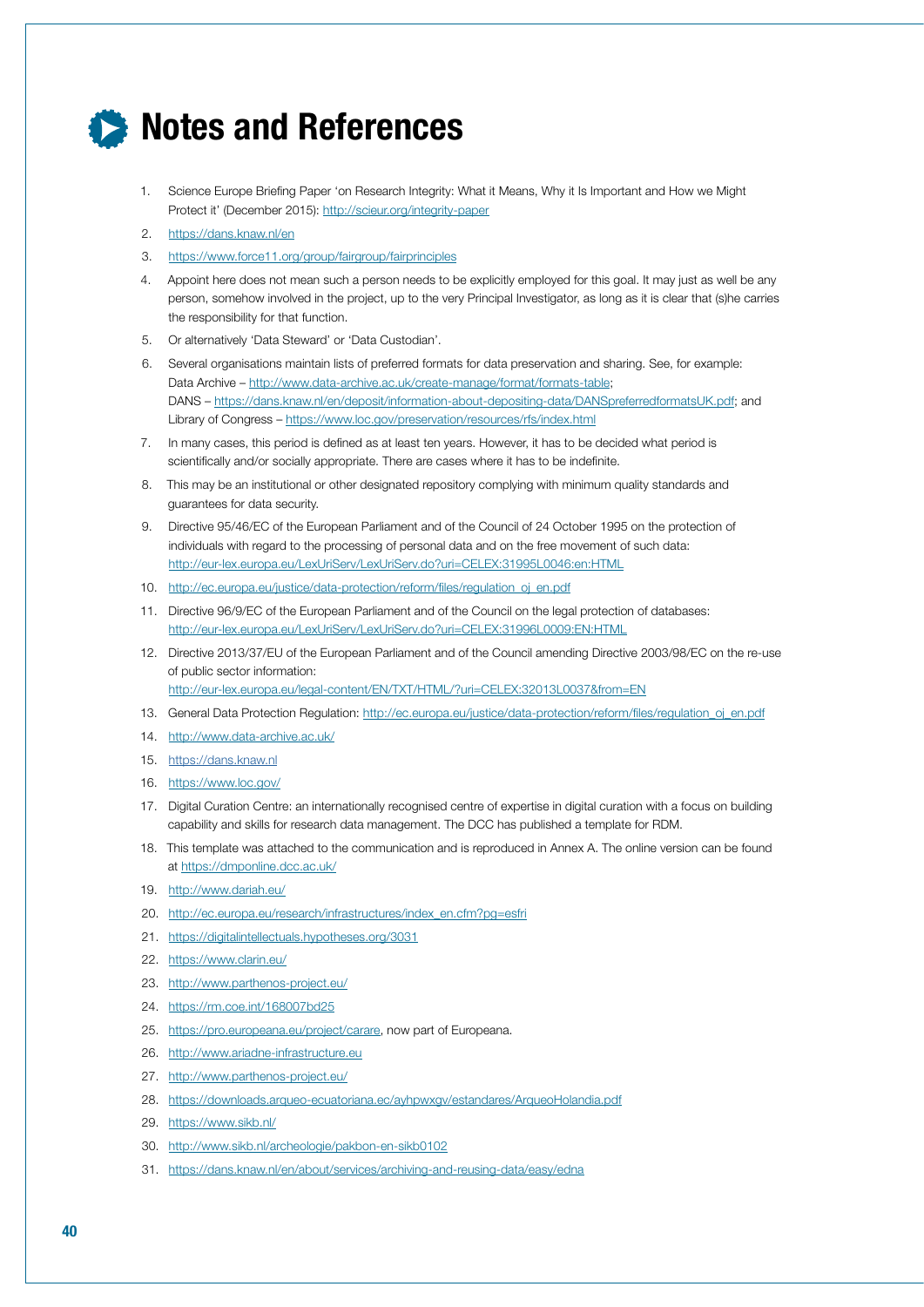- <span id="page-40-0"></span>32. <https://dans.knaw.nl/en>
- <span id="page-40-1"></span>33. <https://cultureelerfgoed.nl/>
- <span id="page-40-2"></span>34. <http://oasis.ac.uk/pages/wiki/Main>
- <span id="page-40-3"></span>35. [http://archaeologydataservice.ac.uk](http://archaeologydataservice.ac.uk/)
- <span id="page-40-4"></span>36. [http://archaeologydataservice.ac.uk/learning/DataTrain/](http://archaeologydataservice.ac.uk/)
- <span id="page-40-5"></span>37. <https://www.clarin.eu/content/clarin-centres>
- <span id="page-40-6"></span>38. <http://hdl.handle.net/1839/00-DOCS.CLARIN.EU-77>
- <span id="page-40-7"></span>39. <https://www.datasealofapproval.org/en/assessment/>
- <span id="page-40-8"></span>40. <https://www.ldc.upenn.edu/>
- <span id="page-40-9"></span>41. <https://cessda.net>
- <span id="page-40-10"></span>42. <http://www.ddialliance.org/>
- <span id="page-40-11"></span>43. <http://www.icpsr.umich.edu/icpsrweb/index.jsp>
- <span id="page-40-12"></span>44. <http://www.apa.org/practice/guidelines/record-keeping.aspx>
- <span id="page-40-13"></span>45. <http://www.sciencemag.org/news/2012/11/final-report-stapel-affair-points-bigger-problems-social-psychology>
- <span id="page-40-14"></span>46. <http://www.ugent.be/pp/en/research/rdm>
- <span id="page-40-15"></span>47. <http://www.apa.org/practice/guidelines/record-keeping.aspx>
- <span id="page-40-16"></span>48. [https://www.surf.nl/binaries/content/assets/surf/nl/kennisbank/2013/UU\\_Data+Management+Plan+SOP\\_](https://www.surf.nl/binaries/content/assets/surf/nl/kennisbank/2013/UU_Data+Management+Plan+SOP_DRAFT+June+2013_publ_def.pdf) [DRAFT+June+2013\\_publ\\_def.pdf](https://www.surf.nl/binaries/content/assets/surf/nl/kennisbank/2013/UU_Data+Management+Plan+SOP_DRAFT+June+2013_publ_def.pdf)
- <span id="page-40-17"></span>49. <http://libguides.bodleian.ox.ac.uk/c.php?g=422945&p=2888381>
- <span id="page-40-18"></span>50. <http://www1.udel.edu/research/preparing/datastorage.html>
- <span id="page-40-19"></span>51. <https://www.rug.nl/research/heymans-institute/?lang=en>
- <span id="page-40-20"></span>52. <http://psyres.uva.nl/scientific-integrity>
- <span id="page-40-21"></span>53. <http://www.efpa.eu/>
- <span id="page-40-22"></span>54. http://www.share-project.org/
- <span id="page-40-23"></span>55. [http://tilda.tcd.ie/publications/reports/pdf/Report\\_DesignReport.pdf](http://tilda.tcd.ie/publications/reports/pdf/Report_DesignReport.pdf)
- <span id="page-40-24"></span>56. http://[www.ucd.ie/issda/data/tilda/](http://www.ucd.ie/issda/data/tilda/)
- <span id="page-40-25"></span>57. http://www.icpsr.umich.edu/icpsrweb/ICPSR/studies/34315
- <span id="page-40-26"></span>58. http://[www.g2aging.org/](http://www.g2aging.org/)
- <span id="page-40-27"></span>59. For further information, please see<http://www.elixir-europe.org>
- <span id="page-40-28"></span>60. <https://fairsharing.org>
- <span id="page-40-29"></span>61. <https://fairsharing.org/recommendations>
- <span id="page-40-30"></span>62. <https://rd-alliance.org/group/biosharing-registry-connecting-data-policies-standards-databases-life-sciences.html>
- <span id="page-40-31"></span>63. <http://dx.doi.org/10.15497/RDA00017>
- <span id="page-40-32"></span>64. <https://bio.tools>
- <span id="page-40-33"></span>65. https://tess.elixir-europe.org
- <span id="page-40-34"></span>66. The list is available in full at <https://www.elixir-europe.org/platforms/data/elixir-deposition-databases>
- <span id="page-40-35"></span>67. <http://www.erare.eu/Infrastructures/elixir>
- <span id="page-40-36"></span>68. [http://www.icpermed.eu/media/content/ERA\\_PerMed\\_2018\\_pre-announcement\\_FV.pdf](http://www.icpermed.eu/media/content/ERA_PerMed_2018_pre-announcement_FV.pdf)
- <span id="page-40-37"></span>69. <http://www.transcanfp7.eu>
- <span id="page-40-38"></span>70. Sansone, S.A. and Rocca-Serra, P., Interoperability Standards – Digital Objects in Their Own Right. Wellcome Trust. 2016. <https://doi.org/10.6084/m9.figshare.4055496.v1>
- <span id="page-40-39"></span>71. <https://www.icos-ri.eu/sites/default/files/cmis/ICOS%20RI%20Data%20Policy.pdf>
- <span id="page-40-40"></span>72. <https://www.icos-ri.eu/sites/default/files/cmis/ICOS%20Carbon%20Portal%20Progress%20Report%202014-2015>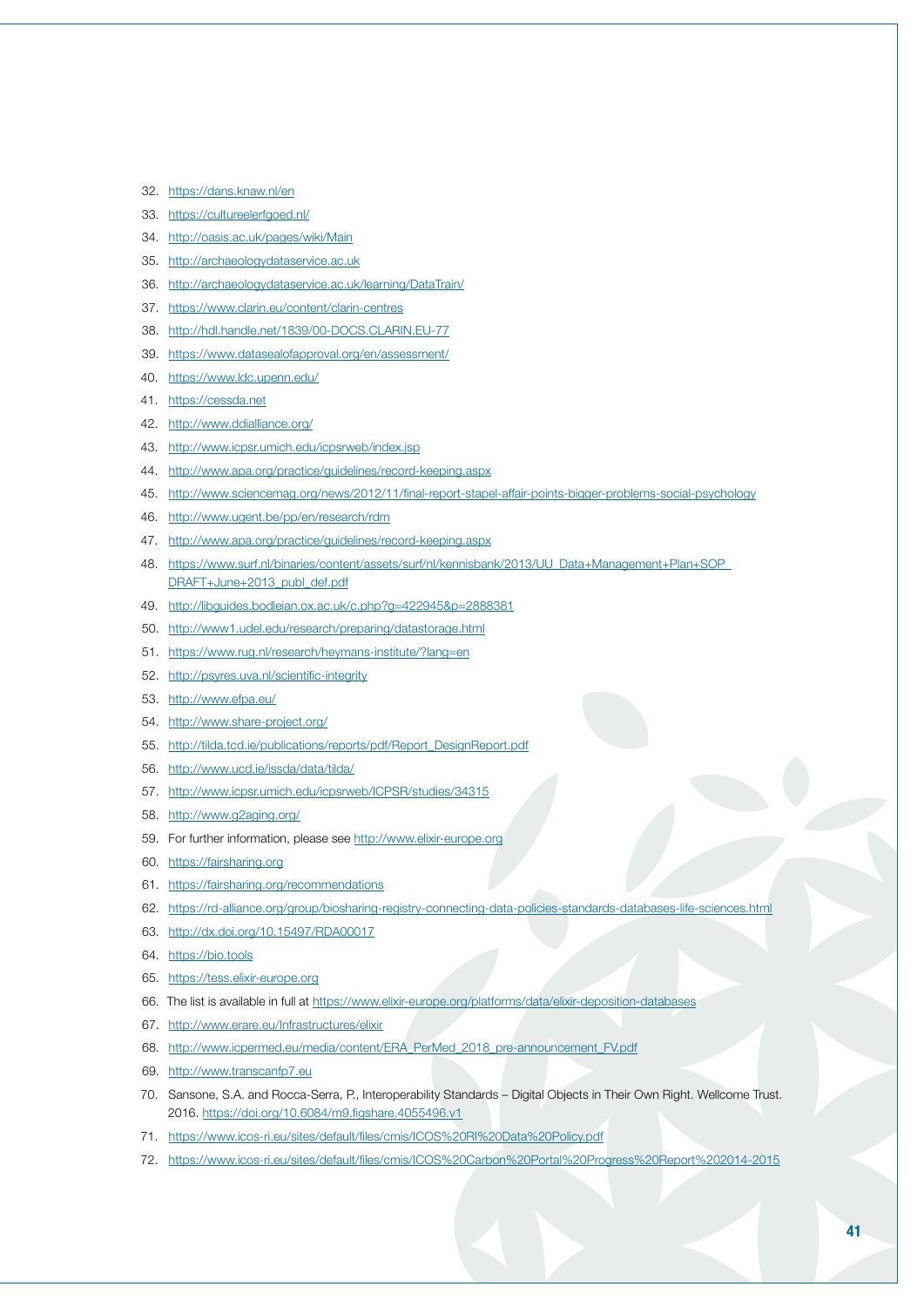<span id="page-41-0"></span>

# Annex A – DCC Default DMP Template

This Digital Curation Centre (DCC) Template was sent to the scientific communities that were contacted for proof of concept, in order to give them an idea of the approach taken by the WG, which is very close to the DCC approach.

|    | <b>Questions</b>                                                      | <b>Issues to consider</b>                                                                                                                                                                                              | Guidance                                                                                                                                                                                                                                                                                                                                                                                                                                                                                                                                                                                                                                                                                                                                                                                  |  |
|----|-----------------------------------------------------------------------|------------------------------------------------------------------------------------------------------------------------------------------------------------------------------------------------------------------------|-------------------------------------------------------------------------------------------------------------------------------------------------------------------------------------------------------------------------------------------------------------------------------------------------------------------------------------------------------------------------------------------------------------------------------------------------------------------------------------------------------------------------------------------------------------------------------------------------------------------------------------------------------------------------------------------------------------------------------------------------------------------------------------------|--|
|    | <b>Section A: Data Collection</b>                                     |                                                                                                                                                                                                                        |                                                                                                                                                                                                                                                                                                                                                                                                                                                                                                                                                                                                                                                                                                                                                                                           |  |
| 1. | What data will you<br>collect or create?                              | What type, format and volume of<br>data?<br>Do your chosen formats and<br>software enable sharing and<br>long-term access to the data?<br>Are there any existing data that<br>you can re-use?                          | Give a brief description of the data,<br>including any existing data or third-party<br>sources that will be used, in each case<br>noting its content, type and coverage.<br>Outline and justify your choice of format<br>and consider the implications of data<br>format and data volumes in terms of<br>storage, backup and access.                                                                                                                                                                                                                                                                                                                                                                                                                                                      |  |
| 2. | How will the data<br>be collected or<br>created?                      | What standards or<br>methodologies will you use?<br>How will you structure and name<br>your folders and files?<br>How will you handle versioning?<br>What quality assurance<br>processes will you adopt?               | Outline how the data will be collected/<br>created and which community data<br>standards (if any) will be used. Consider<br>how the data will be organised during the<br>project, mentioning for example naming<br>conventions, version control and folder<br>structures. Explain how the consistency<br>and quality of data collection will be<br>controlled and documented. This may<br>include processes such as calibration,<br>repeat samples or measurements,<br>standardised data capture or recording,<br>data entry validation, peer review of<br>data or representation with controlled<br>vocabularies.                                                                                                                                                                        |  |
|    |                                                                       | <b>Section B: Documentation and Meta-data</b>                                                                                                                                                                          |                                                                                                                                                                                                                                                                                                                                                                                                                                                                                                                                                                                                                                                                                                                                                                                           |  |
| 3. | What<br>documentation<br>and meta-data will<br>accompany the<br>data? | What information is needed for<br>the data to be to be read and<br>interpreted in the future?<br>How will you capture/create this<br>documentation and meta-data?<br>What meta-data standards will<br>you use and why? | Describe the types of documentation<br>that will accompany the data to help<br>secondary users to understand and<br>re-use it. This should at least include<br>basic details that will help people to<br>find the data, including who created or<br>contributed to the data, its title, date of<br>creation and under what conditions it can<br>be accessed.<br>Documentation may also include details<br>on the methodology used, analytical<br>and procedural information, definitions<br>of variables, vocabularies, units of<br>measurement, any assumptions made,<br>and the format and file type of the data.<br>Consider how you will capture this<br>information and where it will be recorded.<br>Wherever possible you should identify<br>and use existing community standards. |  |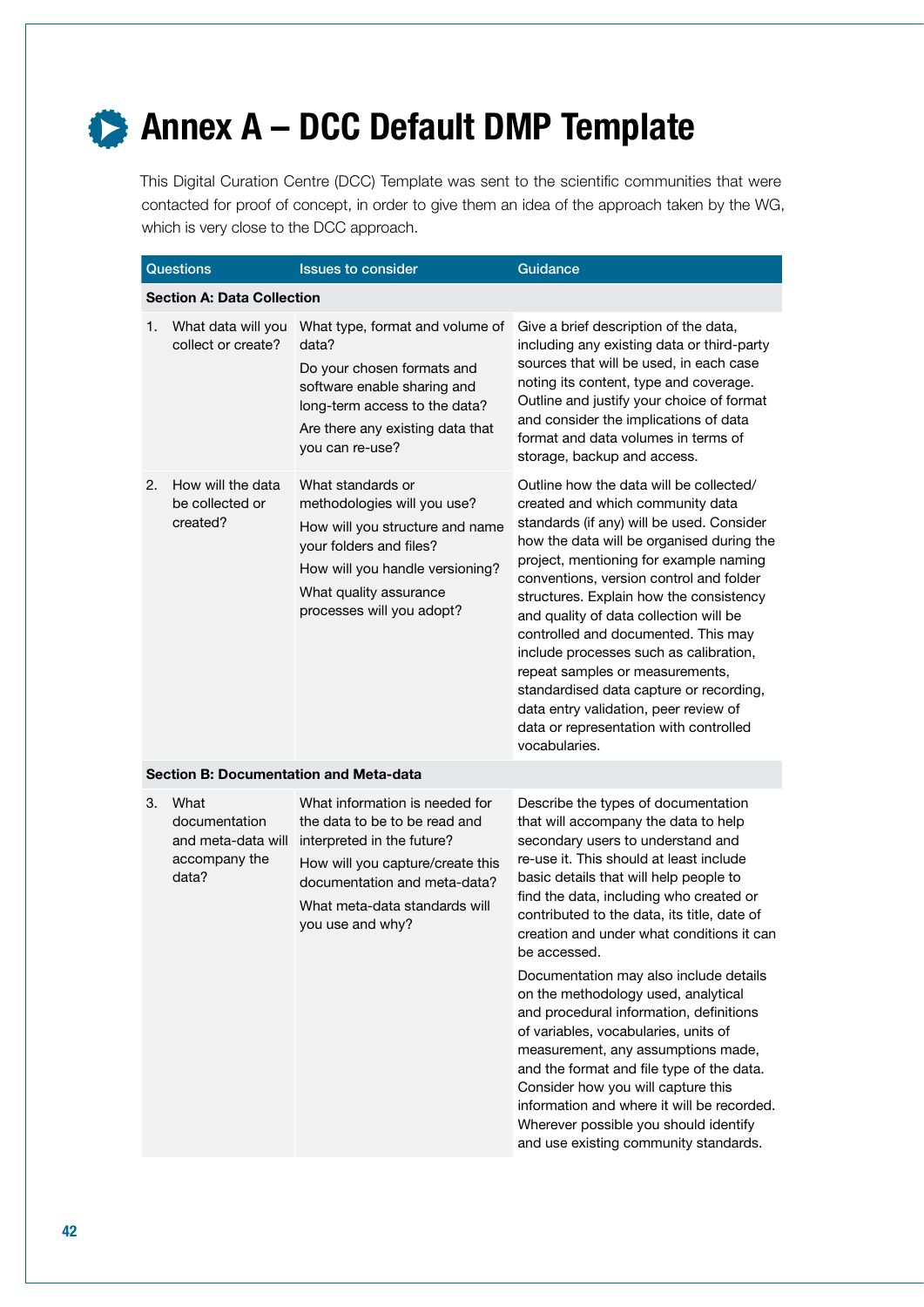|                                               | <b>Questions</b>                                                                                | <b>Issues to consider</b>                                                                                                                                                                                                                                     | Guidance                                                                                                                                                                                                                                                                                                                                                                                                                                                                                                                                                                                                                                                                                                                             |
|-----------------------------------------------|-------------------------------------------------------------------------------------------------|---------------------------------------------------------------------------------------------------------------------------------------------------------------------------------------------------------------------------------------------------------------|--------------------------------------------------------------------------------------------------------------------------------------------------------------------------------------------------------------------------------------------------------------------------------------------------------------------------------------------------------------------------------------------------------------------------------------------------------------------------------------------------------------------------------------------------------------------------------------------------------------------------------------------------------------------------------------------------------------------------------------|
| <b>Section C: Ethics and Legal Compliance</b> |                                                                                                 |                                                                                                                                                                                                                                                               |                                                                                                                                                                                                                                                                                                                                                                                                                                                                                                                                                                                                                                                                                                                                      |
| 4.                                            | How will you<br>manage any<br>ethical issues?                                                   | Have you gained consent for<br>data preservation and sharing?<br>How will you protect the identity<br>of participants if required, such<br>as via anonymisation?<br>How will sensitive data be<br>handled to ensure it is stored and<br>transferred securely? | Ethical issues affect how you store<br>data, who can see/use it and how long<br>it is kept. Managing ethical concerns<br>may include: anonymisation of data;<br>referral to departmental or institutional<br>ethics committees; and formal consent<br>agreements. You should show that<br>you are aware of any issues and<br>have planned accordingly. If you are<br>carrying out research involving human<br>participants, you must also ensure that<br>consent is requested to allow data to be<br>shared and re-used.                                                                                                                                                                                                             |
| 5.                                            | How will you<br>manage copyright<br>and Intellectual<br><b>Property Rights</b><br>(IPR) issues? | Who owns the data?<br>How will the data be licensed for<br>$re-use?$<br>Are there any restrictions on the<br>re-use of third-party data?<br>Will data sharing be postponed/<br>restricted, such as to publish or<br>seek patents?                             | State who will own the copyright and IPR<br>of any data that you will collect or create,<br>along with the licence(s) for its use<br>and re-use. For multi-partner projects,<br>IPR ownership may be worth covering<br>in a consortium agreement. Consider<br>any relevant funder, institutional,<br>departmental or group policies on<br>copyright or IPR. Also consider<br>permissions to re-use third-party data<br>and any restrictions needed on data<br>sharing.                                                                                                                                                                                                                                                               |
|                                               | <b>Section D: Storage and Backup</b>                                                            |                                                                                                                                                                                                                                                               |                                                                                                                                                                                                                                                                                                                                                                                                                                                                                                                                                                                                                                                                                                                                      |
| 6.                                            | How will the data<br>be stored and<br>backed up during<br>the research?                         | Do you have sufficient storage or<br>will you need to include charges<br>for additional services?<br>How will the data be backed up?<br>Who will be responsible for<br>backup and recovery?<br>How will the data be recovered in<br>the event of an incident? | State how often the data will be backed<br>up and to which locations. How many<br>copies are being made? Storing data on<br>laptops, computer hard drives or external<br>storage devices alone is very risky. The<br>use of robust, managed storage provided<br>by university IT teams is preferable.<br>Similarly, it is normally better to use<br>automatic backup services provided<br>by IT Services than rely on manual<br>processes.<br>If you choose to use a third-party service,<br>you should ensure that this does not<br>conflict with any funder, institutional,<br>departmental or group policies, for<br>example in terms of the legal jurisdiction<br>in which data are held or the protection<br>of sensitive data. |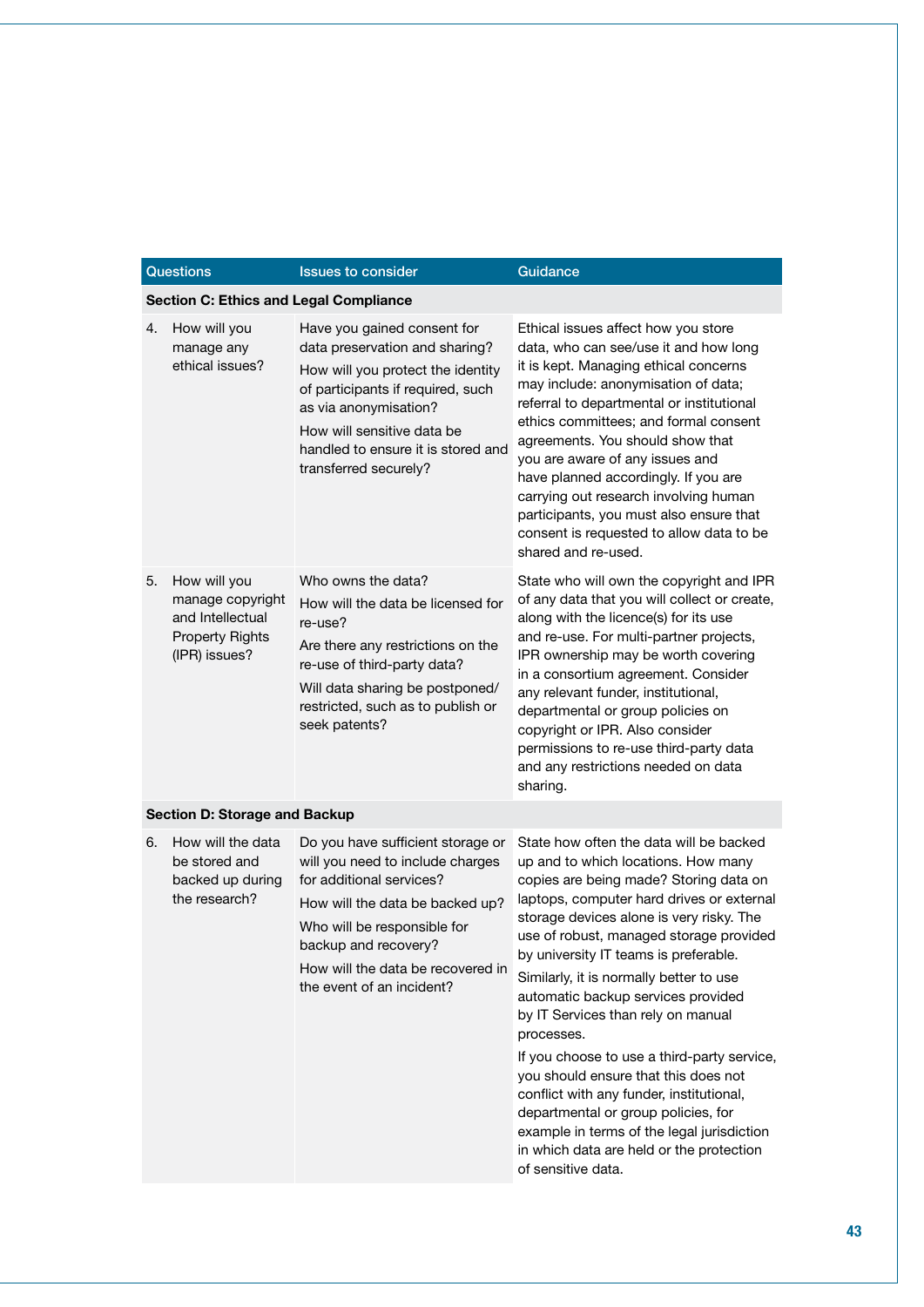|    | <b>Questions</b>                                                                                | <b>Issues to consider</b>                                                                                                                                                                                                                                                                                                                        | Guidance                                                                                                                                                                                                                                                                                                                                                                                                                                                                                                                                                               |
|----|-------------------------------------------------------------------------------------------------|--------------------------------------------------------------------------------------------------------------------------------------------------------------------------------------------------------------------------------------------------------------------------------------------------------------------------------------------------|------------------------------------------------------------------------------------------------------------------------------------------------------------------------------------------------------------------------------------------------------------------------------------------------------------------------------------------------------------------------------------------------------------------------------------------------------------------------------------------------------------------------------------------------------------------------|
| 7. | How will you<br>manage access<br>and security?                                                  | What are the risks to data<br>security and how will these be<br>managed?<br>How will you control access to<br>keep the data secure?<br>How will you ensure that<br>collaborators can access your<br>data securely?<br>If creating or collecting data in<br>the field how will you ensure<br>its safe transfer into your main<br>secured systems? | If your data is confidential (e.g. personal<br>data not already in the public domain,<br>confidential information or trade secrets),<br>you should outline any appropriate<br>security measures and note any formal<br>standards that you will comply with e.g.<br>ISO 27001.                                                                                                                                                                                                                                                                                          |
|    | <b>Section E: Selection and Preservation</b>                                                    |                                                                                                                                                                                                                                                                                                                                                  |                                                                                                                                                                                                                                                                                                                                                                                                                                                                                                                                                                        |
| 8. | Which data are of<br>long-term value<br>and should be<br>retained, shared,<br>and/or preserved? | What data must be retained/<br>destroyed for contractual, legal,<br>or regulatory purposes?<br>How will you decide what other<br>data to keep?<br>What are the foreseeable<br>research uses for the data?<br>How long will the data be<br>retained and preserved?                                                                                | Consider how the data may be re-<br>used e.g. to validate your research<br>findings, conduct new studies, or for<br>teaching. Decide which data to keep<br>and for how long. This could be based<br>on any obligations to retain certain<br>data, the potential re-use value, what<br>is economically viable to keep, and any<br>additional effort required to prepare the<br>data for data sharing and preservation.<br>Remember to consider any additional<br>effort required to prepare the data<br>for sharing and preservation, such as<br>changing file formats. |
| 9. | What is the long-<br>term preservation<br>plan for the<br>dataset?                              | Where e.g. in which repository or<br>archive will the data be held?<br>What costs if any will your<br>selected data repository or<br>archive charge?<br>Have you costed in time and<br>effort to prepare the data for<br>sharing / preservation?                                                                                                 | Consider how datasets that have<br>long-term value will be preserved and<br>curated beyond the lifetime of the grant.<br>Also outline the plans for preparing<br>and documenting data for sharing and<br>archiving. If you do not propose to use<br>an established repository, the data<br>management plan should demonstrate<br>that resources and systems will be in<br>place to enable the data to be curated<br>effectively beyond the lifetime of the<br>grant.                                                                                                   |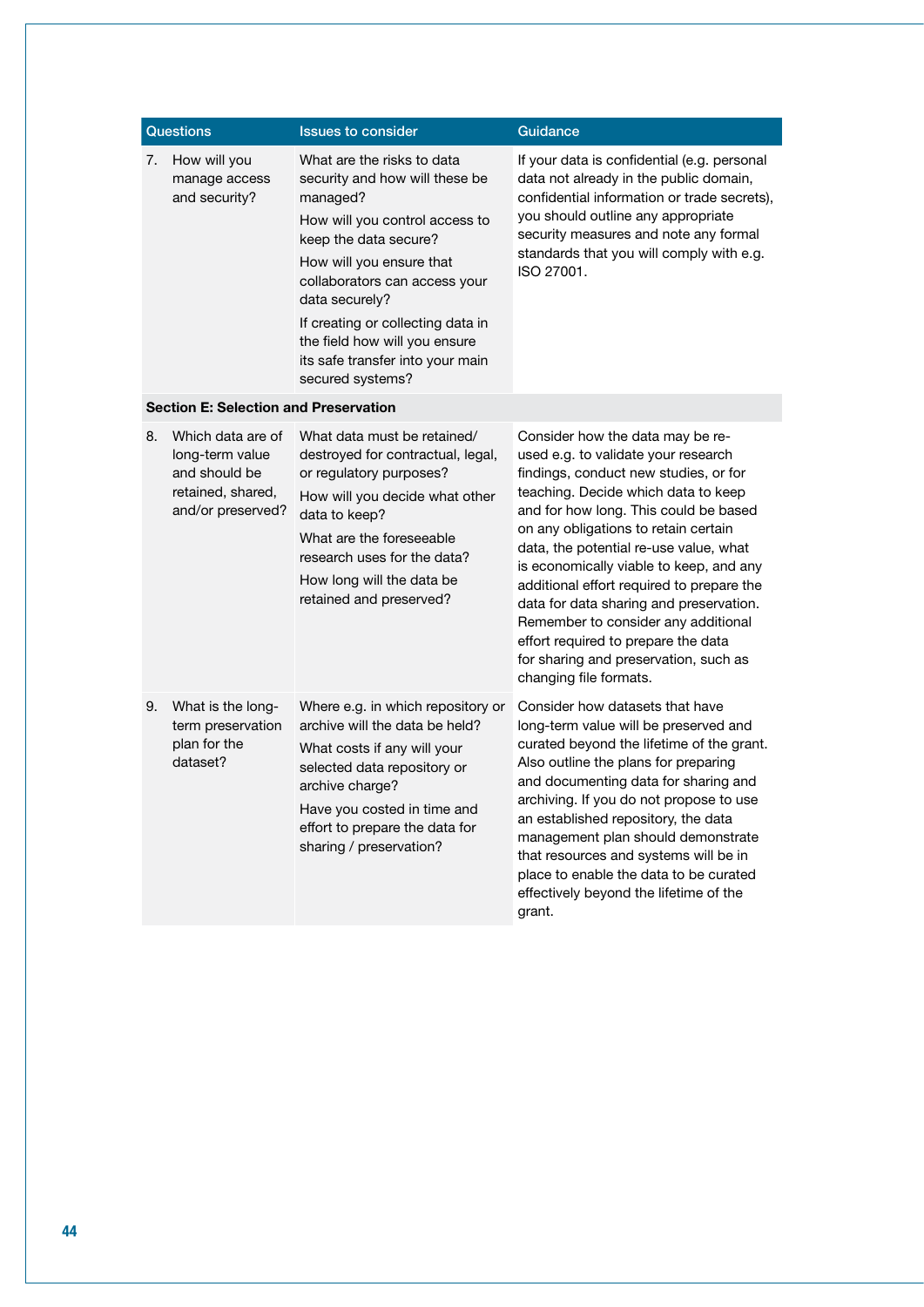| Questions                                                       |                                | <b>Issues to consider</b>                                                                                                                                                                                                                                                                                                                                                                                     | Guidance                                                                                                                                                                                                                                                                                                                                                                                                                |  |
|-----------------------------------------------------------------|--------------------------------|---------------------------------------------------------------------------------------------------------------------------------------------------------------------------------------------------------------------------------------------------------------------------------------------------------------------------------------------------------------------------------------------------------------|-------------------------------------------------------------------------------------------------------------------------------------------------------------------------------------------------------------------------------------------------------------------------------------------------------------------------------------------------------------------------------------------------------------------------|--|
|                                                                 | <b>Section F: Data Sharing</b> |                                                                                                                                                                                                                                                                                                                                                                                                               |                                                                                                                                                                                                                                                                                                                                                                                                                         |  |
| 10. How will you share<br>the data?                             |                                | How will potential users find out<br>about your data?<br>With whom will you share<br>the data, and under what<br>conditions?<br>Will you share data via a<br>repository, handle requests<br>directly or use another<br>mechanism?<br>When will you make the data<br>available?<br>Will you pursue getting a<br>persistent identifier for your<br>data?                                                        | Consider where, how, and to whom data<br>with acknowledged long-term value<br>should be made available. The methods<br>used to share data will be dependent on<br>a number of factors such as the type,<br>size, complexity and sensitivity of data.<br>If possible, mention earlier examples<br>to show a track record of effective data<br>sharing. Consider how people might<br>acknowledge the re-use of your data. |  |
| 11. Are any<br>restrictions on<br>data sharing<br>required?     |                                | What action will you take<br>to overcome or minimise<br>restrictions?<br>For how long do you need<br>exclusive use of the data and<br>why?<br>Will a data sharing agreement (or<br>equivalent) be required?                                                                                                                                                                                                   | Outline any expected difficulties in<br>sharing data with acknowledged<br>long-term value, along with causes<br>and possible measures to overcome<br>these. Restrictions may be due<br>to confidentiality, lack of consent<br>agreements or IPR, for example.<br>Consider whether a non-disclosure<br>agreement would give sufficient<br>protection for confidential data.                                              |  |
|                                                                 |                                | <b>Section G: Responsibilities and Resources</b>                                                                                                                                                                                                                                                                                                                                                              |                                                                                                                                                                                                                                                                                                                                                                                                                         |  |
| 12. Who will be<br>responsible<br>for data<br>management?       |                                | Who is responsible for<br>implementing the DMP, and<br>ensuring it is reviewed and<br>revised?<br>Who will be responsible for each<br>data management activity?<br>How will responsibilities be<br>split across partner sites in<br>collaborative research projects?<br>Will data ownership and<br>responsibilities for RDM be part<br>of any consortium agreement<br>or contract agreed between<br>partners? | Outline the roles and responsibilities for<br>all activities e.g. data capture, meta-<br>data production, data quality, storage<br>and backup, data archiving & data<br>sharing. Consider who will be responsible<br>for ensuring relevant policies will be<br>respected. Individuals should be named<br>where possible.                                                                                                |  |
| 13. What resources<br>will you require to<br>deliver your plan? |                                | Is additional specialist expertise<br>(or training for existing staff)<br>required?<br>Do you require hardware or<br>software which is additional<br>or exceptional to existing<br>institutional provision?<br>Will charges be applied by data<br>repositories?                                                                                                                                               | Carefully consider any resources needed<br>to deliver the plan, e.g. software,<br>hardware, technical expertise, etc. Where<br>dedicated resources are needed, these<br>should be outlined and justified.                                                                                                                                                                                                               |  |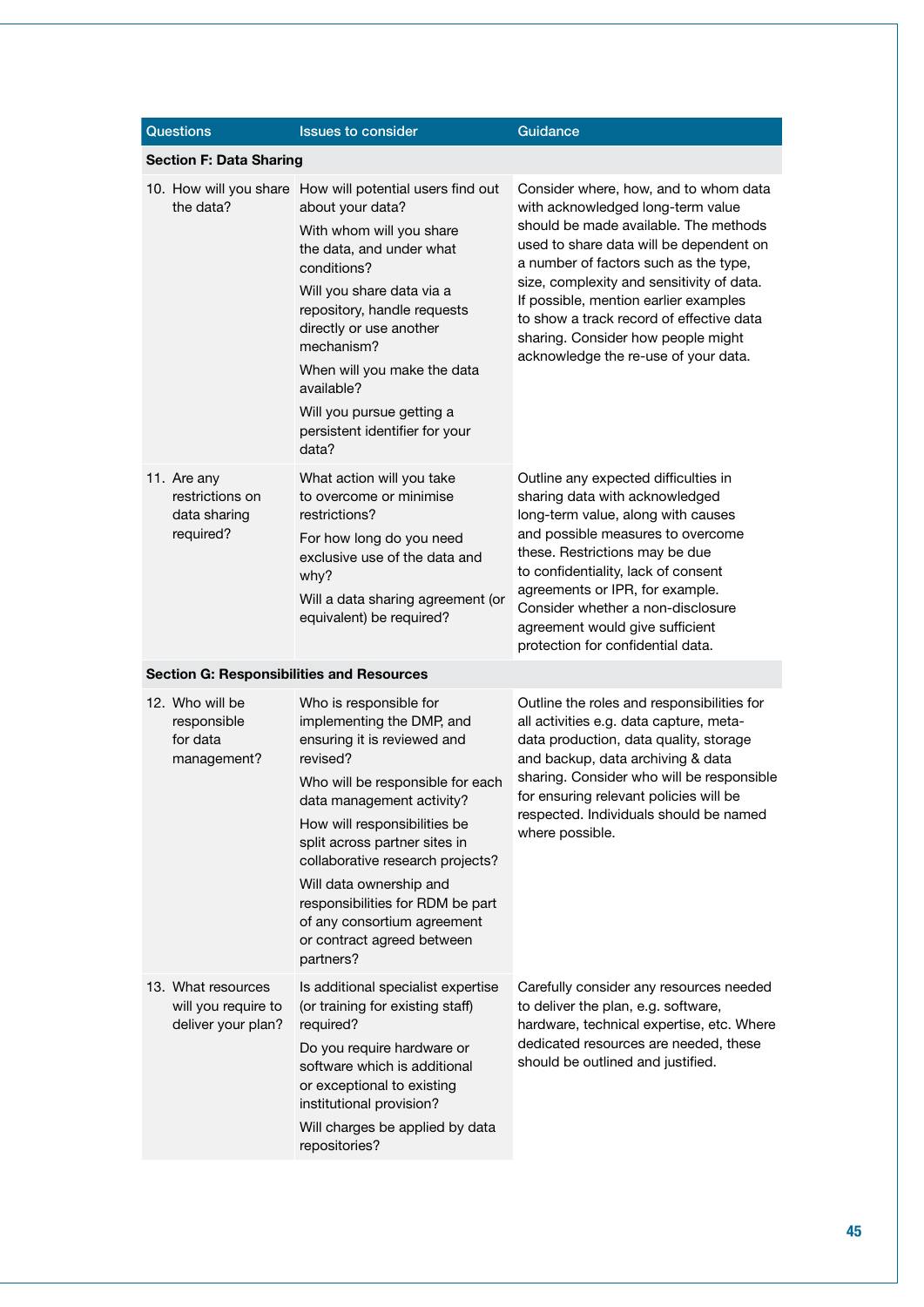<span id="page-45-0"></span>

| <b>ADS</b>      | Archaeology Data Service                                                |
|-----------------|-------------------------------------------------------------------------|
| <b>BBSRC</b>    | Biotechnology and Biological Sciences Research Council                  |
| <b>CAPS</b>     | Collective Awareness Platforms for Sustainability and Social Innovation |
| <b>CESSDA</b>   | Consortium of European Social Science data Archives                     |
| <b>CHARLS</b>   | China Health and Retirement Longitudinal Study                          |
| <b>CLARIN</b>   | Common Language Resources and Technology Infrastructures                |
| <b>CP</b>       | Carbon Portal                                                           |
| <b>CRELES</b>   | Costa Rican Longevity and Health Aging Study                            |
| <b>DANS</b>     | Data Archiving and Networked Services                                   |
| <b>DARIAH</b>   | Digital Research Infrastructure for the Arts and the Humanities         |
| <b>DCC</b>      | Data Curation Centre                                                    |
| <b>DDI</b>      | Data Documentation Initiative                                           |
| <b>DDP</b>      | Domain Data Protocol                                                    |
| <b>DMP</b>      | Data Management Plan                                                    |
| <b>EADP</b>     | European Association of Developmental Psychology                        |
| <b>EASP</b>     | European Association of Social Psychology                               |
| <b>EDNA</b>     | E-Depot Dutch Archeology                                                |
| <b>EFPA</b>     | European Federation of Psychologists' Associations                      |
| <b>ELSA</b>     | English Longitudinal Study of Ageing                                    |
| <b>EMBL-EBI</b> | European Bioinformatics Institute                                       |
| <b>ERA</b>      | European Research Area                                                  |
| <b>ERIC</b>     | European Research Infrastructure Consortium                             |
| <b>ESFRI</b>    | European Strategy Forum on Research Infrastructures                     |
| FAIR            | Findable, Accessible, Interoperable, Re-usable                          |
| <b>GDPR</b>     | General Data Protection Regulation                                      |
| <b>ICOS</b>     | Integrated Carbon Observation System                                    |
| <b>ICPSR</b>    | Interuniversity Consortium for Political and Social Research            |
| IPR             | Intellectual Property Rights                                            |
| <b>ISO</b>      | International Organisation for Standardisation                          |
| <b>JSTAR</b>    | Japanese Study on Aging and Retirement                                  |
| <b>KLoSA</b>    | Korean Longitudinal Study of Aging                                      |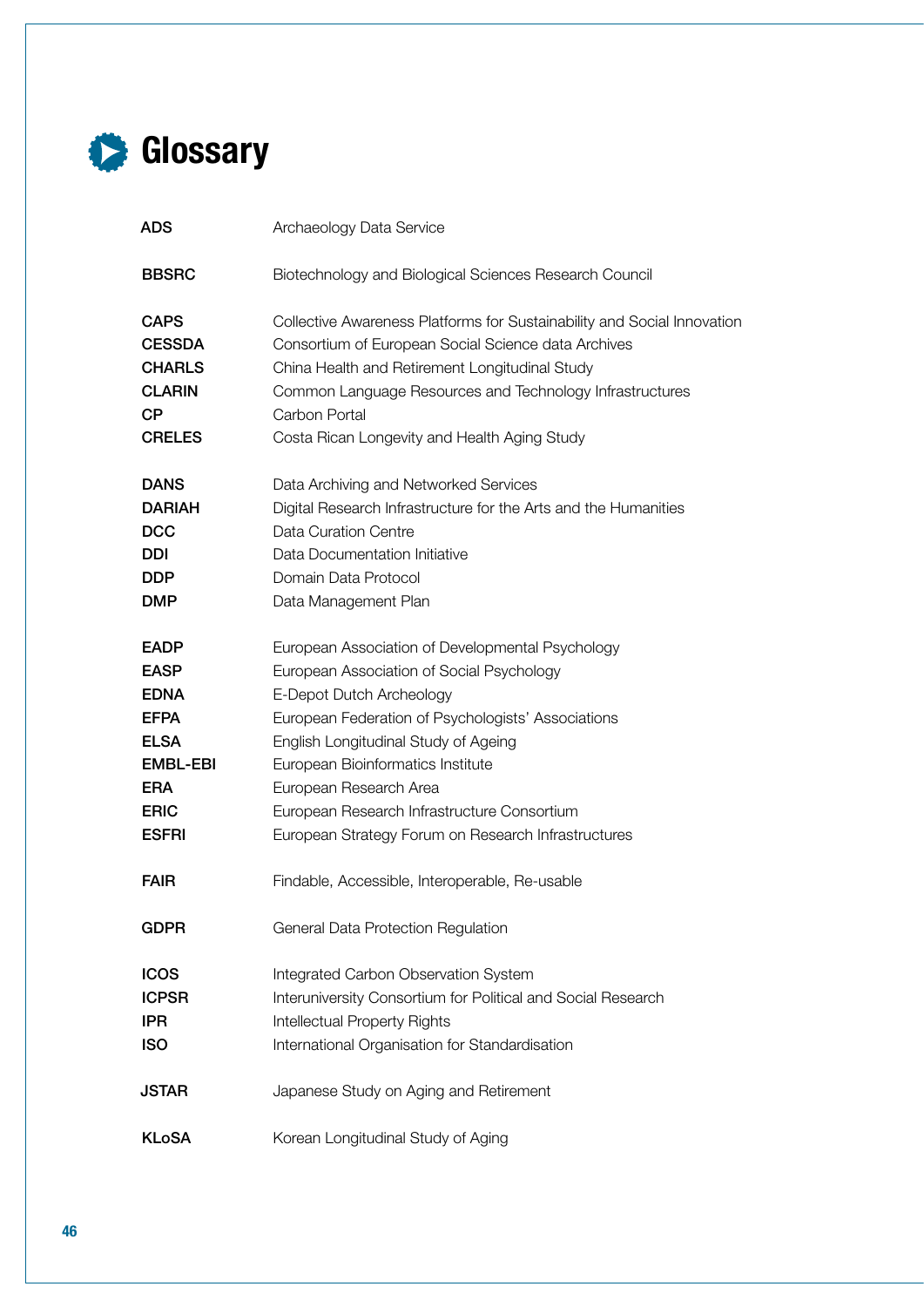| LASI<br><b>LDC</b><br><b>MEA</b><br><b>MHAS</b> | Longitudinal Aging Study in India<br>Linguistic Data Consortium<br>Munich Centre for the Economics of Ageing<br>Mexican Health and Aging Study |
|-------------------------------------------------|------------------------------------------------------------------------------------------------------------------------------------------------|
| <b>NIH</b>                                      | National Institute of Health                                                                                                                   |
| <b>PARTHENOS</b>                                | Pooling Activities, Resources and Tools for Heritage eResearch Networking,<br>Optimisation and Synergies                                       |
| <b>RAND HRS</b>                                 | Health and Retirement Study                                                                                                                    |
| <b>RDM</b><br><b>RI</b>                         | Research Data Management<br>Research Infrastructure                                                                                            |
|                                                 |                                                                                                                                                |
| <b>SHARE</b>                                    | Survey of Health, Ageing and Retirement in Europe                                                                                              |
| <b>SIKB</b>                                     | Stichting Infrastructuur Kwaliteitsborging Bodembeheer                                                                                         |
| <b>TILDA</b>                                    | The Irish Longitudinal Study of Aging                                                                                                          |
| <b>VCC</b>                                      | Virtual Competencies Centres                                                                                                                   |
| WG                                              | <b>Working Group</b>                                                                                                                           |